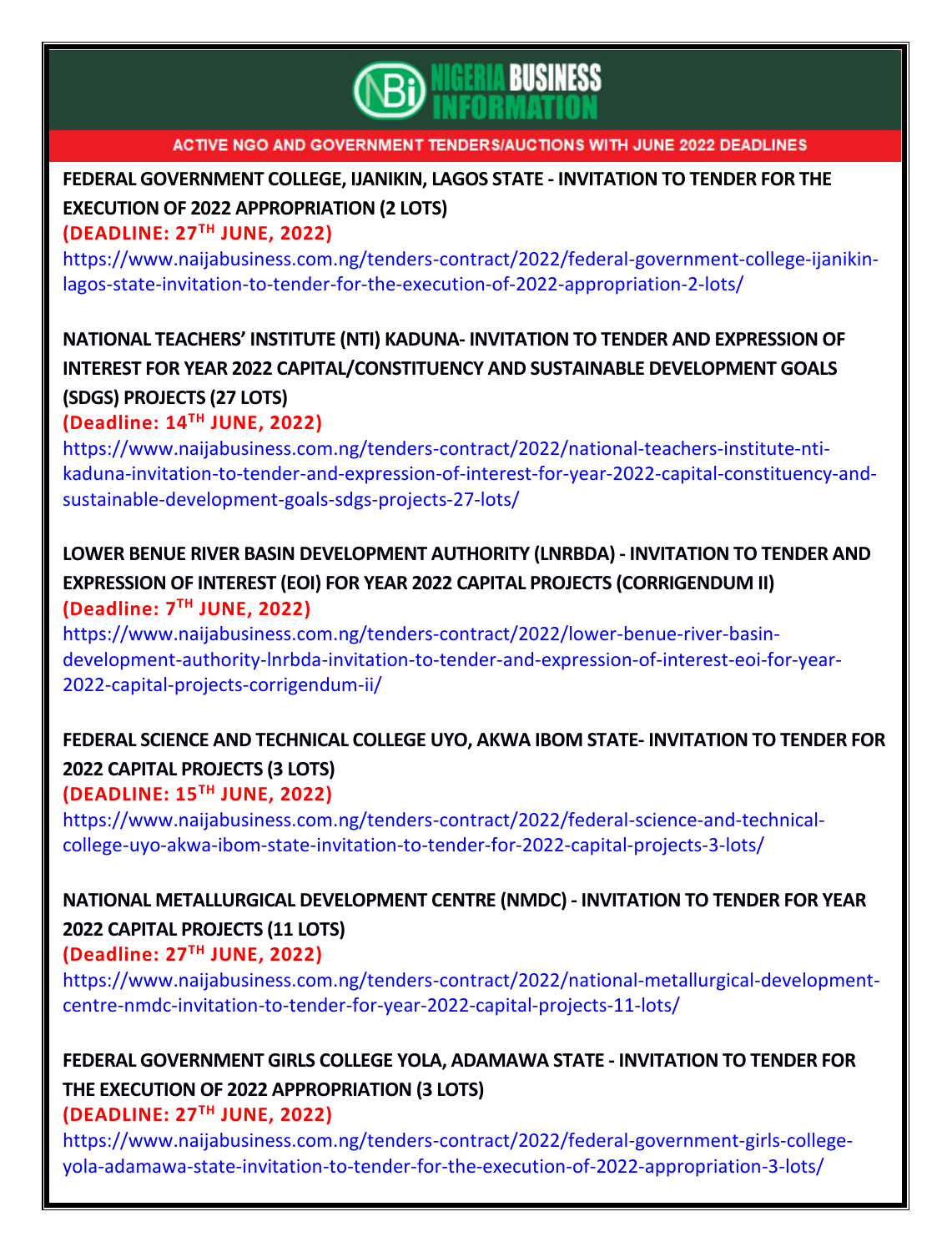

## **[PETROLEUM](https://www.naijabusiness.com.ng/tenders-contract/2022/petroleum-training-institute-pti-invitation-to-tender-for-2022-capital-projects-6-lots/) TRAINING INSTITUTE (PTI) - INVITATION TO TENDER FOR 2022 CAPITAL PROJECTS (6 [LOTS\)](https://www.naijabusiness.com.ng/tenders-contract/2022/petroleum-training-institute-pti-invitation-to-tender-for-2022-capital-projects-6-lots/)**

## **(Deadline: 8 TH JUNE, 2022)**

[https://www.naijabusiness.com.ng/tenders-contract/2022/petroleum-training-institute-pti](https://www.naijabusiness.com.ng/tenders-contract/2022/petroleum-training-institute-pti-invitation-to-tender-for-2022-capital-projects-6-lots/)[invitation-to-tender-for-2022-capital-projects-6-lots/](https://www.naijabusiness.com.ng/tenders-contract/2022/petroleum-training-institute-pti-invitation-to-tender-for-2022-capital-projects-6-lots/)

# **METALLURGICAL TRAINING INSTITUTE (MTI) - EXPRESSION OF [INTEREST/PRE-QUALIFICATION](https://www.naijabusiness.com.ng/tenders-contract/2022/metallurgical-training-institute-mti-expression-of-interest-pre-qualification-and-invitation-to-tender-for-2022-capital-constituency-and-zonal-intervention-projects-15-lots/) AND INVITATION TO TENDER FOR 2022 CAPITAL, [CONSTITUENCY](https://www.naijabusiness.com.ng/tenders-contract/2022/metallurgical-training-institute-mti-expression-of-interest-pre-qualification-and-invitation-to-tender-for-2022-capital-constituency-and-zonal-intervention-projects-15-lots/) AND ZONAL INTERVENTION PROJECTS**

### **(15 [LOTS\)](https://www.naijabusiness.com.ng/tenders-contract/2022/metallurgical-training-institute-mti-expression-of-interest-pre-qualification-and-invitation-to-tender-for-2022-capital-constituency-and-zonal-intervention-projects-15-lots/)**

## **(Deadline: 5 TH JUNE, 2022)**

[https://www.naijabusiness.com.ng/tenders-contract/2022/metallurgical-training-institute-mti](https://www.naijabusiness.com.ng/tenders-contract/2022/metallurgical-training-institute-mti-expression-of-interest-pre-qualification-and-invitation-to-tender-for-2022-capital-constituency-and-zonal-intervention-projects-15-lots/)[expression-of-interest-pre-qualification-and-invitation-to-tender-for-2022-capital-constituency](https://www.naijabusiness.com.ng/tenders-contract/2022/metallurgical-training-institute-mti-expression-of-interest-pre-qualification-and-invitation-to-tender-for-2022-capital-constituency-and-zonal-intervention-projects-15-lots/)[and-zonal-intervention-projects-15-lots/](https://www.naijabusiness.com.ng/tenders-contract/2022/metallurgical-training-institute-mti-expression-of-interest-pre-qualification-and-invitation-to-tender-for-2022-capital-constituency-and-zonal-intervention-projects-15-lots/)

## **FEDERAL COLLEGE OF FRESHWATER FISHERIES [TECHNOLOGY](https://www.naijabusiness.com.ng/tenders-contract/2022/federal-college-of-freshwater-fisheries-technology-baga-invitation-to-tender-for-year-2022-capital-projects-10-lots/) BAGA - INVITATION TO TENDER FOR YEAR 2022 CAPITAL [PROJECTS](https://www.naijabusiness.com.ng/tenders-contract/2022/federal-college-of-freshwater-fisheries-technology-baga-invitation-to-tender-for-year-2022-capital-projects-10-lots/) (10 LOTS)**

### **(Deadline: 27TH JUNE, 2022)**

[https://www.naijabusiness.com.ng/tenders-contract/2022/federal-college-of-freshwater](https://www.naijabusiness.com.ng/tenders-contract/2022/federal-college-of-freshwater-fisheries-technology-baga-invitation-to-tender-for-year-2022-capital-projects-10-lots/)[fisheries-technology-baga-invitation-to-tender-for-year-2022-capital-projects-10-lots/](https://www.naijabusiness.com.ng/tenders-contract/2022/federal-college-of-freshwater-fisheries-technology-baga-invitation-to-tender-for-year-2022-capital-projects-10-lots/)

## **NIGERIAN CORRECTIONAL SERVICE (NCS) - INVITATION FOR [PRE-QUALIFICATION,](https://www.naijabusiness.com.ng/tenders-contract/2022/nigerian-correctional-service-ncs-invitation-for-pre-qualification-expression-of-interest-and-tender-for-execution-of-year-2022-capital-projects-40-lots/) EXPRESSION OF INTEREST AND TENDER FOR [EXECUTION](https://www.naijabusiness.com.ng/tenders-contract/2022/nigerian-correctional-service-ncs-invitation-for-pre-qualification-expression-of-interest-and-tender-for-execution-of-year-2022-capital-projects-40-lots/) OF YEAR 2022 CAPITAL PROJECTS (40 LOTS) (Deadline: 28TH JUNE, 2022)**

[https://www.naijabusiness.com.ng/tenders-contract/2022/nigerian-correctional-service-ncs](https://www.naijabusiness.com.ng/tenders-contract/2022/nigerian-correctional-service-ncs-invitation-for-pre-qualification-expression-of-interest-and-tender-for-execution-of-year-2022-capital-projects-40-lots/)[invitation-for-pre-qualification-expression-of-interest-and-tender-for-execution-of-year-2022](https://www.naijabusiness.com.ng/tenders-contract/2022/nigerian-correctional-service-ncs-invitation-for-pre-qualification-expression-of-interest-and-tender-for-execution-of-year-2022-capital-projects-40-lots/) [capital-projects-40-lots/](https://www.naijabusiness.com.ng/tenders-contract/2022/nigerian-correctional-service-ncs-invitation-for-pre-qualification-expression-of-interest-and-tender-for-execution-of-year-2022-capital-projects-40-lots/)

# **FEDERAL UNIVERSITY OYE-EKITI (FUOYE) - [INVITATION](https://www.naijabusiness.com.ng/tenders-contract/2022/federal-university-oye-ekiti-fuoye-invitation-to-tender-for-2022-capital-projects-3-lots/) TO TENDER FOR 2022 CAPITAL PROJECTS (3 [LOTS\)](https://www.naijabusiness.com.ng/tenders-contract/2022/federal-university-oye-ekiti-fuoye-invitation-to-tender-for-2022-capital-projects-3-lots/)**

## **(Deadline: 18 TH JUNE, 2022)**

[https://www.naijabusiness.com.ng/tenders-contract/2022/federal-university-oye-ekiti-fuoye](https://www.naijabusiness.com.ng/tenders-contract/2022/federal-university-oye-ekiti-fuoye-invitation-to-tender-for-2022-capital-projects-3-lots/)[invitation-to-tender-for-2022-capital-projects-3-lots/](https://www.naijabusiness.com.ng/tenders-contract/2022/federal-university-oye-ekiti-fuoye-invitation-to-tender-for-2022-capital-projects-3-lots/)

**[MANAGEMENT](https://www.naijabusiness.com.ng/tenders-contract/2022/management-sciences-for-health-msh-request-for-expression-of-interest-production-of-learning-and-communication-products-during-smc-campaign-video-documentary-photography-implementation-in-zamfa/) SCIENCES FOR HEALTH (MSH)- REQUEST FOR EXPRESSION OF INTEREST PRODUCTION OF LEARNING AND [COMMUNICATION](https://www.naijabusiness.com.ng/tenders-contract/2022/management-sciences-for-health-msh-request-for-expression-of-interest-production-of-learning-and-communication-products-during-smc-campaign-video-documentary-photography-implementation-in-zamfa/) PRODUCTS DURING SMC CAMPAIGN (VIDEO DOCUMENTARY & PHOTOGRAPHY) [IMPLEMENTATION](https://www.naijabusiness.com.ng/tenders-contract/2022/management-sciences-for-health-msh-request-for-expression-of-interest-production-of-learning-and-communication-products-during-smc-campaign-video-documentary-photography-implementation-in-zamfa/) IN ZAMFARA STATE FOR THE 2022 [TRANSMISSION](https://www.naijabusiness.com.ng/tenders-contract/2022/management-sciences-for-health-msh-request-for-expression-of-interest-production-of-learning-and-communication-products-during-smc-campaign-video-documentary-photography-implementation-in-zamfa/) SEASON (Deadline: 9 TH JUNE, 2022)**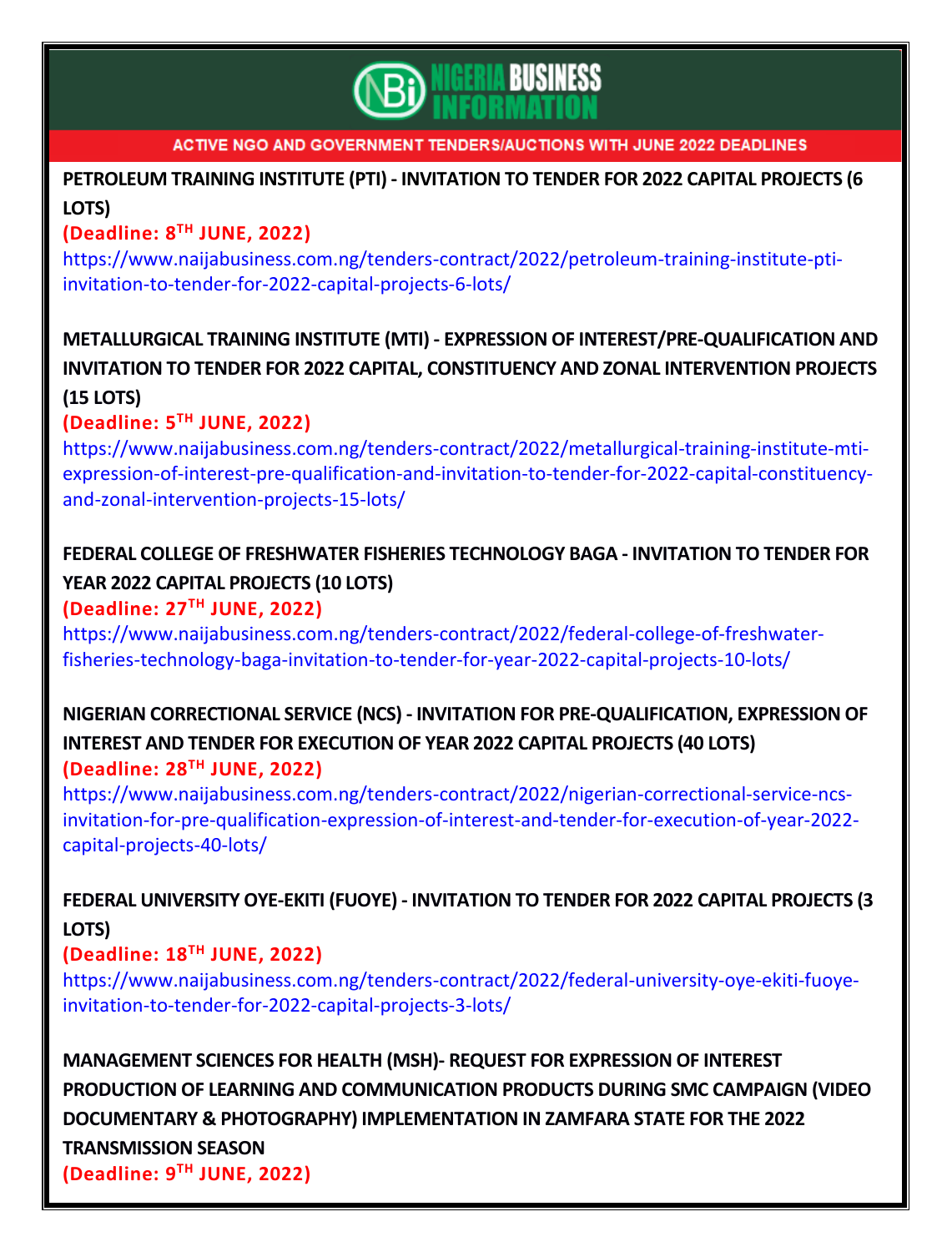

[https://www.naijabusiness.com.ng/tenders-contract/2022/management-sciences-for-health](https://www.naijabusiness.com.ng/tenders-contract/2022/management-sciences-for-health-msh-request-for-expression-of-interest-production-of-learning-and-communication-products-during-smc-campaign-video-documentary-photography-implementation-in-zamfa/)[msh-request-for-expression-of-interest-production-of-learning-and-communication-products](https://www.naijabusiness.com.ng/tenders-contract/2022/management-sciences-for-health-msh-request-for-expression-of-interest-production-of-learning-and-communication-products-during-smc-campaign-video-documentary-photography-implementation-in-zamfa/)[during-smc-campaign-video-documentary-photography-implementation-in-zamfa/](https://www.naijabusiness.com.ng/tenders-contract/2022/management-sciences-for-health-msh-request-for-expression-of-interest-production-of-learning-and-communication-products-during-smc-campaign-video-documentary-photography-implementation-in-zamfa/)

## **NIGERIAN INSTITUTE OF [INTERNATIONAL](https://www.naijabusiness.com.ng/tenders-contract/2022/nigerian-institute-of-international-affairs-niia-invitation-to-tender-for-the-execution-of-projects-under-2022-capital-appropriation-6-lots/) AFFAIRS (NIIA) - INVITATION TO TENDER FOR THE EXECUTION OF PROJECTS UNDER 2022 CAPITAL [APPROPRIATION](https://www.naijabusiness.com.ng/tenders-contract/2022/nigerian-institute-of-international-affairs-niia-invitation-to-tender-for-the-execution-of-projects-under-2022-capital-appropriation-6-lots/) (6 LOTS) (Deadline: 17TH JUNE, 2022)**

[https://www.naijabusiness.com.ng/tenders-contract/2022/nigerian-institute-of-international](https://www.naijabusiness.com.ng/tenders-contract/2022/nigerian-institute-of-international-affairs-niia-invitation-to-tender-for-the-execution-of-projects-under-2022-capital-appropriation-6-lots/)[affairs-niia-invitation-to-tender-for-the-execution-of-projects-under-2022-capital-appropriation-](https://www.naijabusiness.com.ng/tenders-contract/2022/nigerian-institute-of-international-affairs-niia-invitation-to-tender-for-the-execution-of-projects-under-2022-capital-appropriation-6-lots/)[6-lots/](https://www.naijabusiness.com.ng/tenders-contract/2022/nigerian-institute-of-international-affairs-niia-invitation-to-tender-for-the-execution-of-projects-under-2022-capital-appropriation-6-lots/)

# **NATIONAL [COMMISSION](https://www.naijabusiness.com.ng/tenders-contract/2022/national-commission-for-refugees-migrants-and-internally-displaced-persons-ncfrmi-expression-of-interest-invitation-to-tender-for-2022-constituency-in-capital-and-zonal-intervention-projects-107/) FOR REFUGEES, MIGRANTS AND INTERNALLY DISPLACED PERSONS (NCFRMI) - EXPRESSION OF [INTEREST/INVITATION](https://www.naijabusiness.com.ng/tenders-contract/2022/national-commission-for-refugees-migrants-and-internally-displaced-persons-ncfrmi-expression-of-interest-invitation-to-tender-for-2022-constituency-in-capital-and-zonal-intervention-projects-107/) TO TENDER FOR 2022 CONSTITUENCY IN CAPITAL AND ZONAL [INTERVENTION](https://www.naijabusiness.com.ng/tenders-contract/2022/national-commission-for-refugees-migrants-and-internally-displaced-persons-ncfrmi-expression-of-interest-invitation-to-tender-for-2022-constituency-in-capital-and-zonal-intervention-projects-107/) PROJECTS (107 LOTS)**

### **(Deadline: 28TH JUNE,2022)**

[https://www.naijabusiness.com.ng/tenders-contract/2022/national-commission-for-refugees](https://www.naijabusiness.com.ng/tenders-contract/2022/national-commission-for-refugees-migrants-and-internally-displaced-persons-ncfrmi-expression-of-interest-invitation-to-tender-for-2022-constituency-in-capital-and-zonal-intervention-projects-107/)[migrants-and-internally-displaced-persons-ncfrmi-expression-of-interest-invitation-to-tender](https://www.naijabusiness.com.ng/tenders-contract/2022/national-commission-for-refugees-migrants-and-internally-displaced-persons-ncfrmi-expression-of-interest-invitation-to-tender-for-2022-constituency-in-capital-and-zonal-intervention-projects-107/)[for-2022-constituency-in-capital-and-zonal-intervention-projects-107/](https://www.naijabusiness.com.ng/tenders-contract/2022/national-commission-for-refugees-migrants-and-internally-displaced-persons-ncfrmi-expression-of-interest-invitation-to-tender-for-2022-constituency-in-capital-and-zonal-intervention-projects-107/)

# **NATIONAL BOARD FOR TECHNICAL [EDUCATION](https://www.naijabusiness.com.ng/tenders-contract/2022/national-board-for-technical-education-invitation-to-tender-for-2022-capital-projects-4-lots/) (NBTE)- INVITATION TO TENDER FOR 2022 CAPITAL [PROJECTS](https://www.naijabusiness.com.ng/tenders-contract/2022/national-board-for-technical-education-invitation-to-tender-for-2022-capital-projects-4-lots/) (4 LOTS)**

## **(Deadline: 22ND JUNE, 2022)**

[https://www.naijabusiness.com.ng/tenders-contract/2022/national-board-for-technical](https://www.naijabusiness.com.ng/tenders-contract/2022/national-board-for-technical-education-invitation-to-tender-for-2022-capital-projects-4-lots/)[education-invitation-to-tender-for-2022-capital-projects-4-lots/](https://www.naijabusiness.com.ng/tenders-contract/2022/national-board-for-technical-education-invitation-to-tender-for-2022-capital-projects-4-lots/)

## **FEDERAL MEDICAL CENTRE, [EBUTE-METTA,](https://www.naijabusiness.com.ng/tenders-contract/2022/federal-medical-centre-ebute-metta-lagos-invitation-to-tender-for-year-2022-capital-projects-21-lots/) LAGOS - INVITATION TO TENDER FOR YEAR 2022 CAPITAL [PROJECTS](https://www.naijabusiness.com.ng/tenders-contract/2022/federal-medical-centre-ebute-metta-lagos-invitation-to-tender-for-year-2022-capital-projects-21-lots/) (21 LOTS) (Deadline: 14TH JUNE, 2022)**

[https://www.naijabusiness.com.ng/tenders-contract/2022/federal-medical-centre-ebute-metta](https://www.naijabusiness.com.ng/tenders-contract/2022/federal-medical-centre-ebute-metta-lagos-invitation-to-tender-for-year-2022-capital-projects-21-lots/)[lagos-invitation-to-tender-for-year-2022-capital-projects-21-lots/](https://www.naijabusiness.com.ng/tenders-contract/2022/federal-medical-centre-ebute-metta-lagos-invitation-to-tender-for-year-2022-capital-projects-21-lots/)

## **NATIONAL INSTITUTE FOR EDUCATIONAL PLANNING AND [ADMINISTRATION,](https://www.naijabusiness.com.ng/tenders-contract/2022/national-institute-for-educational-planning-and-administration-ondo-invitation-to-tender-and-expression-of-interest-for-2022-capital-projects-12-lots/) ONDO - INVITATION TO TENDER AND [EXPRESSION](https://www.naijabusiness.com.ng/tenders-contract/2022/national-institute-for-educational-planning-and-administration-ondo-invitation-to-tender-and-expression-of-interest-for-2022-capital-projects-12-lots/) OF INTEREST FOR 2022 CAPITAL PROJECTS (12 LOTS) (Deadline: 13TH JUNE, 2022)**

[https://www.naijabusiness.com.ng/tenders-contract/2022/national-institute-for-educational](https://www.naijabusiness.com.ng/tenders-contract/2022/national-institute-for-educational-planning-and-administration-ondo-invitation-to-tender-and-expression-of-interest-for-2022-capital-projects-12-lots/)[planning-and-administration-ondo-invitation-to-tender-and-expression-of-interest-for-2022](https://www.naijabusiness.com.ng/tenders-contract/2022/national-institute-for-educational-planning-and-administration-ondo-invitation-to-tender-and-expression-of-interest-for-2022-capital-projects-12-lots/) [capital-projects-12-lots/](https://www.naijabusiness.com.ng/tenders-contract/2022/national-institute-for-educational-planning-and-administration-ondo-invitation-to-tender-and-expression-of-interest-for-2022-capital-projects-12-lots/)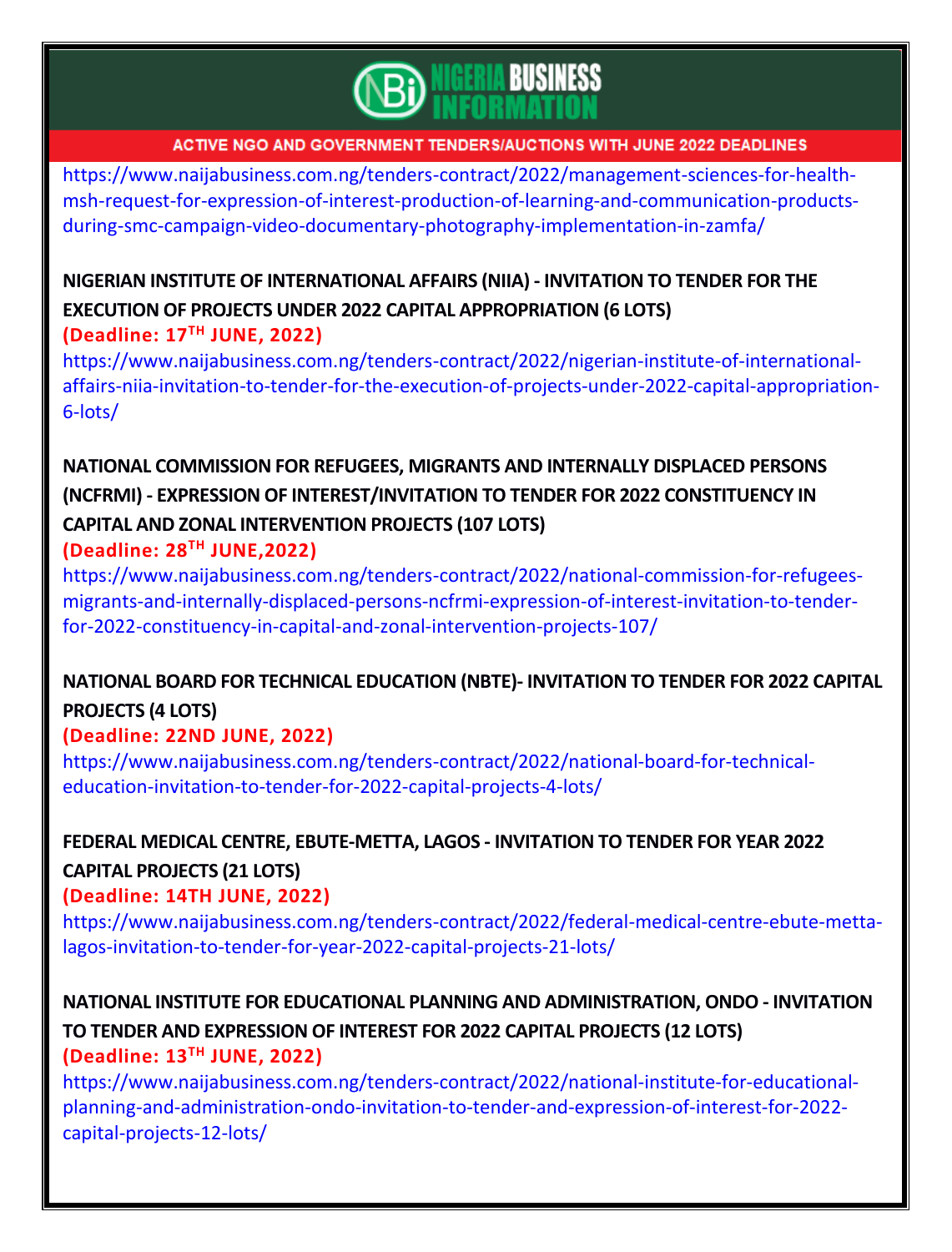

### **FEDERAL COLLEGE OF [HORTICULTURE](https://www.naijabusiness.com.ng/tenders-contract/2022/federal-college-of-horticulture-dadin-kowa-gombe-invitation-for-pre-qualification-and-expression-of-interest-for-the-implementation-of-2022-capital-projects-25-lots/) DADIN-KOWA, GOMBE - INVITATION FOR PRE-**

# **QUALIFICATION AND EXPRESSION OF INTEREST FOR THE [IMPLEMENTATION](https://www.naijabusiness.com.ng/tenders-contract/2022/federal-college-of-horticulture-dadin-kowa-gombe-invitation-for-pre-qualification-and-expression-of-interest-for-the-implementation-of-2022-capital-projects-25-lots/) OF 2022 CAPITAL [PROJECTS](https://www.naijabusiness.com.ng/tenders-contract/2022/federal-college-of-horticulture-dadin-kowa-gombe-invitation-for-pre-qualification-and-expression-of-interest-for-the-implementation-of-2022-capital-projects-25-lots/) (25 LOTS)**

### **(Deadline: 6TH JUNE, 2022)**

[https://www.naijabusiness.com.ng/tenders-contract/2022/federal-college-of-horticulture-dadin](https://www.naijabusiness.com.ng/tenders-contract/2022/federal-college-of-horticulture-dadin-kowa-gombe-invitation-for-pre-qualification-and-expression-of-interest-for-the-implementation-of-2022-capital-projects-25-lots/)[kowa-gombe-invitation-for-pre-qualification-and-expression-of-interest-for-the-implementation](https://www.naijabusiness.com.ng/tenders-contract/2022/federal-college-of-horticulture-dadin-kowa-gombe-invitation-for-pre-qualification-and-expression-of-interest-for-the-implementation-of-2022-capital-projects-25-lots/)[of-2022-capital-projects-25-lots/](https://www.naijabusiness.com.ng/tenders-contract/2022/federal-college-of-horticulture-dadin-kowa-gombe-invitation-for-pre-qualification-and-expression-of-interest-for-the-implementation-of-2022-capital-projects-25-lots/)

## **INSTITUTE FOR PEACE AND CONFLICT RESOLUTION (IPCR)- INVITATION FOR [PRE-QUALIFICATION](https://www.naijabusiness.com.ng/tenders-contract/2022/institute-for-peace-and-conflict-resolution-ipcr-invitation-for-pre-qualification-and-expression-of-interest-for-the-2022-capital-projects-zonal-intervention-constituency-projects-of-the-institute/) AND [EXPRESSION](https://www.naijabusiness.com.ng/tenders-contract/2022/institute-for-peace-and-conflict-resolution-ipcr-invitation-for-pre-qualification-and-expression-of-interest-for-the-2022-capital-projects-zonal-intervention-constituency-projects-of-the-institute/) OF INTEREST FOR THE 2022 CAPITAL PROJECTS, ZONAL**

**[INTERVENTION/CONSTITUENCY](https://www.naijabusiness.com.ng/tenders-contract/2022/institute-for-peace-and-conflict-resolution-ipcr-invitation-for-pre-qualification-and-expression-of-interest-for-the-2022-capital-projects-zonal-intervention-constituency-projects-of-the-institute/) PROJECTS OF THE INSTITUTE (35 LOTS) (Deadline: 16TH JUNE, 2022)**

[https://www.naijabusiness.com.ng/tenders-contract/2022/institute-for-peace-and-conflict](https://www.naijabusiness.com.ng/tenders-contract/2022/institute-for-peace-and-conflict-resolution-ipcr-invitation-for-pre-qualification-and-expression-of-interest-for-the-2022-capital-projects-zonal-intervention-constituency-projects-of-the-institute/)[resolution-ipcr-invitation-for-pre-qualification-and-expression-of-interest-for-the-2022-capital](https://www.naijabusiness.com.ng/tenders-contract/2022/institute-for-peace-and-conflict-resolution-ipcr-invitation-for-pre-qualification-and-expression-of-interest-for-the-2022-capital-projects-zonal-intervention-constituency-projects-of-the-institute/)[projects-zonal-intervention-constituency-projects-of-the-institute/](https://www.naijabusiness.com.ng/tenders-contract/2022/institute-for-peace-and-conflict-resolution-ipcr-invitation-for-pre-qualification-and-expression-of-interest-for-the-2022-capital-projects-zonal-intervention-constituency-projects-of-the-institute/)

## **CROSS RIVER BASIN [DEVELOPMENT](https://www.naijabusiness.com.ng/tenders-contract/2022/cross-river-basin-development-authority-crbda-invitation-for-technical-and-financial-bids-from-interested-bidders-for-projects-under-2022-appropriation-26-lots/) AUTHORITY (CRBDA)- INVITATION FOR TECHNICAL AND FINANCIAL BIDS FROM INTERESTED BIDDERS FOR PROJECTS UNDER 2022 [APPROPRIATION](https://www.naijabusiness.com.ng/tenders-contract/2022/cross-river-basin-development-authority-crbda-invitation-for-technical-and-financial-bids-from-interested-bidders-for-projects-under-2022-appropriation-26-lots/) (26 [LOTS\)](https://www.naijabusiness.com.ng/tenders-contract/2022/cross-river-basin-development-authority-crbda-invitation-for-technical-and-financial-bids-from-interested-bidders-for-projects-under-2022-appropriation-26-lots/)**

## **(Deadline: 14TH JUNE, 2022)**

[https://www.naijabusiness.com.ng/tenders-contract/2022/cross-river-basin-development](https://www.naijabusiness.com.ng/tenders-contract/2022/cross-river-basin-development-authority-crbda-invitation-for-technical-and-financial-bids-from-interested-bidders-for-projects-under-2022-appropriation-26-lots/)[authority-crbda-invitation-for-technical-and-financial-bids-from-interested-bidders-for-projects](https://www.naijabusiness.com.ng/tenders-contract/2022/cross-river-basin-development-authority-crbda-invitation-for-technical-and-financial-bids-from-interested-bidders-for-projects-under-2022-appropriation-26-lots/)[under-2022-appropriation-26-lots/](https://www.naijabusiness.com.ng/tenders-contract/2022/cross-river-basin-development-authority-crbda-invitation-for-technical-and-financial-bids-from-interested-bidders-for-projects-under-2022-appropriation-26-lots/)

## **CITIZENSHIP AND LEADERSHIP TRAINING CENTRE - INVITATION TO TENDER AND [EXPRESSION](https://www.naijabusiness.com.ng/tenders-contract/2022/citizenship-and-leadership-training-centre-invitation-to-tender-and-expression-of-interest-for-2022-capital-projects-16-lots/) OF INTEREST FOR 2022 CAPITAL [PROJECTS](https://www.naijabusiness.com.ng/tenders-contract/2022/citizenship-and-leadership-training-centre-invitation-to-tender-and-expression-of-interest-for-2022-capital-projects-16-lots/) (16 LOTS)**

**(Deadline: 29TH JUNE, 2022)**

[https://www.naijabusiness.com.ng/tenders-contract/2022/citizenship-and-leadership-training](https://www.naijabusiness.com.ng/tenders-contract/2022/citizenship-and-leadership-training-centre-invitation-to-tender-and-expression-of-interest-for-2022-capital-projects-16-lots/)[centre-invitation-to-tender-and-expression-of-interest-for-2022-capital-projects-16-lots/](https://www.naijabusiness.com.ng/tenders-contract/2022/citizenship-and-leadership-training-centre-invitation-to-tender-and-expression-of-interest-for-2022-capital-projects-16-lots/)

# **FEDERAL [GOVERNMENT](https://www.naijabusiness.com.ng/tenders-contract/2022/federal-government-college-ikot-ekpene-akwa-ibom-state-invitation-to-tender-for-2022-capital-projects/) COLLEGE, IKOT EKPENE, AKWA IBOM STATE - INVITATION TO TENDER FOR 2022 CAPITAL [PROJECTS](https://www.naijabusiness.com.ng/tenders-contract/2022/federal-government-college-ikot-ekpene-akwa-ibom-state-invitation-to-tender-for-2022-capital-projects/)**

## **(Deadline: 17TH JUNE, 2022)**

[https://www.naijabusiness.com.ng/tenders-contract/2022/federal-government-college-ikot](https://www.naijabusiness.com.ng/tenders-contract/2022/federal-government-college-ikot-ekpene-akwa-ibom-state-invitation-to-tender-for-2022-capital-projects/)[ekpene-akwa-ibom-state-invitation-to-tender-for-2022-capital-projects/](https://www.naijabusiness.com.ng/tenders-contract/2022/federal-government-college-ikot-ekpene-akwa-ibom-state-invitation-to-tender-for-2022-capital-projects/)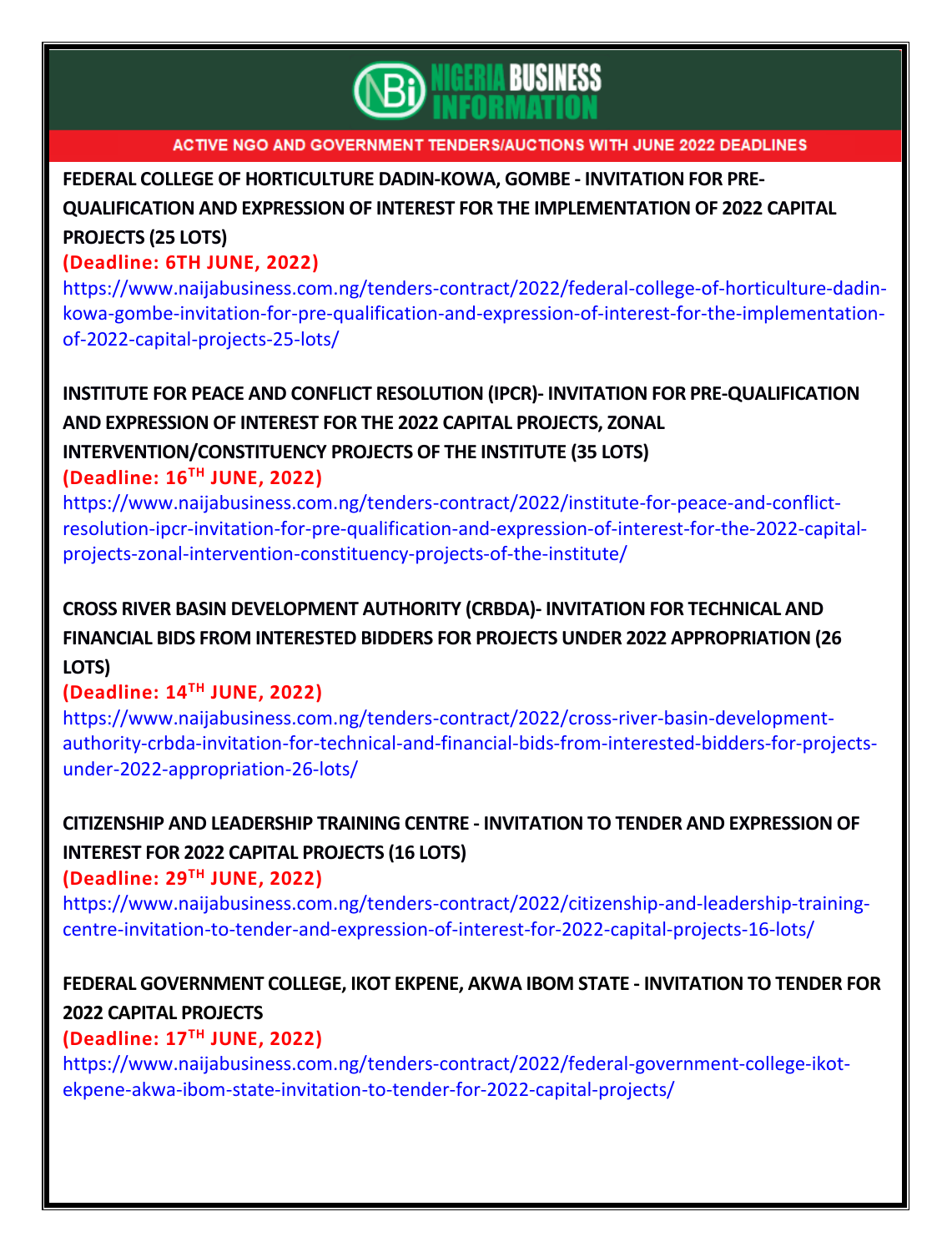

## **FEDERAL [GOVERNMENT](https://www.naijabusiness.com.ng/tenders-contract/2022/federal-government-girls-college-omu-aran-kwara-state-invitation-to-tender-for-2022-capital-project/) GIRLS' COLLEGE, OMU-ARAN, KWARA STATE - INVITATION TO TENDER FOR 2022 CAPITAL [PROJECT](https://www.naijabusiness.com.ng/tenders-contract/2022/federal-government-girls-college-omu-aran-kwara-state-invitation-to-tender-for-2022-capital-project/)**

## **(Deadline: 14 TH JUNE, 2022)**

[https://www.naijabusiness.com.ng/tenders-contract/2022/federal-government-girls-college](https://www.naijabusiness.com.ng/tenders-contract/2022/federal-government-girls-college-omu-aran-kwara-state-invitation-to-tender-for-2022-capital-project/)[omu-aran-kwara-state-invitation-to-tender-for-2022-capital-project/](https://www.naijabusiness.com.ng/tenders-contract/2022/federal-government-girls-college-omu-aran-kwara-state-invitation-to-tender-for-2022-capital-project/)

## **UNIVERSITY OF UYO - INVITATION TO TENDER AND [EXPRESSION](https://www.naijabusiness.com.ng/tenders-contract/2022/university-of-uyo-invitation-to-tender-and-expression-of-interest-for-year-2022-capital-projects-needs-assessment-intervention-and-tertiary-education-trust-fund-15-lots/) OF INTEREST FOR YEAR 2022 CAPITAL PROJECTS, NEEDS ASSESSMENT [INTERVENTION](https://www.naijabusiness.com.ng/tenders-contract/2022/university-of-uyo-invitation-to-tender-and-expression-of-interest-for-year-2022-capital-projects-needs-assessment-intervention-and-tertiary-education-trust-fund-15-lots/) AND TERTIARY EDUCATION TRUST FUND (15 [LOTS\)](https://www.naijabusiness.com.ng/tenders-contract/2022/university-of-uyo-invitation-to-tender-and-expression-of-interest-for-year-2022-capital-projects-needs-assessment-intervention-and-tertiary-education-trust-fund-15-lots/)**

## **(Deadline: 28TH JUNE, 2022)**

[https://www.naijabusiness.com.ng/tenders-contract/2022/university-of-uyo-invitation-to](https://www.naijabusiness.com.ng/tenders-contract/2022/university-of-uyo-invitation-to-tender-and-expression-of-interest-for-year-2022-capital-projects-needs-assessment-intervention-and-tertiary-education-trust-fund-15-lots/)[tender-and-expression-of-interest-for-year-2022-capital-projects-needs-assessment](https://www.naijabusiness.com.ng/tenders-contract/2022/university-of-uyo-invitation-to-tender-and-expression-of-interest-for-year-2022-capital-projects-needs-assessment-intervention-and-tertiary-education-trust-fund-15-lots/)[intervention-and-tertiary-education-trust-fund-15-lots/](https://www.naijabusiness.com.ng/tenders-contract/2022/university-of-uyo-invitation-to-tender-and-expression-of-interest-for-year-2022-capital-projects-needs-assessment-intervention-and-tertiary-education-trust-fund-15-lots/)

## **FEDERAL MINISTRY OF EDUCATION - INVITATION FOR [TENDER/EXPRESSION](https://www.naijabusiness.com.ng/tenders-contract/2022/federal-ministry-of-education-invitation-for-tender-expression-of-interest-eoi-for-goods-works-and-services-for-execution-of-2022-appropriation-34-lots/) OF INTEREST (EOI) FOR GOODS, WORKS AND SERVICES FOR EXECUTION OF 2022 [APPROPRIATION](https://www.naijabusiness.com.ng/tenders-contract/2022/federal-ministry-of-education-invitation-for-tender-expression-of-interest-eoi-for-goods-works-and-services-for-execution-of-2022-appropriation-34-lots/) (34 LOTS) (Deadline: 28 TH JUNE, 2022)**

[https://www.naijabusiness.com.ng/tenders-contract/2022/federal-ministry-of-education](https://www.naijabusiness.com.ng/tenders-contract/2022/federal-ministry-of-education-invitation-for-tender-expression-of-interest-eoi-for-goods-works-and-services-for-execution-of-2022-appropriation-34-lots/)[invitation-for-tender-expression-of-interest-eoi-for-goods-works-and-services-for-execution-of-](https://www.naijabusiness.com.ng/tenders-contract/2022/federal-ministry-of-education-invitation-for-tender-expression-of-interest-eoi-for-goods-works-and-services-for-execution-of-2022-appropriation-34-lots/)[2022-appropriation-34-lots/](https://www.naijabusiness.com.ng/tenders-contract/2022/federal-ministry-of-education-invitation-for-tender-expression-of-interest-eoi-for-goods-works-and-services-for-execution-of-2022-appropriation-34-lots/)

## **FEDERAL MEDICAL CENTRE, UMUAHIA - [INVITATION](https://www.naijabusiness.com.ng/tenders-contract/2022/federal-medical-centre-umuahia-invitation-to-tender-for-the-execution-of-2022-capital-projects-10-lots/) TO TENDER FOR THE EXECUTION OF 2022 CAPITAL [PROJECTS](https://www.naijabusiness.com.ng/tenders-contract/2022/federal-medical-centre-umuahia-invitation-to-tender-for-the-execution-of-2022-capital-projects-10-lots/) (10 LOTS) (Deadline: 27TH JUNE, 2022)**

[https://www.naijabusiness.com.ng/tenders-contract/2022/federal-medical-centre-umuahia](https://www.naijabusiness.com.ng/tenders-contract/2022/federal-medical-centre-umuahia-invitation-to-tender-for-the-execution-of-2022-capital-projects-10-lots/)[invitation-to-tender-for-the-execution-of-2022-capital-projects-10-lots/](https://www.naijabusiness.com.ng/tenders-contract/2022/federal-medical-centre-umuahia-invitation-to-tender-for-the-execution-of-2022-capital-projects-10-lots/)

## **FEDERAL [GOVERNMENT](https://www.naijabusiness.com.ng/tenders-contract/2022/federal-government-girls-college-bwari-abuja-invitation-to-tender-for-the-execution-of-2022-appropriation-3-lots/) GIRLS COLLEGE BWARI, ABUJA - INVITATION TO TENDER FOR THE EXECUTION OF 2022 [APPROPRIATION](https://www.naijabusiness.com.ng/tenders-contract/2022/federal-government-girls-college-bwari-abuja-invitation-to-tender-for-the-execution-of-2022-appropriation-3-lots/) (3 LOTS)**

## **(Deadline: 28TH JUNE, 2022)**

[https://www.naijabusiness.com.ng/tenders-contract/2022/federal-government-girls-college](https://www.naijabusiness.com.ng/tenders-contract/2022/federal-government-girls-college-bwari-abuja-invitation-to-tender-for-the-execution-of-2022-appropriation-3-lots/)[bwari-abuja-invitation-to-tender-for-the-execution-of-2022-appropriation-3-lots/](https://www.naijabusiness.com.ng/tenders-contract/2022/federal-government-girls-college-bwari-abuja-invitation-to-tender-for-the-execution-of-2022-appropriation-3-lots/)

**FEDERAL MINISTRY OF WATER RESOURCES - [INVITATION](https://www.naijabusiness.com.ng/tenders-contract/2022/federal-ministry-of-water-resources-invitation-to-tender-for-the-execution-of-2022-mainline-capital-development-and-zonal-intervention-projects-56-lots/) TO TENDER FOR THE EXECUTION OF 2022 MAINLINE CAPITAL [DEVELOPMENT](https://www.naijabusiness.com.ng/tenders-contract/2022/federal-ministry-of-water-resources-invitation-to-tender-for-the-execution-of-2022-mainline-capital-development-and-zonal-intervention-projects-56-lots/) AND ZONAL INTERVENTION PROJECTS (56 LOTS) (Deadline: 15TH JUNE, 2022)**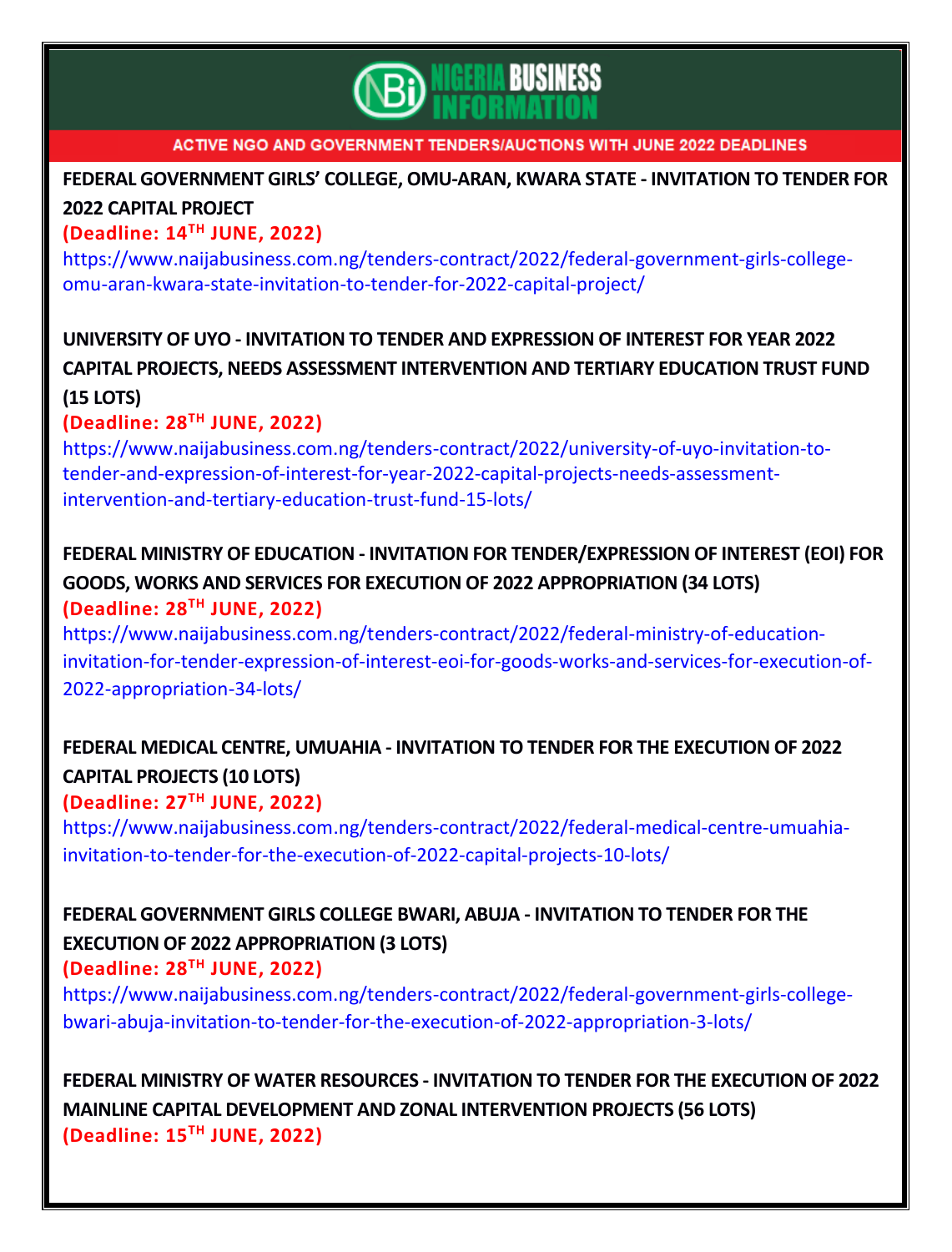

[https://www.naijabusiness.com.ng/tenders-contract/2022/federal-ministry-of-water-resources](https://www.naijabusiness.com.ng/tenders-contract/2022/federal-ministry-of-water-resources-invitation-to-tender-for-the-execution-of-2022-mainline-capital-development-and-zonal-intervention-projects-56-lots/)[invitation-to-tender-for-the-execution-of-2022-mainline-capital-development-and-zonal](https://www.naijabusiness.com.ng/tenders-contract/2022/federal-ministry-of-water-resources-invitation-to-tender-for-the-execution-of-2022-mainline-capital-development-and-zonal-intervention-projects-56-lots/)[intervention-projects-56-lots/](https://www.naijabusiness.com.ng/tenders-contract/2022/federal-ministry-of-water-resources-invitation-to-tender-for-the-execution-of-2022-mainline-capital-development-and-zonal-intervention-projects-56-lots/)

# **AJAOKUTA STEEL COMPANY LIMITED (ASCL) - [INVITATION](https://www.naijabusiness.com.ng/tenders-contract/2022/ajaokuta-steel-company-limited-ascl-invitation-to-tender-for-the-supply-of-utilities-power-equipment-facilities-and-execution-of-constituency-projects-under-the-2022-capital-appropriation/) TO TENDER FOR THE SUPPLY OF [UTILITIES/POWER](https://www.naijabusiness.com.ng/tenders-contract/2022/ajaokuta-steel-company-limited-ascl-invitation-to-tender-for-the-supply-of-utilities-power-equipment-facilities-and-execution-of-constituency-projects-under-the-2022-capital-appropriation/) EQUIPMENT FACILITIES AND EXECUTION OF CONSTITUENCY PROJECTS UNDER THE 2022 CAPITAL [APPROPRIATION](https://www.naijabusiness.com.ng/tenders-contract/2022/ajaokuta-steel-company-limited-ascl-invitation-to-tender-for-the-supply-of-utilities-power-equipment-facilities-and-execution-of-constituency-projects-under-the-2022-capital-appropriation/)**

**(Deadline: 20 TH JUNE, 2022)**

[https://www.naijabusiness.com.ng/tenders-contract/2022/ajaokuta-steel-company-limited-ascl](https://www.naijabusiness.com.ng/tenders-contract/2022/ajaokuta-steel-company-limited-ascl-invitation-to-tender-for-the-supply-of-utilities-power-equipment-facilities-and-execution-of-constituency-projects-under-the-2022-capital-appropriation/)[invitation-to-tender-for-the-supply-of-utilities-power-equipment-facilities-and-execution-of](https://www.naijabusiness.com.ng/tenders-contract/2022/ajaokuta-steel-company-limited-ascl-invitation-to-tender-for-the-supply-of-utilities-power-equipment-facilities-and-execution-of-constituency-projects-under-the-2022-capital-appropriation/)[constituency-projects-under-the-2022-capital-appropriation/](https://www.naijabusiness.com.ng/tenders-contract/2022/ajaokuta-steel-company-limited-ascl-invitation-to-tender-for-the-supply-of-utilities-power-equipment-facilities-and-execution-of-constituency-projects-under-the-2022-capital-appropriation/)

## **OGUN-OSUN RIVER BASIN [DEVELOPMENT](https://www.naijabusiness.com.ng/tenders-contract/2022/ogun-osun-river-basin-development-authority-o-orbda-invitation-to-tender-and-expression-of-interest-eoi-for-projects-under-the-fy-2022-appropriation-42-lots/) AUTHORITY (O-ORBDA) - INVITATION TO TENDER AND EXPRESSION OF INTEREST (EOI) FOR PROJECTS UNDER THE FY 2022 [APPROPRIATION](https://www.naijabusiness.com.ng/tenders-contract/2022/ogun-osun-river-basin-development-authority-o-orbda-invitation-to-tender-and-expression-of-interest-eoi-for-projects-under-the-fy-2022-appropriation-42-lots/) (42 LOTS) (Deadline: 21ST JUNE, 2022)**

[https://www.naijabusiness.com.ng/tenders-contract/2022/ogun-osun-river-basin-development](https://www.naijabusiness.com.ng/tenders-contract/2022/ogun-osun-river-basin-development-authority-o-orbda-invitation-to-tender-and-expression-of-interest-eoi-for-projects-under-the-fy-2022-appropriation-42-lots/)[authority-o-orbda-invitation-to-tender-and-expression-of-interest-eoi-for-projects-under-the-fy-](https://www.naijabusiness.com.ng/tenders-contract/2022/ogun-osun-river-basin-development-authority-o-orbda-invitation-to-tender-and-expression-of-interest-eoi-for-projects-under-the-fy-2022-appropriation-42-lots/)[2022-appropriation-42-lots/](https://www.naijabusiness.com.ng/tenders-contract/2022/ogun-osun-river-basin-development-authority-o-orbda-invitation-to-tender-and-expression-of-interest-eoi-for-projects-under-the-fy-2022-appropriation-42-lots/)

# **FEDERAL SCIENCE AND TECHNICAL COLLEGE IGANGAN, OYO STATE - [INVITATION](https://www.naijabusiness.com.ng/tenders-contract/2022/federal-science-and-technical-college-igangan-oyo-state-invitation-to-tender-for-2022-capital-projects-2-lots/) TO TENDER FOR 2022 CAPITAL [PROJECTS](https://www.naijabusiness.com.ng/tenders-contract/2022/federal-science-and-technical-college-igangan-oyo-state-invitation-to-tender-for-2022-capital-projects-2-lots/) (2 LOTS)**

## **(Deadline: 13 TH JUNE, 2022)**

[https://www.naijabusiness.com.ng/tenders-contract/2022/federal-science-and-technical](https://www.naijabusiness.com.ng/tenders-contract/2022/federal-science-and-technical-college-igangan-oyo-state-invitation-to-tender-for-2022-capital-projects-2-lots/)[college-igangan-oyo-state-invitation-to-tender-for-2022-capital-projects-2-lots/](https://www.naijabusiness.com.ng/tenders-contract/2022/federal-science-and-technical-college-igangan-oyo-state-invitation-to-tender-for-2022-capital-projects-2-lots/)

**FEDERAL COLLEGE OF DENTAL [TECHNOLOGY](https://www.naijabusiness.com.ng/tenders-contract/2022/federal-college-of-dental-technology-and-therapy-enugu-request-for-expression-of-interest-eoi-and-invitation-to-tender-for-the-implementation-of-2022-capital-projects-and-zonal-intervention-consti/) AND THERAPY, ENUGU - REQUEST FOR EXPRESSION OF INTEREST (EOI) AND INVITATION TO TENDER FOR THE [IMPLEMENTATION](https://www.naijabusiness.com.ng/tenders-contract/2022/federal-college-of-dental-technology-and-therapy-enugu-request-for-expression-of-interest-eoi-and-invitation-to-tender-for-the-implementation-of-2022-capital-projects-and-zonal-intervention-consti/) OF 2022 CAPITAL PROJECTS AND ZONAL [INTERVENTION/CONSTITUENCY](https://www.naijabusiness.com.ng/tenders-contract/2022/federal-college-of-dental-technology-and-therapy-enugu-request-for-expression-of-interest-eoi-and-invitation-to-tender-for-the-implementation-of-2022-capital-projects-and-zonal-intervention-consti/) PROJECTS (25 LOTS) (Deadline: 13 TH JUNE, 2022)**

[https://www.naijabusiness.com.ng/tenders-contract/2022/federal-college-of-dental-technology](https://www.naijabusiness.com.ng/tenders-contract/2022/federal-college-of-dental-technology-and-therapy-enugu-request-for-expression-of-interest-eoi-and-invitation-to-tender-for-the-implementation-of-2022-capital-projects-and-zonal-intervention-consti/)[and-therapy-enugu-request-for-expression-of-interest-eoi-and-invitation-to-tender-for-the](https://www.naijabusiness.com.ng/tenders-contract/2022/federal-college-of-dental-technology-and-therapy-enugu-request-for-expression-of-interest-eoi-and-invitation-to-tender-for-the-implementation-of-2022-capital-projects-and-zonal-intervention-consti/)[implementation-of-2022-capital-projects-and-zonal-intervention-consti/](https://www.naijabusiness.com.ng/tenders-contract/2022/federal-college-of-dental-technology-and-therapy-enugu-request-for-expression-of-interest-eoi-and-invitation-to-tender-for-the-implementation-of-2022-capital-projects-and-zonal-intervention-consti/)

## **NIGERIA POLICE FORCE (NPF); KOGI STATE POLICE [COMMAND](https://www.naijabusiness.com.ng/opportunities/auction/2022/nigeria-police-force-npf-kogi-state-police-command-auction-sales-of-some-items/) - AUCTION SALES OF SOME ITEMS (Deadline: 13TH JUNE, 2022)**

[https://www.naijabusiness.com.ng/opportunities/auction/2022/nigeria-police-force-npf-kogi](https://www.naijabusiness.com.ng/opportunities/auction/2022/nigeria-police-force-npf-kogi-state-police-command-auction-sales-of-some-items/)[state-police-command-auction-sales-of-some-items/](https://www.naijabusiness.com.ng/opportunities/auction/2022/nigeria-police-force-npf-kogi-state-police-command-auction-sales-of-some-items/)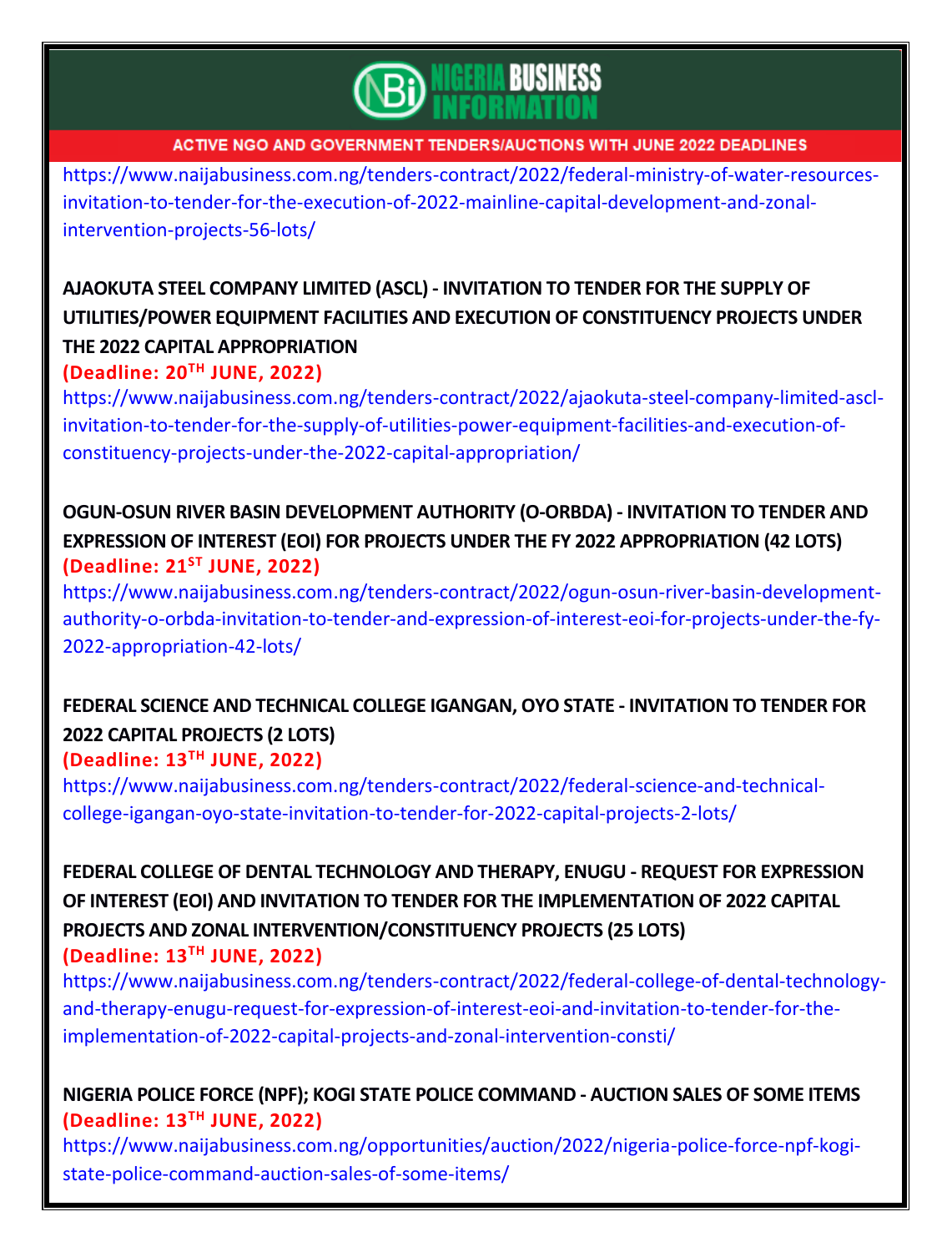

# **TEACHERS [REGISTRATION](https://www.naijabusiness.com.ng/tenders-contract/2022/teachers-registration-council-of-nigeria-trcn-invitation-to-tender-for-2022-capital-projects-and-internally-generated-revenue-20-lots/) COUNCIL OF NIGERIA (TRCN) - INVITATION TO TENDER FOR 2022 CAPITAL PROJECTS AND [INTERNALLY](https://www.naijabusiness.com.ng/tenders-contract/2022/teachers-registration-council-of-nigeria-trcn-invitation-to-tender-for-2022-capital-projects-and-internally-generated-revenue-20-lots/) GENERATED REVENUE (20 LOTS)**

### **(Deadline: 6 TH JUNE, 2022)**

[https://www.naijabusiness.com.ng/tenders-contract/2022/teachers-registration-council-of](https://www.naijabusiness.com.ng/tenders-contract/2022/teachers-registration-council-of-nigeria-trcn-invitation-to-tender-for-2022-capital-projects-and-internally-generated-revenue-20-lots/)[nigeria-trcn-invitation-to-tender-for-2022-capital-projects-and-internally-generated-revenue-20](https://www.naijabusiness.com.ng/tenders-contract/2022/teachers-registration-council-of-nigeria-trcn-invitation-to-tender-for-2022-capital-projects-and-internally-generated-revenue-20-lots/) [lots/](https://www.naijabusiness.com.ng/tenders-contract/2022/teachers-registration-council-of-nigeria-trcn-invitation-to-tender-for-2022-capital-projects-and-internally-generated-revenue-20-lots/)

# **FEDERAL GOVERNMENT GIRLS COLLEGE, [IKOT-OBIO-ITONG,](https://www.naijabusiness.com.ng/tenders-contract/2022/federal-government-girls-college-ikot-obio-itong-akwa-ibom-state-invitation-to-tender-for-2022-capital-projects/) AKWA IBOM STATE - INVITATION TO TENDER FOR 2022 CAPITAL [PROJECTS](https://www.naijabusiness.com.ng/tenders-contract/2022/federal-government-girls-college-ikot-obio-itong-akwa-ibom-state-invitation-to-tender-for-2022-capital-projects/)**

### **(Deadline: 15 TH JUNE, 2022)**

[https://www.naijabusiness.com.ng/tenders-contract/2022/federal-government-girls-college](https://www.naijabusiness.com.ng/tenders-contract/2022/federal-government-girls-college-ikot-obio-itong-akwa-ibom-state-invitation-to-tender-for-2022-capital-projects/)[ikot-obio-itong-akwa-ibom-state-invitation-to-tender-for-2022-capital-projects/](https://www.naijabusiness.com.ng/tenders-contract/2022/federal-government-girls-college-ikot-obio-itong-akwa-ibom-state-invitation-to-tender-for-2022-capital-projects/)

## **FEDERAL SCIENCE AND TECHNICAL COLLEGE, TUNGBO, BAYELSA STATE - [INVITATION](https://www.naijabusiness.com.ng/tenders-contract/2022/federal-science-and-technical-college-tungbo-bayelsa-state-invitation-to-tender-for-2022-capital-projects-3-lots/) TO TENDER FOR 2022 CAPITAL [PROJECTS](https://www.naijabusiness.com.ng/tenders-contract/2022/federal-science-and-technical-college-tungbo-bayelsa-state-invitation-to-tender-for-2022-capital-projects-3-lots/) (3 LOTS) (Deadline: 3 RD JUNE, 2022)**

[https://www.naijabusiness.com.ng/tenders-contract/2022/federal-science-and-technical](https://www.naijabusiness.com.ng/tenders-contract/2022/federal-science-and-technical-college-tungbo-bayelsa-state-invitation-to-tender-for-2022-capital-projects-3-lots/)[college-tungbo-bayelsa-state-invitation-to-tender-for-2022-capital-projects-3-lots/](https://www.naijabusiness.com.ng/tenders-contract/2022/federal-science-and-technical-college-tungbo-bayelsa-state-invitation-to-tender-for-2022-capital-projects-3-lots/)

# **GERMAN [COOPERATION](https://www.naijabusiness.com.ng/tenders-contract/2022/german-cooperation-expression-of-interest-for-printing-of-community-development-plans-cdp/) - EXPRESSION OF INTEREST FOR PRINTING OF COMMUNITY [DEVELOPMENT](https://www.naijabusiness.com.ng/tenders-contract/2022/german-cooperation-expression-of-interest-for-printing-of-community-development-plans-cdp/) PLANS (CDP)**

## **(Deadline: 10TH JUNE, 2022)**

[https://www.naijabusiness.com.ng/tenders-contract/2022/german-cooperation-expression-of](https://www.naijabusiness.com.ng/tenders-contract/2022/german-cooperation-expression-of-interest-for-printing-of-community-development-plans-cdp/)[interest-for-printing-of-community-development-plans-cdp/](https://www.naijabusiness.com.ng/tenders-contract/2022/german-cooperation-expression-of-interest-for-printing-of-community-development-plans-cdp/)

## **SOKOTO RIMA RIVER BASIN [DEVELOPMENT](https://www.naijabusiness.com.ng/tenders-contract/2022/sokoto-rima-river-basin-development-authority-invitation-to-tender-pre-qualification-and-expression-of-interest-eoi-for-projects-execution-83-lots/) AUTHORITY- INVITATION TO TENDER, PRE-[QUALIFICATION](https://www.naijabusiness.com.ng/tenders-contract/2022/sokoto-rima-river-basin-development-authority-invitation-to-tender-pre-qualification-and-expression-of-interest-eoi-for-projects-execution-83-lots/) AND EXPRESSION OF INTEREST (EOI) FOR PROJECTS EXECUTION (83 LOTS) (Deadline: 27TH JUNE, 2022)**

[https://www.naijabusiness.com.ng/tenders-contract/2022/sokoto-rima-river-basin](https://www.naijabusiness.com.ng/tenders-contract/2022/sokoto-rima-river-basin-development-authority-invitation-to-tender-pre-qualification-and-expression-of-interest-eoi-for-projects-execution-83-lots/)[development-authority-invitation-to-tender-pre-qualification-and-expression-of-interest-eoi-for](https://www.naijabusiness.com.ng/tenders-contract/2022/sokoto-rima-river-basin-development-authority-invitation-to-tender-pre-qualification-and-expression-of-interest-eoi-for-projects-execution-83-lots/)[projects-execution-83-lots/](https://www.naijabusiness.com.ng/tenders-contract/2022/sokoto-rima-river-basin-development-authority-invitation-to-tender-pre-qualification-and-expression-of-interest-eoi-for-projects-execution-83-lots/)

## **ACHIEVING HEALTH NIGERIA INITIATIVE (AHNi) - REQUEST FOR [QUOTATION](https://www.naijabusiness.com.ng/tenders-contract/2022/achieving-health-nigeria-initiative-ahni-request-for-quotation-for-supply-of-laptop-computers/) FOR SUPPLY OF LAPTOP [COMPUTERS](https://www.naijabusiness.com.ng/tenders-contract/2022/achieving-health-nigeria-initiative-ahni-request-for-quotation-for-supply-of-laptop-computers/)**

## **(Deadline: 14TH JUNE, 2022)**

[https://www.naijabusiness.com.ng/tenders-contract/2022/achieving-health-nigeria-initiative](https://www.naijabusiness.com.ng/tenders-contract/2022/achieving-health-nigeria-initiative-ahni-request-for-quotation-for-supply-of-laptop-computers/)[ahni-request-for-quotation-for-supply-of-laptop-computers/](https://www.naijabusiness.com.ng/tenders-contract/2022/achieving-health-nigeria-initiative-ahni-request-for-quotation-for-supply-of-laptop-computers/)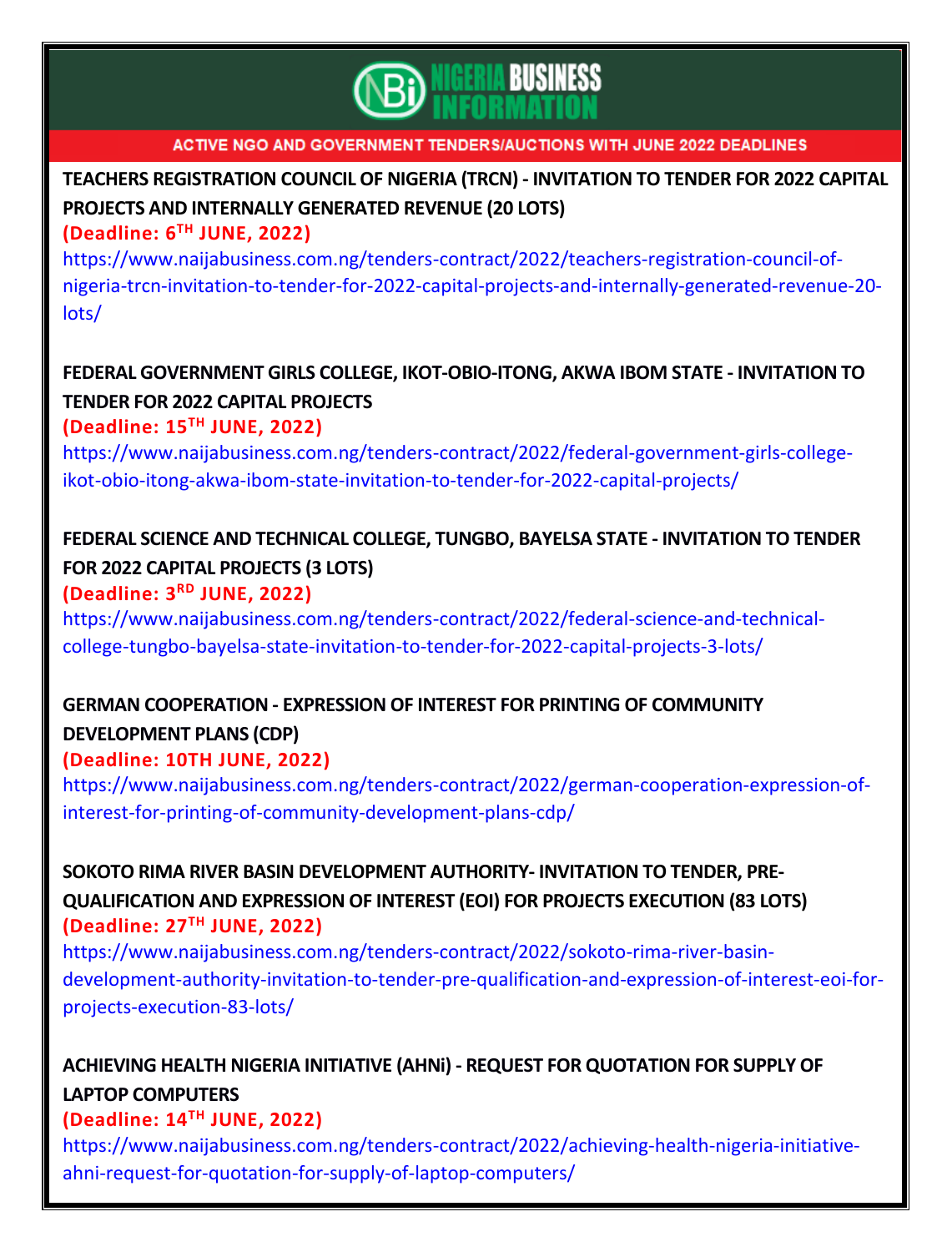

# **CENTRAL SECURITIES CLEARING SYSTEM PLC (CSCS) - REQUEST FOR PROPOSAL FOR [INDEPENDENT](https://www.naijabusiness.com.ng/tenders-contract/2022/central-securities-clearing-system-plc-cscs-request-for-proposal-for-independent-assessment-of-internal-audit-function/) [ASSESSMENT](https://www.naijabusiness.com.ng/tenders-contract/2022/central-securities-clearing-system-plc-cscs-request-for-proposal-for-independent-assessment-of-internal-audit-function/) OF INTERNAL AUDIT FUNCTION**

### **(Deadline: 24 TH JUNE, 2022)**

[https://www.naijabusiness.com.ng/tenders-contract/2022/central-securities-clearing-system](https://www.naijabusiness.com.ng/tenders-contract/2022/central-securities-clearing-system-plc-cscs-request-for-proposal-for-independent-assessment-of-internal-audit-function/)[plc-cscs-request-for-proposal-for-independent-assessment-of-internal-audit-function/](https://www.naijabusiness.com.ng/tenders-contract/2022/central-securities-clearing-system-plc-cscs-request-for-proposal-for-independent-assessment-of-internal-audit-function/)

# **LAGOS STATE [EMPLOYMENT](https://www.naijabusiness.com.ng/tenders-contract/2022/lagos-state-employment-trust-fund-lsetf-request-for-proposals-for-the-engagement-of-a-consulting-firm-to-implement-a-labour-market-information-system-for-the-state/) TRUST FUND (LSETF) - REQUEST FOR PROPOSALS FOR THE ENGAGEMENT OF A CONSULTING FIRM TO IMPLEMENT A LABOUR MARKET [INFORMATION](https://www.naijabusiness.com.ng/tenders-contract/2022/lagos-state-employment-trust-fund-lsetf-request-for-proposals-for-the-engagement-of-a-consulting-firm-to-implement-a-labour-market-information-system-for-the-state/)**

#### **[SYSTEM](https://www.naijabusiness.com.ng/tenders-contract/2022/lagos-state-employment-trust-fund-lsetf-request-for-proposals-for-the-engagement-of-a-consulting-firm-to-implement-a-labour-market-information-system-for-the-state/) FOR THE STATE (Deadline: 15TH JUNE, 2022)**

[https://www.naijabusiness.com.ng/tenders-contract/2022/lagos-state-employment-trust-fund](https://www.naijabusiness.com.ng/tenders-contract/2022/lagos-state-employment-trust-fund-lsetf-request-for-proposals-for-the-engagement-of-a-consulting-firm-to-implement-a-labour-market-information-system-for-the-state/)[lsetf-request-for-proposals-for-the-engagement-of-a-consulting-firm-to-implement-a-labour](https://www.naijabusiness.com.ng/tenders-contract/2022/lagos-state-employment-trust-fund-lsetf-request-for-proposals-for-the-engagement-of-a-consulting-firm-to-implement-a-labour-market-information-system-for-the-state/)[market-information-system-for-the-state/](https://www.naijabusiness.com.ng/tenders-contract/2022/lagos-state-employment-trust-fund-lsetf-request-for-proposals-for-the-engagement-of-a-consulting-firm-to-implement-a-labour-market-information-system-for-the-state/)

## **SHELL NIGERIA [EXPLORATION](https://www.naijabusiness.com.ng/tenders-contract/2022/shell-nigeria-exploration-and-production-company-limited-snepco-invitation-for-pre-qualification-design-manufacture-supply-of-subsea-equipment-and-provision-of-healthcare-support-for-bonga-north/) AND PRODUCTION COMPANY LIMITED (SNEPCO)- INVITATION FOR [PRE-QUALIFICATION](https://www.naijabusiness.com.ng/tenders-contract/2022/shell-nigeria-exploration-and-production-company-limited-snepco-invitation-for-pre-qualification-design-manufacture-supply-of-subsea-equipment-and-provision-of-healthcare-support-for-bonga-north/) DESIGN, MANUFACTURE, SUPPLY OF SUBSEA EQUIPMENT AND PROVISION OF [HEALTHCARE](https://www.naijabusiness.com.ng/tenders-contract/2022/shell-nigeria-exploration-and-production-company-limited-snepco-invitation-for-pre-qualification-design-manufacture-supply-of-subsea-equipment-and-provision-of-healthcare-support-for-bonga-north/) SUPPORT FOR BONGA NORTH PROJECT (EPC 3) (Deadline: 7 TH JUNE, 2022)**

[https://www.naijabusiness.com.ng/tenders-contract/2022/shell-nigeria-exploration-and](https://www.naijabusiness.com.ng/tenders-contract/2022/shell-nigeria-exploration-and-production-company-limited-snepco-invitation-for-pre-qualification-design-manufacture-supply-of-subsea-equipment-and-provision-of-healthcare-support-for-bonga-north/)[production-company-limited-snepco-invitation-for-pre-qualification-design-manufacture-supply](https://www.naijabusiness.com.ng/tenders-contract/2022/shell-nigeria-exploration-and-production-company-limited-snepco-invitation-for-pre-qualification-design-manufacture-supply-of-subsea-equipment-and-provision-of-healthcare-support-for-bonga-north/)[of-subsea-equipment-and-provision-of-healthcare-support-for-bonga-north/](https://www.naijabusiness.com.ng/tenders-contract/2022/shell-nigeria-exploration-and-production-company-limited-snepco-invitation-for-pre-qualification-design-manufacture-supply-of-subsea-equipment-and-provision-of-healthcare-support-for-bonga-north/)

**SHELL NIGERIA [EXPLORATION](https://www.naijabusiness.com.ng/tenders-contract/2022/shell-nigeria-exploration-and-production-company-limited-snepco-invitation-for-pre-qualification-for-engineering-procurement-and-construction-of-umbilicals-flowlines-risers-and-installation-wor/) AND PRODUCTION COMPANY LIMITED (SNEPCO) - INVITATION FOR [PRE-QUALIFICATION](https://www.naijabusiness.com.ng/tenders-contract/2022/shell-nigeria-exploration-and-production-company-limited-snepco-invitation-for-pre-qualification-for-engineering-procurement-and-construction-of-umbilicals-flowlines-risers-and-installation-wor/) FOR ENGINEERING, PROCUREMENT AND CONSTRUCTION OF UMBILICALS, FLOWLINES, RISERS, AND [INSTALLATION](https://www.naijabusiness.com.ng/tenders-contract/2022/shell-nigeria-exploration-and-production-company-limited-snepco-invitation-for-pre-qualification-for-engineering-procurement-and-construction-of-umbilicals-flowlines-risers-and-installation-wor/) WORKS FOR BONGA NORTH PROJECT (EPC 2) (Deadline: 7 TH JUNE, 2022)**

[https://www.naijabusiness.com.ng/tenders-contract/2022/shell-nigeria-exploration-and](https://www.naijabusiness.com.ng/tenders-contract/2022/shell-nigeria-exploration-and-production-company-limited-snepco-invitation-for-pre-qualification-for-engineering-procurement-and-construction-of-umbilicals-flowlines-risers-and-installation-wor/)[production-company-limited-snepco-invitation-for-pre-qualification-for-engineering](https://www.naijabusiness.com.ng/tenders-contract/2022/shell-nigeria-exploration-and-production-company-limited-snepco-invitation-for-pre-qualification-for-engineering-procurement-and-construction-of-umbilicals-flowlines-risers-and-installation-wor/)[procurement-and-construction-of-umbilicals-flowlines-risers-and-installation-wor/](https://www.naijabusiness.com.ng/tenders-contract/2022/shell-nigeria-exploration-and-production-company-limited-snepco-invitation-for-pre-qualification-for-engineering-procurement-and-construction-of-umbilicals-flowlines-risers-and-installation-wor/)

# **SHELL NIGERIA [EXPLORATION](https://www.naijabusiness.com.ng/tenders-contract/2022/shell-nigeria-exploration-and-production-company-limited-snepco-invitation-for-pre-qualification-for-engineering-procurement-and-construction-on-bonga-main-topsides-modification-for-bonga-north-pr/) AND PRODUCTION COMPANY LIMITED (SNEPCO) - INVITATION FOR [PRE-QUALIFICATION](https://www.naijabusiness.com.ng/tenders-contract/2022/shell-nigeria-exploration-and-production-company-limited-snepco-invitation-for-pre-qualification-for-engineering-procurement-and-construction-on-bonga-main-topsides-modification-for-bonga-north-pr/) FOR ENGINEERING, PROCUREMENT AND CONSTRUCTION ON BONGA MAIN TOPSIDES [MODIFICATION](https://www.naijabusiness.com.ng/tenders-contract/2022/shell-nigeria-exploration-and-production-company-limited-snepco-invitation-for-pre-qualification-for-engineering-procurement-and-construction-on-bonga-main-topsides-modification-for-bonga-north-pr/) FOR BONGA NORTH PROJECT (EPC 1)**

### **(Deadline: 7 TH JUNE, 2022)**

[https://www.naijabusiness.com.ng/tenders-contract/2022/shell-nigeria-exploration-and](https://www.naijabusiness.com.ng/tenders-contract/2022/shell-nigeria-exploration-and-production-company-limited-snepco-invitation-for-pre-qualification-for-engineering-procurement-and-construction-on-bonga-main-topsides-modification-for-bonga-north-pr/)[production-company-limited-snepco-invitation-for-pre-qualification-for-engineering](https://www.naijabusiness.com.ng/tenders-contract/2022/shell-nigeria-exploration-and-production-company-limited-snepco-invitation-for-pre-qualification-for-engineering-procurement-and-construction-on-bonga-main-topsides-modification-for-bonga-north-pr/)[procurement-and-construction-on-bonga-main-topsides-modification-for-bonga-north-pr/](https://www.naijabusiness.com.ng/tenders-contract/2022/shell-nigeria-exploration-and-production-company-limited-snepco-invitation-for-pre-qualification-for-engineering-procurement-and-construction-on-bonga-main-topsides-modification-for-bonga-north-pr/)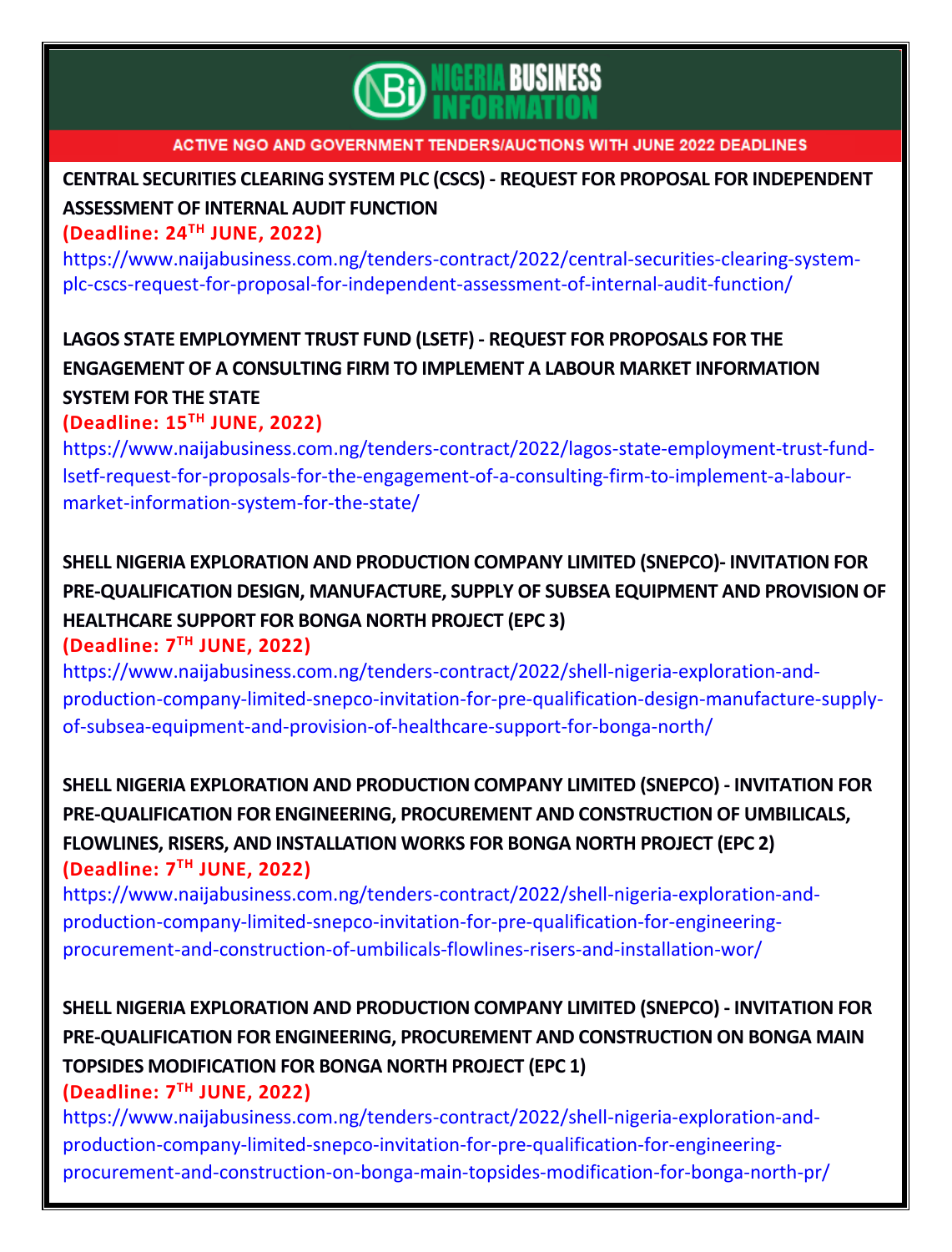

# **[INTERNATIONAL](https://www.naijabusiness.com.ng/tenders-contract/2022/international-rescue-committee-irc-invitation-to-bid-for-supply-of-generators-to-her-country-office/) RESCUE COMMITTEE (IRC) - INVITATION TO BID FOR SUPPLY OF GENERATORS TO HER [COUNTRY](https://www.naijabusiness.com.ng/tenders-contract/2022/international-rescue-committee-irc-invitation-to-bid-for-supply-of-generators-to-her-country-office/) OFFICE**

### **(Deadline: 7 TH JUNE, 2022)**

[https://www.naijabusiness.com.ng/tenders-contract/2022/international-rescue-committee-irc](https://www.naijabusiness.com.ng/tenders-contract/2022/international-rescue-committee-irc-invitation-to-bid-for-supply-of-generators-to-her-country-office/)[invitation-to-bid-for-supply-of-generators-to-her-country-office/](https://www.naijabusiness.com.ng/tenders-contract/2022/international-rescue-committee-irc-invitation-to-bid-for-supply-of-generators-to-her-country-office/)

## **UNITED NATIONS [CHILDREN'S](https://www.naijabusiness.com.ng/tenders-contract/2022/united-nations-childrens-fund-unicef-request-for-proposal-for-technical-support-in-designing-a-teacher-driven-teacher-training-and-continuous-professional-development-in-nigeria/) FUND (UNICEF) - REQUEST FOR PROPOSAL FOR TECHNICAL SUPPORT IN DESIGNING A TEACHER DRIVEN TEACHER TRAINING AND CONTINUOUS [PROFESSIONAL](https://www.naijabusiness.com.ng/tenders-contract/2022/united-nations-childrens-fund-unicef-request-for-proposal-for-technical-support-in-designing-a-teacher-driven-teacher-training-and-continuous-professional-development-in-nigeria/) [DEVELOPMENT](https://www.naijabusiness.com.ng/tenders-contract/2022/united-nations-childrens-fund-unicef-request-for-proposal-for-technical-support-in-designing-a-teacher-driven-teacher-training-and-continuous-professional-development-in-nigeria/) IN NIGERIA**

### **(Deadline: 10TH JUNE, 2022)**

[https://www.naijabusiness.com.ng/tenders-contract/2022/united-nations-childrens-fund-unicef](https://www.naijabusiness.com.ng/tenders-contract/2022/united-nations-childrens-fund-unicef-request-for-proposal-for-technical-support-in-designing-a-teacher-driven-teacher-training-and-continuous-professional-development-in-nigeria/)[request-for-proposal-for-technical-support-in-designing-a-teacher-driven-teacher-training-and](https://www.naijabusiness.com.ng/tenders-contract/2022/united-nations-childrens-fund-unicef-request-for-proposal-for-technical-support-in-designing-a-teacher-driven-teacher-training-and-continuous-professional-development-in-nigeria/)[continuous-professional-development-in-nigeria/](https://www.naijabusiness.com.ng/tenders-contract/2022/united-nations-childrens-fund-unicef-request-for-proposal-for-technical-support-in-designing-a-teacher-driven-teacher-training-and-continuous-professional-development-in-nigeria/)

# **EBONYI STATE MINISTRY OF WORKS AND TRANSPORT- INVITATION TO BID FOR THE [DUALIZATION](https://www.naijabusiness.com.ng/tenders-contract/2022/ebonyi-state-ministry-of-works-and-transport-invitation-to-bid-for-the-dualization-of-abakaliki-atikpo-road-5-lots/) OF [ABAKALIKI-ATIKPO](https://www.naijabusiness.com.ng/tenders-contract/2022/ebonyi-state-ministry-of-works-and-transport-invitation-to-bid-for-the-dualization-of-abakaliki-atikpo-road-5-lots/) ROAD (5 LOTS)**

### **(Deadline: 13TH JUNE, 2022)**

[https://www.naijabusiness.com.ng/tenders-contract/2022/ebonyi-state-ministry-of-works-and](https://www.naijabusiness.com.ng/tenders-contract/2022/ebonyi-state-ministry-of-works-and-transport-invitation-to-bid-for-the-dualization-of-abakaliki-atikpo-road-5-lots/)[transport-invitation-to-bid-for-the-dualization-of-abakaliki-atikpo-road-5-lots/](https://www.naijabusiness.com.ng/tenders-contract/2022/ebonyi-state-ministry-of-works-and-transport-invitation-to-bid-for-the-dualization-of-abakaliki-atikpo-road-5-lots/)

# **NIGERIA SOVEREIGN [INVESTMENT](https://www.naijabusiness.com.ng/tenders-contract/2022/nigeria-sovereign-investment-authority-nsia-expression-of-interest-for-procurement-configuration-and-migration-of-its-infrastructure-sited-at-maitama-abuja/) AUTHORITY (NSIA) - EXPRESSION OF INTEREST FOR PROCUREMENT, CONFIGURATION AND MIGRATION OF IT'S [INFRASTRUCTURE](https://www.naijabusiness.com.ng/tenders-contract/2022/nigeria-sovereign-investment-authority-nsia-expression-of-interest-for-procurement-configuration-and-migration-of-its-infrastructure-sited-at-maitama-abuja/) SITED AT MAITAMA, [ABUJA](https://www.naijabusiness.com.ng/tenders-contract/2022/nigeria-sovereign-investment-authority-nsia-expression-of-interest-for-procurement-configuration-and-migration-of-its-infrastructure-sited-at-maitama-abuja/)**

## **(Deadline: 9 TH JUNE, 2022)**

[https://www.naijabusiness.com.ng/tenders-contract/2022/nigeria-sovereign-investment](https://www.naijabusiness.com.ng/tenders-contract/2022/nigeria-sovereign-investment-authority-nsia-expression-of-interest-for-procurement-configuration-and-migration-of-its-infrastructure-sited-at-maitama-abuja/)[authority-nsia-expression-of-interest-for-procurement-configuration-and-migration-of-its](https://www.naijabusiness.com.ng/tenders-contract/2022/nigeria-sovereign-investment-authority-nsia-expression-of-interest-for-procurement-configuration-and-migration-of-its-infrastructure-sited-at-maitama-abuja/)[infrastructure-sited-at-maitama-abuja/](https://www.naijabusiness.com.ng/tenders-contract/2022/nigeria-sovereign-investment-authority-nsia-expression-of-interest-for-procurement-configuration-and-migration-of-its-infrastructure-sited-at-maitama-abuja/)

## **FEDERAL MINISTRY OF FINANCE, BUDGET AND NATIONAL PLANNING- REQUEST FOR [EXPRESSIONS](https://www.naijabusiness.com.ng/tenders-contract/2022/federal-ministry-of-finance-budget-and-national-planning-request-for-expressions-of-interest-for-consultancy-services-for-domestic-tax-studies/) OF INTEREST FOR [CONSULTANCY](https://www.naijabusiness.com.ng/tenders-contract/2022/federal-ministry-of-finance-budget-and-national-planning-request-for-expressions-of-interest-for-consultancy-services-for-domestic-tax-studies/) SERVICES FOR DOMESTIC TAX STUDIES (Deadline: 7 TH JUNE, 2022)**

[https://www.naijabusiness.com.ng/tenders-contract/2022/federal-ministry-of-finance-budget](https://www.naijabusiness.com.ng/tenders-contract/2022/federal-ministry-of-finance-budget-and-national-planning-request-for-expressions-of-interest-for-consultancy-services-for-domestic-tax-studies/)[and-national-planning-request-for-expressions-of-interest-for-consultancy-services-for-domestic](https://www.naijabusiness.com.ng/tenders-contract/2022/federal-ministry-of-finance-budget-and-national-planning-request-for-expressions-of-interest-for-consultancy-services-for-domestic-tax-studies/)[tax-studies/](https://www.naijabusiness.com.ng/tenders-contract/2022/federal-ministry-of-finance-budget-and-national-planning-request-for-expressions-of-interest-for-consultancy-services-for-domestic-tax-studies/)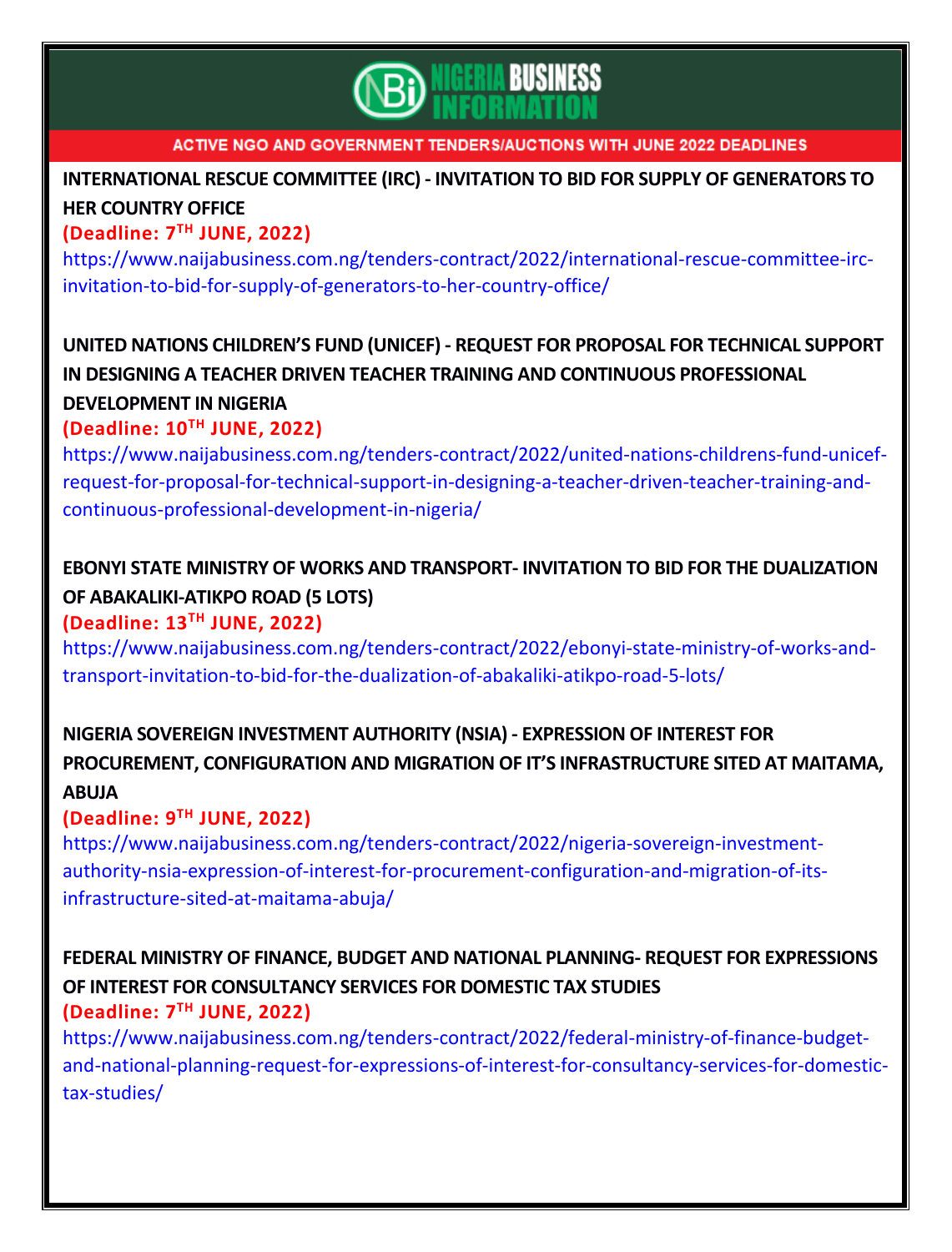

**FEDERAL MINISTRY OF FINANCE, BUDGET AND NATIONAL PLANNING - REQUEST FOR [EXPRESSIONS](https://www.naijabusiness.com.ng/tenders-contract/2022/federal-ministry-of-finance-budget-and-national-planning-request-for-expressions-of-interest-for-consultancy-services/) OF INTEREST FOR [CONSULTANCY](https://www.naijabusiness.com.ng/tenders-contract/2022/federal-ministry-of-finance-budget-and-national-planning-request-for-expressions-of-interest-for-consultancy-services/) SERVICES FOR TRADE TAXATION AND CUSTOMS POLICY STUDY (Deadline: 7 TH JUNE, 2022)**

[https://www.naijabusiness.com.ng/tenders-contract/2022/federal-ministry-of-finance-budget](https://www.naijabusiness.com.ng/tenders-contract/2022/federal-ministry-of-finance-budget-and-national-planning-request-for-expressions-of-interest-for-consultancy-services/)[and-national-planning-request-for-expressions-of-interest-for-consultancy-services/](https://www.naijabusiness.com.ng/tenders-contract/2022/federal-ministry-of-finance-budget-and-national-planning-request-for-expressions-of-interest-for-consultancy-services/)

## **FIRST EXPLORATION AND PETROLEUM [DEVELOPMENT](https://www.naijabusiness.com.ng/tenders-contract/2022/first-exploration-and-petroleum-development-company-limited-invitation-to-tender-for-the-provision-of-fabric-maintenance-services-4-lots/) COMPANY LIMITED - INVITATION TO TENDER FOR THE PROVISION OF FABRIC [MAINTENANCE](https://www.naijabusiness.com.ng/tenders-contract/2022/first-exploration-and-petroleum-development-company-limited-invitation-to-tender-for-the-provision-of-fabric-maintenance-services-4-lots/) SERVICES (4 LOTS) (Deadline: 7 TH JUNE, 2022)**

[https://www.naijabusiness.com.ng/tenders-contract/2022/first-exploration-and-petroleum](https://www.naijabusiness.com.ng/tenders-contract/2022/first-exploration-and-petroleum-development-company-limited-invitation-to-tender-for-the-provision-of-fabric-maintenance-services-4-lots/)[development-company-limited-invitation-to-tender-for-the-provision-of-fabric-maintenance](https://www.naijabusiness.com.ng/tenders-contract/2022/first-exploration-and-petroleum-development-company-limited-invitation-to-tender-for-the-provision-of-fabric-maintenance-services-4-lots/)[services-4-lots/](https://www.naijabusiness.com.ng/tenders-contract/2022/first-exploration-and-petroleum-development-company-limited-invitation-to-tender-for-the-provision-of-fabric-maintenance-services-4-lots/)

## **ENUGU STATE MINISTRY OF HEALTH - INVITATION TO BID FOR [FRAMEWORK](https://www.naijabusiness.com.ng/tenders-contract/2022/enugu-state-ministry-of-health-invitation-to-bid-for-framework-agreement-for-the-supply-of-health-commodities-2-lots/) AGREEMENT FOR THE SUPPLY OF HEALTH [COMMODITIES](https://www.naijabusiness.com.ng/tenders-contract/2022/enugu-state-ministry-of-health-invitation-to-bid-for-framework-agreement-for-the-supply-of-health-commodities-2-lots/) (2 LOTS) (Deadline: 7 TH JUNE, 2022)**

[https://www.naijabusiness.com.ng/tenders-contract/2022/enugu-state-ministry-of-health](https://www.naijabusiness.com.ng/tenders-contract/2022/enugu-state-ministry-of-health-invitation-to-bid-for-framework-agreement-for-the-supply-of-health-commodities-2-lots/)[invitation-to-bid-for-framework-agreement-for-the-supply-of-health-commodities-2-lots/](https://www.naijabusiness.com.ng/tenders-contract/2022/enugu-state-ministry-of-health-invitation-to-bid-for-framework-agreement-for-the-supply-of-health-commodities-2-lots/)

## **NIGERIAN SHIPPERS COUNCIL (NSC) - REQUEST FOR THE [EXPRESSION](https://www.naijabusiness.com.ng/tenders-contract/2022/nigerian-shippers-council-nsc-request-for-the-expression-of-interest-eoi-for-the-engagement-of-consultant-for-the-international-maritime-centre-jos/) OF INTEREST (EOI) FOR THE ENGAGEMENT OF CONSULTANT FOR THE [INTERNATIONAL](https://www.naijabusiness.com.ng/tenders-contract/2022/nigerian-shippers-council-nsc-request-for-the-expression-of-interest-eoi-for-the-engagement-of-consultant-for-the-international-maritime-centre-jos/) MARITIME CENTRE JOS (Deadline: 10 TH JUNE, 2022)**

[https://www.naijabusiness.com.ng/tenders-contract/2022/nigerian-shippers-council-nsc](https://www.naijabusiness.com.ng/tenders-contract/2022/nigerian-shippers-council-nsc-request-for-the-expression-of-interest-eoi-for-the-engagement-of-consultant-for-the-international-maritime-centre-jos/)[request-for-the-expression-of-interest-eoi-for-the-engagement-of-consultant-for-the](https://www.naijabusiness.com.ng/tenders-contract/2022/nigerian-shippers-council-nsc-request-for-the-expression-of-interest-eoi-for-the-engagement-of-consultant-for-the-international-maritime-centre-jos/)[international-maritime-centre-jos/](https://www.naijabusiness.com.ng/tenders-contract/2022/nigerian-shippers-council-nsc-request-for-the-expression-of-interest-eoi-for-the-engagement-of-consultant-for-the-international-maritime-centre-jos/)

## **FEDERAL MINISTRY OF AVIATION - REQUEST FOR PROPOSAL (RFP) FOR THE [ESTABLISHMENT](https://www.naijabusiness.com.ng/tenders-contract/2022/federal-ministry-of-aviation-request-for-proposal-rfp-for-the-establishment-of-a-national-carrier-for-nigeria-new-date-for-the-submission/) OF A NATIONAL CARRIER FOR NIGERIA (NEW DATE FOR THE [SUBMISSION\)](https://www.naijabusiness.com.ng/tenders-contract/2022/federal-ministry-of-aviation-request-for-proposal-rfp-for-the-establishment-of-a-national-carrier-for-nigeria-new-date-for-the-submission/) (Deadline: 10 TH JUNE, 2022)**

[https://www.naijabusiness.com.ng/tenders-contract/2022/federal-ministry-of-aviation-request](https://www.naijabusiness.com.ng/tenders-contract/2022/federal-ministry-of-aviation-request-for-proposal-rfp-for-the-establishment-of-a-national-carrier-for-nigeria-new-date-for-the-submission/)[for-proposal-rfp-for-the-establishment-of-a-national-carrier-for-nigeria-new-date-for-the](https://www.naijabusiness.com.ng/tenders-contract/2022/federal-ministry-of-aviation-request-for-proposal-rfp-for-the-establishment-of-a-national-carrier-for-nigeria-new-date-for-the-submission/)[submission/](https://www.naijabusiness.com.ng/tenders-contract/2022/federal-ministry-of-aviation-request-for-proposal-rfp-for-the-establishment-of-a-national-carrier-for-nigeria-new-date-for-the-submission/)

## **EBONYI STATE MINISTRY OF HEALTH - [INVITATION](https://www.naijabusiness.com.ng/tenders-contract/2022/ebonyi-state-ministry-of-health-invitation-to-tender-for-projects-execution-5-lots/) TO TENDER FOR PROJECTS EXECUTION (5 LOTS) (Deadline: 9 TH JUNE, 2022)**

[https://www.naijabusiness.com.ng/tenders-contract/2022/ebonyi-state-ministry-of-health](https://www.naijabusiness.com.ng/tenders-contract/2022/ebonyi-state-ministry-of-health-invitation-to-tender-for-projects-execution-5-lots/)[invitation-to-tender-for-projects-execution-5-lots/](https://www.naijabusiness.com.ng/tenders-contract/2022/ebonyi-state-ministry-of-health-invitation-to-tender-for-projects-execution-5-lots/)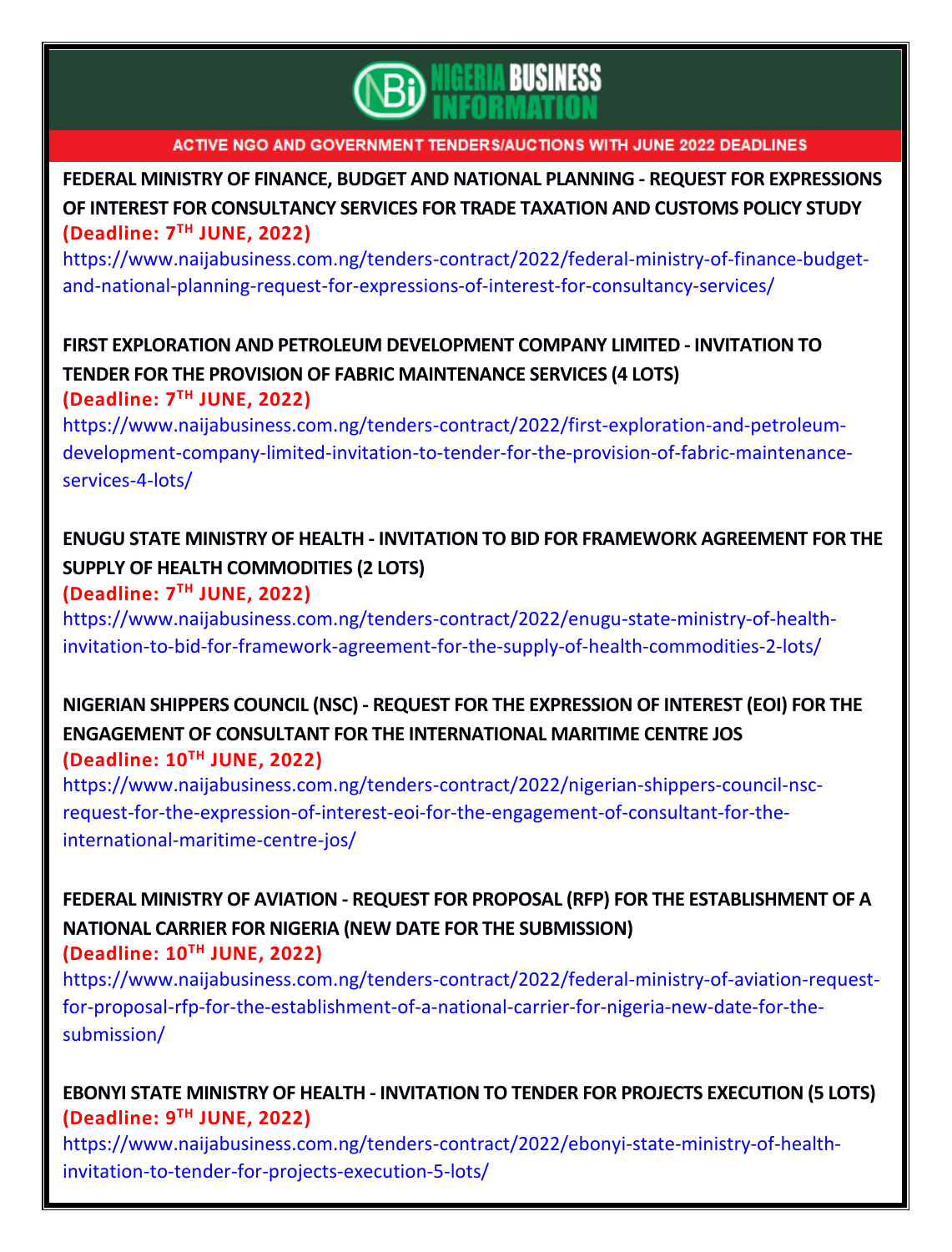

**[COMPETITIVE](https://www.naijabusiness.com.ng/tenders-contract/2022/competitive-african-rice-initiative-cari-expression-of-interest-short-concept-market-oriented-value-chains-for-jobs-and-growth-in-the-ecowas-region/) AFRICAN RICE INITIATIVE (CARI) - EXPRESSION OF INTEREST & SHORT CONCEPT MARKET [ORIENTED](https://www.naijabusiness.com.ng/tenders-contract/2022/competitive-african-rice-initiative-cari-expression-of-interest-short-concept-market-oriented-value-chains-for-jobs-and-growth-in-the-ecowas-region/) VALUE CHAINS FOR JOBS AND GROWTH IN THE ECOWAS REGION (Deadline: 3RD JUNE, 2022)**

[https://www.naijabusiness.com.ng/tenders-contract/2022/competitive-african-rice-initiative](https://www.naijabusiness.com.ng/tenders-contract/2022/competitive-african-rice-initiative-cari-expression-of-interest-short-concept-market-oriented-value-chains-for-jobs-and-growth-in-the-ecowas-region/)[cari-expression-of-interest-short-concept-market-oriented-value-chains-for-jobs-and-growth-in](https://www.naijabusiness.com.ng/tenders-contract/2022/competitive-african-rice-initiative-cari-expression-of-interest-short-concept-market-oriented-value-chains-for-jobs-and-growth-in-the-ecowas-region/)[the-ecowas-region/](https://www.naijabusiness.com.ng/tenders-contract/2022/competitive-african-rice-initiative-cari-expression-of-interest-short-concept-market-oriented-value-chains-for-jobs-and-growth-in-the-ecowas-region/)

**EKITI STATE UNIVERSITY (EKSU), ADO-EKITI - REQUEST FOR [EXPRESSION](https://www.naijabusiness.com.ng/tenders-contract/2022/ekiti-state-university-eksu-ado-ekiti-request-for-expression-of-interest-for-years-2019-2020-merged-tertiary-education-trust-fund-tetfund-intervention-for-ict-support-3-lots/) OF INTEREST FOR YEARS 2019-2020 (MERGED) TERTIARY EDUCATION TRUST FUND (TETFUND) [INTERVENTION](https://www.naijabusiness.com.ng/tenders-contract/2022/ekiti-state-university-eksu-ado-ekiti-request-for-expression-of-interest-for-years-2019-2020-merged-tertiary-education-trust-fund-tetfund-intervention-for-ict-support-3-lots/) FOR ICT [SUPPORT](https://www.naijabusiness.com.ng/tenders-contract/2022/ekiti-state-university-eksu-ado-ekiti-request-for-expression-of-interest-for-years-2019-2020-merged-tertiary-education-trust-fund-tetfund-intervention-for-ict-support-3-lots/) (3 LOTS)**

### **(Deadline: 14 TH JUNE, 2022)**

[https://www.naijabusiness.com.ng/tenders-contract/2022/ekiti-state-university-eksu-ado-ekiti](https://www.naijabusiness.com.ng/tenders-contract/2022/ekiti-state-university-eksu-ado-ekiti-request-for-expression-of-interest-for-years-2019-2020-merged-tertiary-education-trust-fund-tetfund-intervention-for-ict-support-3-lots/)[request-for-expression-of-interest-for-years-2019-2020-merged-tertiary-education-trust-fund](https://www.naijabusiness.com.ng/tenders-contract/2022/ekiti-state-university-eksu-ado-ekiti-request-for-expression-of-interest-for-years-2019-2020-merged-tertiary-education-trust-fund-tetfund-intervention-for-ict-support-3-lots/)[tetfund-intervention-for-ict-support-3-lots/](https://www.naijabusiness.com.ng/tenders-contract/2022/ekiti-state-university-eksu-ado-ekiti-request-for-expression-of-interest-for-years-2019-2020-merged-tertiary-education-trust-fund-tetfund-intervention-for-ict-support-3-lots/)

# **EKITI STATE UNIVERSITY (EKSU), ADO-EKITI – INVITATION FOR [PRE-QUALIFICATION](https://www.naijabusiness.com.ng/tenders-contract/2022/ekiti-state-university-eksu-ado-ekiti-invitation-for-pre-qualification-for-the-renovation-rehabilitation-of-the-old-faculty-of-agricultural-sciences-building-built-with-the-tetfund-2002-intervent/) FOR THE [RENOVATION/REHABILITATION](https://www.naijabusiness.com.ng/tenders-contract/2022/ekiti-state-university-eksu-ado-ekiti-invitation-for-pre-qualification-for-the-renovation-rehabilitation-of-the-old-faculty-of-agricultural-sciences-building-built-with-the-tetfund-2002-intervent/) OF THE OLD FACULTY OF AGRICULTURAL SCIENCES BUILDING BUILT WITH THE TETFUND 2002 [INTERVENTION](https://www.naijabusiness.com.ng/tenders-contract/2022/ekiti-state-university-eksu-ado-ekiti-invitation-for-pre-qualification-for-the-renovation-rehabilitation-of-the-old-faculty-of-agricultural-sciences-building-built-with-the-tetfund-2002-intervent/)**

### **(Deadline: 14 TH JUNE, 2022)**

[https://www.naijabusiness.com.ng/tenders-contract/2022/ekiti-state-university-eksu-ado-ekiti](https://www.naijabusiness.com.ng/tenders-contract/2022/ekiti-state-university-eksu-ado-ekiti-invitation-for-pre-qualification-for-the-renovation-rehabilitation-of-the-old-faculty-of-agricultural-sciences-building-built-with-the-tetfund-2002-intervent/)[invitation-for-pre-qualification-for-the-renovation-rehabilitation-of-the-old-faculty-of](https://www.naijabusiness.com.ng/tenders-contract/2022/ekiti-state-university-eksu-ado-ekiti-invitation-for-pre-qualification-for-the-renovation-rehabilitation-of-the-old-faculty-of-agricultural-sciences-building-built-with-the-tetfund-2002-intervent/)[agricultural-sciences-building-built-with-the-tetfund-2002-intervent/](https://www.naijabusiness.com.ng/tenders-contract/2022/ekiti-state-university-eksu-ado-ekiti-invitation-for-pre-qualification-for-the-renovation-rehabilitation-of-the-old-faculty-of-agricultural-sciences-building-built-with-the-tetfund-2002-intervent/)

### **[VANGUARD](https://www.naijabusiness.com.ng/opportunities/auction/2022/vanguard-media-limited-invitation-to-bid-for-the-sale-of-a-grand-cherokee-vehicle/) MEDIA LIMITED - INVITATION TO BID FOR THE SALE OF A GRAND CHEROKEE VEHICLE (Deadline: 20 TH JUNE, 2022)**

[https://www.naijabusiness.com.ng/opportunities/auction/2022/vanguard-media-limited](https://www.naijabusiness.com.ng/opportunities/auction/2022/vanguard-media-limited-invitation-to-bid-for-the-sale-of-a-grand-cherokee-vehicle/)[invitation-to-bid-for-the-sale-of-a-grand-cherokee-vehicle/](https://www.naijabusiness.com.ng/opportunities/auction/2022/vanguard-media-limited-invitation-to-bid-for-the-sale-of-a-grand-cherokee-vehicle/)

## **[ENVIRONMENTAL](https://www.naijabusiness.com.ng/tenders-contract/2022/environmental-health-officers-registration-council-of-nigeria-ehorecon-invitation-to-tender-and-for-expression-of-interest-for-projects-execution-8-lots/) HEALTH OFFICERS REGISTRATION COUNCIL OF NIGERIA (EHORECON)- INVITATION TO TENDER AND FOR [EXPRESSION](https://www.naijabusiness.com.ng/tenders-contract/2022/environmental-health-officers-registration-council-of-nigeria-ehorecon-invitation-to-tender-and-for-expression-of-interest-for-projects-execution-8-lots/) OF INTEREST FOR PROJECTS EXECUTION (8 LOTS) (Deadline: 14 TH JUNE, 2022)**

[https://www.naijabusiness.com.ng/tenders-contract/2022/environmental-health-officers](https://www.naijabusiness.com.ng/tenders-contract/2022/environmental-health-officers-registration-council-of-nigeria-ehorecon-invitation-to-tender-and-for-expression-of-interest-for-projects-execution-8-lots/)[registration-council-of-nigeria-ehorecon-invitation-to-tender-and-for-expression-of-interest-for](https://www.naijabusiness.com.ng/tenders-contract/2022/environmental-health-officers-registration-council-of-nigeria-ehorecon-invitation-to-tender-and-for-expression-of-interest-for-projects-execution-8-lots/)[projects-execution-8-lots/](https://www.naijabusiness.com.ng/tenders-contract/2022/environmental-health-officers-registration-council-of-nigeria-ehorecon-invitation-to-tender-and-for-expression-of-interest-for-projects-execution-8-lots/)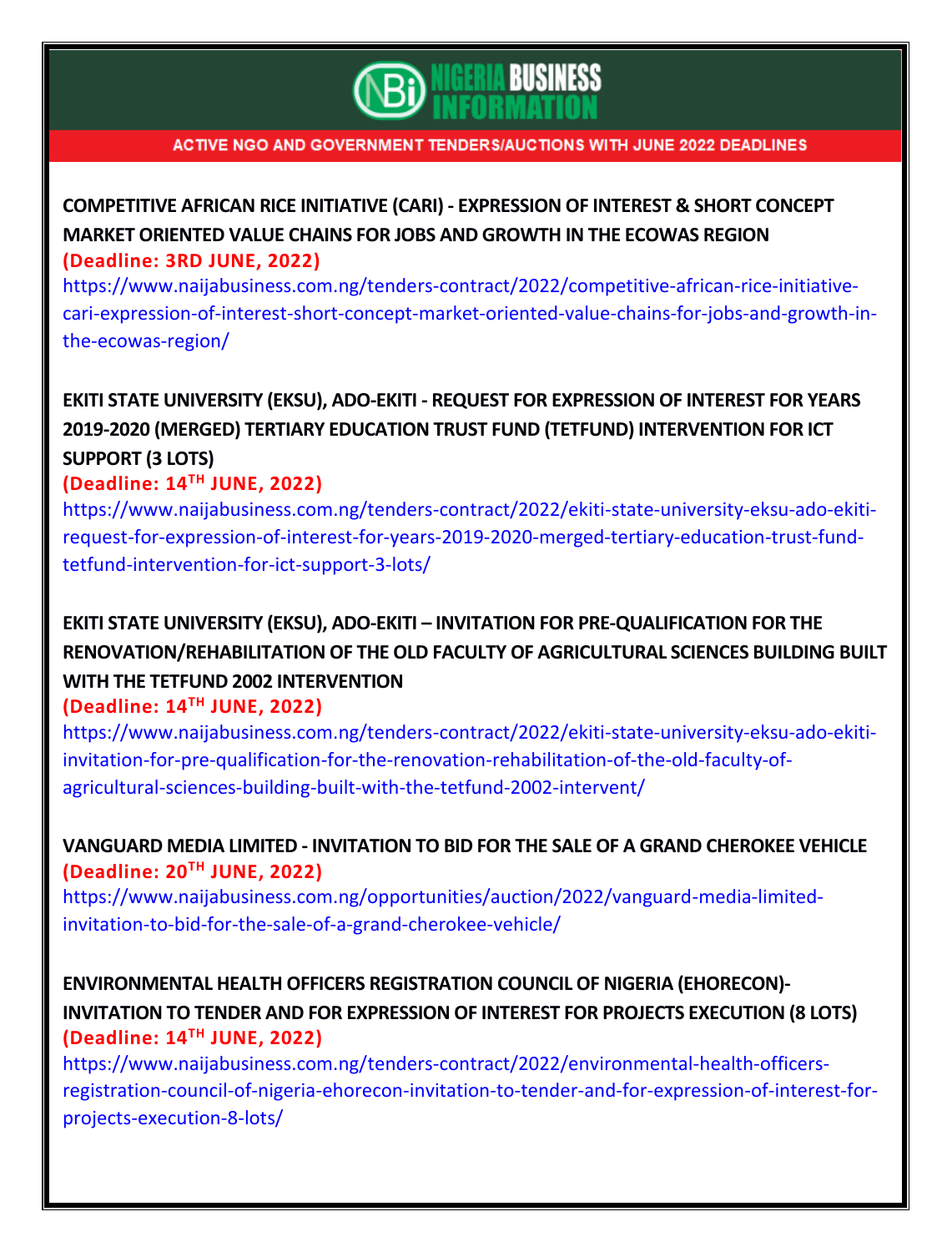

**OYO STATE RURAL ACCESS AND [AGRICULTURAL](https://www.naijabusiness.com.ng/tenders-contract/2022/oyo-state-rural-access-and-agricultural-marketing-project-raamp-request-for-expressions-of-interest-reoi-for-consultancy-services-for-design-and-supervision-consultancy-services-for-spot-improvem/) MARKETING PROJECT (RAAMP) - REQUEST FOR EXPRESSIONS OF INTEREST (REOI) FOR [CONSULTANCY](https://www.naijabusiness.com.ng/tenders-contract/2022/oyo-state-rural-access-and-agricultural-marketing-project-raamp-request-for-expressions-of-interest-reoi-for-consultancy-services-for-design-and-supervision-consultancy-services-for-spot-improvem/) SERVICES FOR DESIGN AND SUPERVISION CONSULTANCY SERVICES FOR SPOT IMPROVEMENT AND [CROSS-DRAINAGE](https://www.naijabusiness.com.ng/tenders-contract/2022/oyo-state-rural-access-and-agricultural-marketing-project-raamp-request-for-expressions-of-interest-reoi-for-consultancy-services-for-design-and-supervision-consultancy-services-for-spot-improvem/) STRUCTURES [\(BRIDGES/CULVERTS\)](https://www.naijabusiness.com.ng/tenders-contract/2022/oyo-state-rural-access-and-agricultural-marketing-project-raamp-request-for-expressions-of-interest-reoi-for-consultancy-services-for-design-and-supervision-consultancy-services-for-spot-improvem/) IN THE STATE**

### **(Deadline: 22ND JUNE, 2022)**

[https://www.naijabusiness.com.ng/tenders-contract/2022/oyo-state-rural-access-and](https://www.naijabusiness.com.ng/tenders-contract/2022/oyo-state-rural-access-and-agricultural-marketing-project-raamp-request-for-expressions-of-interest-reoi-for-consultancy-services-for-design-and-supervision-consultancy-services-for-spot-improvem/)[agricultural-marketing-project-raamp-request-for-expressions-of-interest-reoi-for-consultancy](https://www.naijabusiness.com.ng/tenders-contract/2022/oyo-state-rural-access-and-agricultural-marketing-project-raamp-request-for-expressions-of-interest-reoi-for-consultancy-services-for-design-and-supervision-consultancy-services-for-spot-improvem/)[services-for-design-and-supervision-consultancy-services-for-spot-improvem/](https://www.naijabusiness.com.ng/tenders-contract/2022/oyo-state-rural-access-and-agricultural-marketing-project-raamp-request-for-expressions-of-interest-reoi-for-consultancy-services-for-design-and-supervision-consultancy-services-for-spot-improvem/)

## **NIGERIAN AGIP OIL COMPANY LIMITED (NAOC) - [INVITATION](https://www.naijabusiness.com.ng/tenders-contract/2022/nigerian-agip-oil-company-limited-naoc-invitation-to-tender-for-brass-produced-water-management-project/) TO TENDER FOR BRASS PRODUCED WATER [MANAGEMENT](https://www.naijabusiness.com.ng/tenders-contract/2022/nigerian-agip-oil-company-limited-naoc-invitation-to-tender-for-brass-produced-water-management-project/) PROJECT**

### **(Deadline: 22ND JUNE, 2022)**

[https://www.naijabusiness.com.ng/tenders-contract/2022/nigerian-agip-oil-company-limited](https://www.naijabusiness.com.ng/tenders-contract/2022/nigerian-agip-oil-company-limited-naoc-invitation-to-tender-for-brass-produced-water-management-project/)[naoc-invitation-to-tender-for-brass-produced-water-management-project/](https://www.naijabusiness.com.ng/tenders-contract/2022/nigerian-agip-oil-company-limited-naoc-invitation-to-tender-for-brass-produced-water-management-project/)

**PLATEAU STATE RURAL ACCESS AND [AGRICULTURAL](https://www.naijabusiness.com.ng/tenders-contract/2022/plateau-state-rural-access-and-agricultural-marketing-project-raamp-request-for-expression-of-interest-reoi-for-consultancy-services-for-design-and-supervision-consultancy-services-for-backlog-mai/) MARKETING PROJECT (RAAMP) - REQUEST FOR EXPRESSION OF INTEREST (REOI) FOR [CONSULTANCY](https://www.naijabusiness.com.ng/tenders-contract/2022/plateau-state-rural-access-and-agricultural-marketing-project-raamp-request-for-expression-of-interest-reoi-for-consultancy-services-for-design-and-supervision-consultancy-services-for-backlog-mai/) SERVICES FOR DESIGN AND SUPERVISION CONSULTANCY SERVICES FOR BACKLOG [MAINTENANCE/REHABILITATION](https://www.naijabusiness.com.ng/tenders-contract/2022/plateau-state-rural-access-and-agricultural-marketing-project-raamp-request-for-expression-of-interest-reoi-for-consultancy-services-for-design-and-supervision-consultancy-services-for-backlog-mai/) OF RURAL ROADS IN [PLATEAU](https://www.naijabusiness.com.ng/tenders-contract/2022/plateau-state-rural-access-and-agricultural-marketing-project-raamp-request-for-expression-of-interest-reoi-for-consultancy-services-for-design-and-supervision-consultancy-services-for-backlog-mai/) STATE**

### **(Deadline: 21 ST JUNE, 2022)**

[https://www.naijabusiness.com.ng/tenders-contract/2022/plateau-state-rural-access-and](https://www.naijabusiness.com.ng/tenders-contract/2022/plateau-state-rural-access-and-agricultural-marketing-project-raamp-request-for-expression-of-interest-reoi-for-consultancy-services-for-design-and-supervision-consultancy-services-for-backlog-mai/)[agricultural-marketing-project-raamp-request-for-expression-of-interest-reoi-for-consultancy](https://www.naijabusiness.com.ng/tenders-contract/2022/plateau-state-rural-access-and-agricultural-marketing-project-raamp-request-for-expression-of-interest-reoi-for-consultancy-services-for-design-and-supervision-consultancy-services-for-backlog-mai/)[services-for-design-and-supervision-consultancy-services-for-backlog-mai/](https://www.naijabusiness.com.ng/tenders-contract/2022/plateau-state-rural-access-and-agricultural-marketing-project-raamp-request-for-expression-of-interest-reoi-for-consultancy-services-for-design-and-supervision-consultancy-services-for-backlog-mai/)

**THE SHELL PETROLEUM [DEVELOPMENT](https://www.naijabusiness.com.ng/tenders-contract/2022/the-shell-petroleum-development-company-of-nigeria-limited-spdc-invitation-to-tender-for-the-provision-of-datacomms-support-project-services/) COMPANY OF NIGERIA LIMITED (SPDC) - INVITATION TO TENDER FOR THE PROVISION OF [DATACOMMS](https://www.naijabusiness.com.ng/tenders-contract/2022/the-shell-petroleum-development-company-of-nigeria-limited-spdc-invitation-to-tender-for-the-provision-of-datacomms-support-project-services/) SUPPORT AND PROJECT SERVICES (Deadline: 22ND JUNE, 2022)**

[https://www.naijabusiness.com.ng/tenders-contract/2022/the-shell-petroleum-development](https://www.naijabusiness.com.ng/tenders-contract/2022/the-shell-petroleum-development-company-of-nigeria-limited-spdc-invitation-to-tender-for-the-provision-of-datacomms-support-project-services/)[company-of-nigeria-limited-spdc-invitation-to-tender-for-the-provision-of-datacomms-support](https://www.naijabusiness.com.ng/tenders-contract/2022/the-shell-petroleum-development-company-of-nigeria-limited-spdc-invitation-to-tender-for-the-provision-of-datacomms-support-project-services/)[project-services/](https://www.naijabusiness.com.ng/tenders-contract/2022/the-shell-petroleum-development-company-of-nigeria-limited-spdc-invitation-to-tender-for-the-provision-of-datacomms-support-project-services/)

# **ABIA STATE [GOVERNMENT](https://www.naijabusiness.com.ng/tenders-contract/2022/abia-state-government-request-for-expression-of-interest-for-aba-water-front-development-aba-waterside/) - REQUEST FOR EXPRESSION OF INTEREST FOR ABA WATER FRONT [DEVELOPMENT](https://www.naijabusiness.com.ng/tenders-contract/2022/abia-state-government-request-for-expression-of-interest-for-aba-water-front-development-aba-waterside/) (ABA WATERSIDE)**

### **(Deadline: 21ST JUNE, 2022)**

[https://www.naijabusiness.com.ng/tenders-contract/2022/abia-state-government-request-for](https://www.naijabusiness.com.ng/tenders-contract/2022/abia-state-government-request-for-expression-of-interest-for-aba-water-front-development-aba-waterside/)[expression-of-interest-for-aba-water-front-development-aba-waterside/](https://www.naijabusiness.com.ng/tenders-contract/2022/abia-state-government-request-for-expression-of-interest-for-aba-water-front-development-aba-waterside/)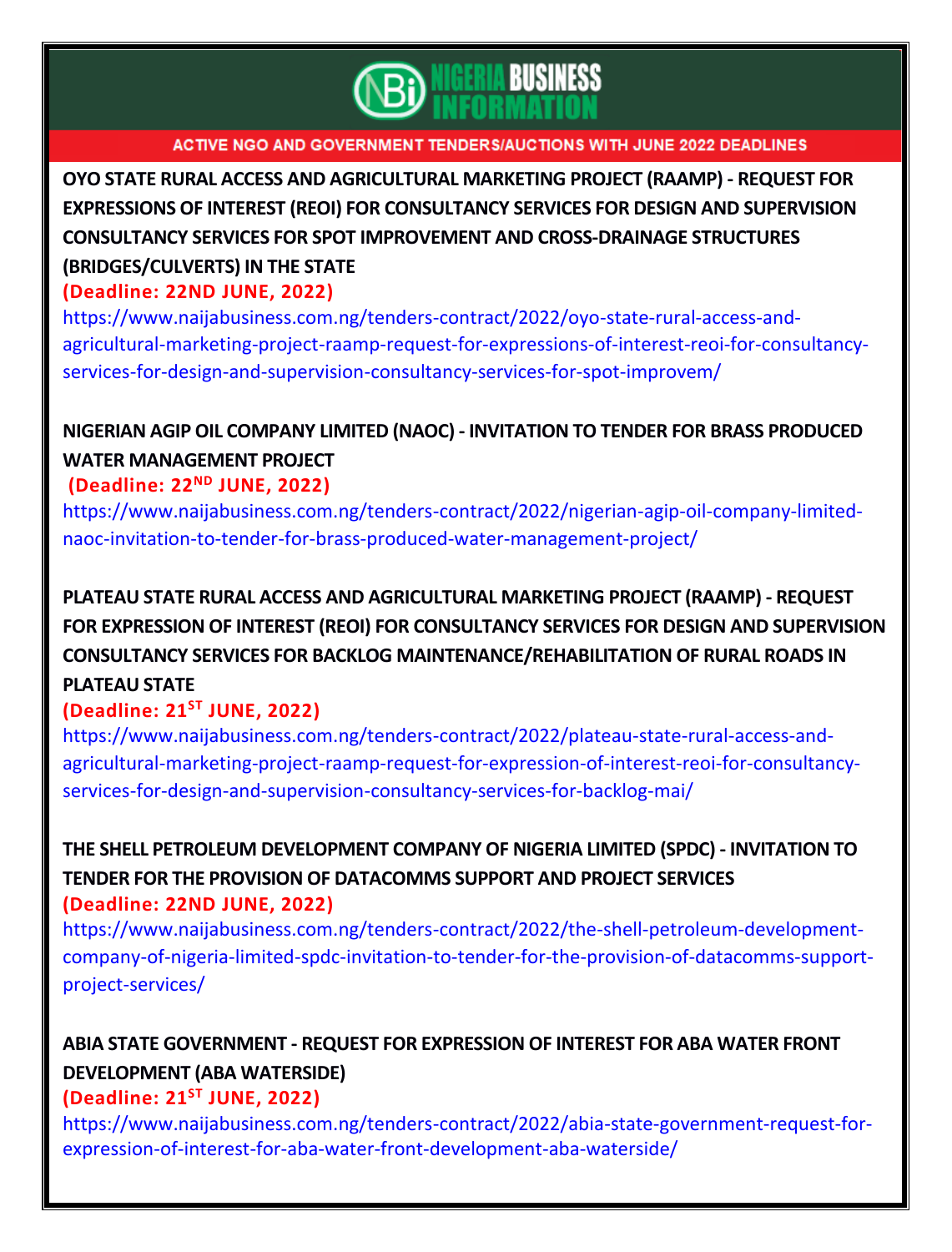

# **UNITED STATES EMBASSY, ABUJA - REQUEST FOR [QUOTATION](https://www.naijabusiness.com.ng/tenders-contract/2022/united-states-embassy-abuja-request-for-quotation-for-the-supply-of-flood-light-fixtures-4-lots/) FOR THE SUPPLY OF FLOOD LIGHT [FIXTURES](https://www.naijabusiness.com.ng/tenders-contract/2022/united-states-embassy-abuja-request-for-quotation-for-the-supply-of-flood-light-fixtures-4-lots/) (4 LOTS)**

### **(Deadline: 3 RD JUNE, 2022)**

[https://www.naijabusiness.com.ng/tenders-contract/2022/united-states-embassy-abuja](https://www.naijabusiness.com.ng/tenders-contract/2022/united-states-embassy-abuja-request-for-quotation-for-the-supply-of-flood-light-fixtures-4-lots/)[request-for-quotation-for-the-supply-of-flood-light-fixtures-4-lots/](https://www.naijabusiness.com.ng/tenders-contract/2022/united-states-embassy-abuja-request-for-quotation-for-the-supply-of-flood-light-fixtures-4-lots/)

# **AKWA IBOM STATE UNIVERSITY (AKSU) - INVITATION TO TENDER FOR 2021 NEEDS [ASSESSMENT](https://www.naijabusiness.com.ng/tenders-contract/2022/akwa-ibom-state-university-aksu-invitation-to-tender-for-2021-needs-assessment-projects-revitalization-of-public-universities/) PROJECTS [REVITALIZATION](https://www.naijabusiness.com.ng/tenders-contract/2022/akwa-ibom-state-university-aksu-invitation-to-tender-for-2021-needs-assessment-projects-revitalization-of-public-universities/) OF PUBLIC UNIVERSITIES**

## **(Deadline: 28 TH JUNE, 2022)**

[https://www.naijabusiness.com.ng/tenders-contract/2022/akwa-ibom-state-university-aksu](https://www.naijabusiness.com.ng/tenders-contract/2022/akwa-ibom-state-university-aksu-invitation-to-tender-for-2021-needs-assessment-projects-revitalization-of-public-universities/)[invitation-to-tender-for-2021-needs-assessment-projects-revitalization-of-public-universities/](https://www.naijabusiness.com.ng/tenders-contract/2022/akwa-ibom-state-university-aksu-invitation-to-tender-for-2021-needs-assessment-projects-revitalization-of-public-universities/)

## **NIGERIA LNG LIMITED (NLNG) - INVITATION FOR [EXPRESSION](https://www.naijabusiness.com.ng/tenders-contract/2022/nigeria-lng-limited-nlng-invitation-for-expression-of-interest-for-the-rerouting-of-gts-1-22km-x-36inch-pipeline-contract/) OF INTEREST FOR THE REROUTING OF GTS-1 22KM X 36INCH PIPELINE [CONTRACT](https://www.naijabusiness.com.ng/tenders-contract/2022/nigeria-lng-limited-nlng-invitation-for-expression-of-interest-for-the-rerouting-of-gts-1-22km-x-36inch-pipeline-contract/) (Deadline: 20TH JUNE, 2022)**

[https://www.naijabusiness.com.ng/tenders-contract/2022/nigeria-lng-limited-nlng-invitation](https://www.naijabusiness.com.ng/tenders-contract/2022/nigeria-lng-limited-nlng-invitation-for-expression-of-interest-for-the-rerouting-of-gts-1-22km-x-36inch-pipeline-contract/)[for-expression-of-interest-for-the-rerouting-of-gts-1-22km-x-36inch-pipeline-contract/](https://www.naijabusiness.com.ng/tenders-contract/2022/nigeria-lng-limited-nlng-invitation-for-expression-of-interest-for-the-rerouting-of-gts-1-22km-x-36inch-pipeline-contract/)

# **[MANAGEMENT](https://www.naijabusiness.com.ng/tenders-contract/2022/management-sciences-for-health-msh-request-for-expression-of-interest-reoi-for-the-supply-installation-and-test-running-of-generator-4-states-zamfara-benue-plateau-and-cross-river/) SCIENCES FOR HEALTH (MSH) - REQUEST FOR EXPRESSION OF INTEREST (REOI) FOR THE SUPPLY, [INSTALLATION](https://www.naijabusiness.com.ng/tenders-contract/2022/management-sciences-for-health-msh-request-for-expression-of-interest-reoi-for-the-supply-installation-and-test-running-of-generator-4-states-zamfara-benue-plateau-and-cross-river/) AND TEST RUNNING OF GENERATOR (4 STATES – ZAMFARA, BENUE, [PLATEAU](https://www.naijabusiness.com.ng/tenders-contract/2022/management-sciences-for-health-msh-request-for-expression-of-interest-reoi-for-the-supply-installation-and-test-running-of-generator-4-states-zamfara-benue-plateau-and-cross-river/) AND CROSS RIVER)**

## **(Deadline: 14 TH JUNE, 2022)**

[https://www.naijabusiness.com.ng/tenders-contract/2022/management-sciences-for-health](https://www.naijabusiness.com.ng/tenders-contract/2022/management-sciences-for-health-msh-request-for-expression-of-interest-reoi-for-the-supply-installation-and-test-running-of-generator-4-states-zamfara-benue-plateau-and-cross-river/)[msh-request-for-expression-of-interest-reoi-for-the-supply-installation-and-test-running-of](https://www.naijabusiness.com.ng/tenders-contract/2022/management-sciences-for-health-msh-request-for-expression-of-interest-reoi-for-the-supply-installation-and-test-running-of-generator-4-states-zamfara-benue-plateau-and-cross-river/)[generator-4-states-zamfara-benue-plateau-and-cross-river/](https://www.naijabusiness.com.ng/tenders-contract/2022/management-sciences-for-health-msh-request-for-expression-of-interest-reoi-for-the-supply-installation-and-test-running-of-generator-4-states-zamfara-benue-plateau-and-cross-river/)

# **ENGINEERING AND [ENVIRONMENT](https://www.naijabusiness.com.ng/tenders-contract/2022/engineering-and-environment-management-services-eems-limited-call-for-application-for-accreditation-of-non-governmental-organization-ngo-to-witness-the-implementation-of-resettlement-action-plan/) MANAGEMENT SERVICES (EEMS LIMITED) - CALL FOR APPLICATION FOR ACCREDITATION OF [NON-GOVERNMENTAL](https://www.naijabusiness.com.ng/tenders-contract/2022/engineering-and-environment-management-services-eems-limited-call-for-application-for-accreditation-of-non-governmental-organization-ngo-to-witness-the-implementation-of-resettlement-action-plan/) ORGANIZATION (NGO) TO WITNESS THE [IMPLEMENTATION](https://www.naijabusiness.com.ng/tenders-contract/2022/engineering-and-environment-management-services-eems-limited-call-for-application-for-accreditation-of-non-governmental-organization-ngo-to-witness-the-implementation-of-resettlement-action-plan/) OF RESETTLEMENT ACTION PLAN (RAP) FOR WAPP 330KV NORTH CORE [TRANSMISSION](https://www.naijabusiness.com.ng/tenders-contract/2022/engineering-and-environment-management-services-eems-limited-call-for-application-for-accreditation-of-non-governmental-organization-ngo-to-witness-the-implementation-of-resettlement-action-plan/) LINE, NIGERIA SECTION**

## **(Deadline: 14TH JUNE, 2022)**

[https://www.naijabusiness.com.ng/tenders-contract/2022/engineering-and-environment](https://www.naijabusiness.com.ng/tenders-contract/2022/engineering-and-environment-management-services-eems-limited-call-for-application-for-accreditation-of-non-governmental-organization-ngo-to-witness-the-implementation-of-resettlement-action-plan/)[management-services-eems-limited-call-for-application-for-accreditation-of-non-governmental](https://www.naijabusiness.com.ng/tenders-contract/2022/engineering-and-environment-management-services-eems-limited-call-for-application-for-accreditation-of-non-governmental-organization-ngo-to-witness-the-implementation-of-resettlement-action-plan/)[organization-ngo-to-witness-the-implementation-of-resettlement-action-plan/](https://www.naijabusiness.com.ng/tenders-contract/2022/engineering-and-environment-management-services-eems-limited-call-for-application-for-accreditation-of-non-governmental-organization-ngo-to-witness-the-implementation-of-resettlement-action-plan/)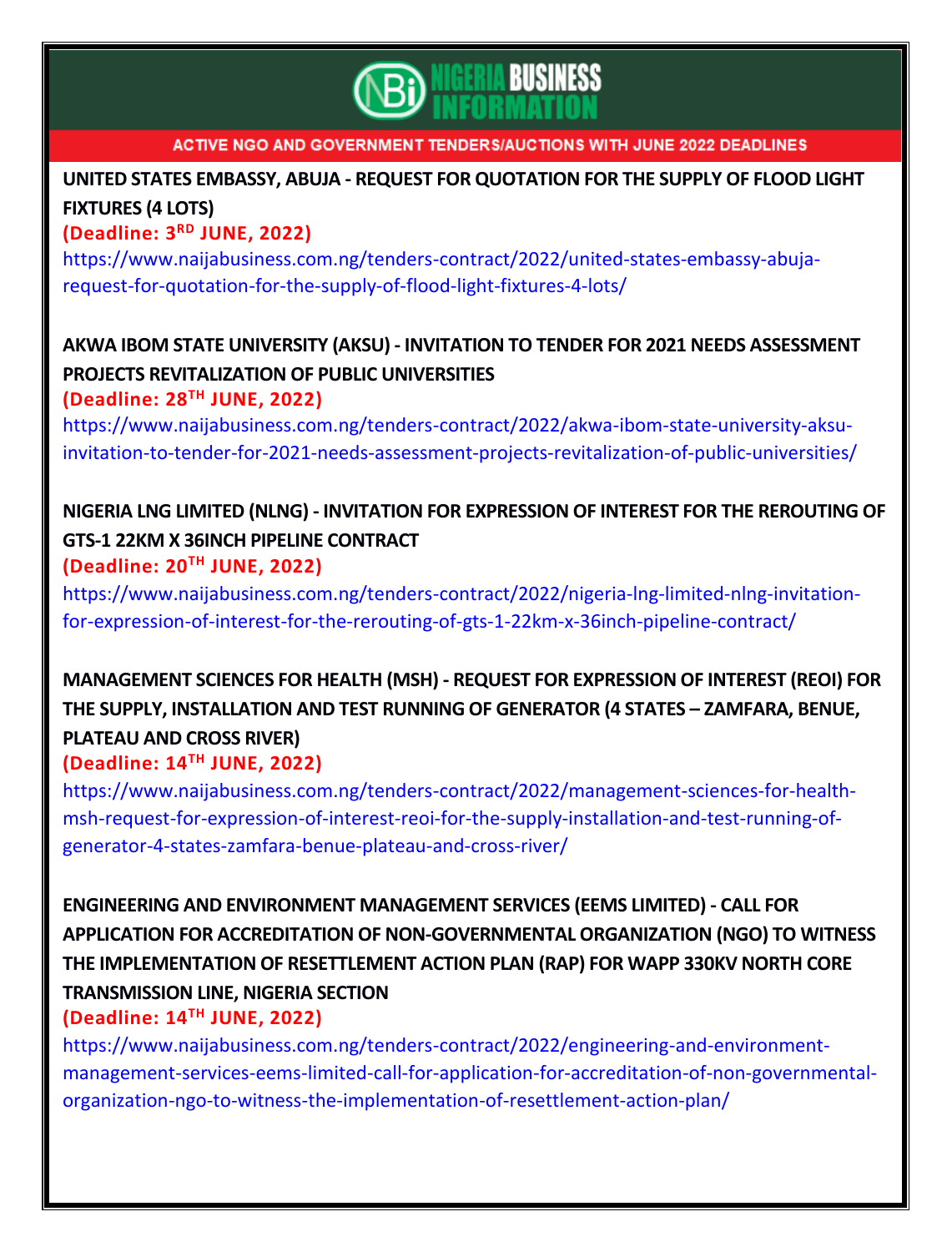

**SOKOTO STATE RURAL ACCESS AND [AGRICULTURAL](https://www.naijabusiness.com.ng/tenders-contract/2022/sokoto-state-rural-access-and-agricultural-marketing-project-raamp-request-for-expressions-of-interest-reoi-for-consultancy-services-for-design-and-supervision-consultancy-services-for-backlog-ma/) MARKETING PROJECT (RAAMP)- REQUEST FOR EXPRESSIONS OF INTEREST (REOI) FOR [CONSULTANCY](https://www.naijabusiness.com.ng/tenders-contract/2022/sokoto-state-rural-access-and-agricultural-marketing-project-raamp-request-for-expressions-of-interest-reoi-for-consultancy-services-for-design-and-supervision-consultancy-services-for-backlog-ma/) SERVICES FOR DESIGN AND SUPERVISION CONSULTANCY SERVICES FOR BACKLOG [MAINTENANCE/REHABILITATION](https://www.naijabusiness.com.ng/tenders-contract/2022/sokoto-state-rural-access-and-agricultural-marketing-project-raamp-request-for-expressions-of-interest-reoi-for-consultancy-services-for-design-and-supervision-consultancy-services-for-backlog-ma/) OF RURAL ROADS IN [SOKOTO](https://www.naijabusiness.com.ng/tenders-contract/2022/sokoto-state-rural-access-and-agricultural-marketing-project-raamp-request-for-expressions-of-interest-reoi-for-consultancy-services-for-design-and-supervision-consultancy-services-for-backlog-ma/) STATE**

### **(Deadline: 20TH JUNE, 2022)**

[https://www.naijabusiness.com.ng/tenders-contract/2022/sokoto-state-rural-access-and](https://www.naijabusiness.com.ng/tenders-contract/2022/sokoto-state-rural-access-and-agricultural-marketing-project-raamp-request-for-expressions-of-interest-reoi-for-consultancy-services-for-design-and-supervision-consultancy-services-for-backlog-ma/)[agricultural-marketing-project-raamp-request-for-expressions-of-interest-reoi-for-consultancy](https://www.naijabusiness.com.ng/tenders-contract/2022/sokoto-state-rural-access-and-agricultural-marketing-project-raamp-request-for-expressions-of-interest-reoi-for-consultancy-services-for-design-and-supervision-consultancy-services-for-backlog-ma/)[services-for-design-and-supervision-consultancy-services-for-backlog-ma/](https://www.naijabusiness.com.ng/tenders-contract/2022/sokoto-state-rural-access-and-agricultural-marketing-project-raamp-request-for-expressions-of-interest-reoi-for-consultancy-services-for-design-and-supervision-consultancy-services-for-backlog-ma/)

**NATIONAL [ENVIRONMENTAL](https://www.naijabusiness.com.ng/tenders-contract/2022/national-environmental-standards-and-regulations-enforcement-agency-nesrea-invitation-to-tender-expression-of-interest-eoi-for-projects-execution-12-lots/) STANDARDS AND REGULATIONS ENFORCEMENT AGENCY (NESREA)- INVITATION TO [TENDER/EXPRESSION](https://www.naijabusiness.com.ng/tenders-contract/2022/national-environmental-standards-and-regulations-enforcement-agency-nesrea-invitation-to-tender-expression-of-interest-eoi-for-projects-execution-12-lots/) OF INTEREST (EOI) FOR PROJECTS EXECUTION (12 LOTS) (Deadline: 14TH JUNE, 2022)**

[https://www.naijabusiness.com.ng/tenders-contract/2022/national-environmental-standards](https://www.naijabusiness.com.ng/tenders-contract/2022/national-environmental-standards-and-regulations-enforcement-agency-nesrea-invitation-to-tender-expression-of-interest-eoi-for-projects-execution-12-lots/)[and-regulations-enforcement-agency-nesrea-invitation-to-tender-expression-of-interest-eoi-for](https://www.naijabusiness.com.ng/tenders-contract/2022/national-environmental-standards-and-regulations-enforcement-agency-nesrea-invitation-to-tender-expression-of-interest-eoi-for-projects-execution-12-lots/)[projects-execution-12-lots/](https://www.naijabusiness.com.ng/tenders-contract/2022/national-environmental-standards-and-regulations-enforcement-agency-nesrea-invitation-to-tender-expression-of-interest-eoi-for-projects-execution-12-lots/)

# **AFRICAN REINSURANCE [CORPORATION](https://www.naijabusiness.com.ng/tenders-contract/2022/african-reinsurance-corporation-africa-re-invitation-to-tender-for-review-and-enhancement-of-ict-governance-policies-and-procedures/) (AFRICA RE) - INVITATION TO TENDER FOR REVIEW AND [ENHANCEMENT](https://www.naijabusiness.com.ng/tenders-contract/2022/african-reinsurance-corporation-africa-re-invitation-to-tender-for-review-and-enhancement-of-ict-governance-policies-and-procedures/) OF ICT GOVERNANCE, POLICIES AND PROCEDURES**

#### **(Deadline: 30TH JUNE, 2022)**

[https://www.naijabusiness.com.ng/tenders-contract/2022/african-reinsurance-corporation](https://www.naijabusiness.com.ng/tenders-contract/2022/african-reinsurance-corporation-africa-re-invitation-to-tender-for-review-and-enhancement-of-ict-governance-policies-and-procedures/)[africa-re-invitation-to-tender-for-review-and-enhancement-of-ict-governance-policies-and](https://www.naijabusiness.com.ng/tenders-contract/2022/african-reinsurance-corporation-africa-re-invitation-to-tender-for-review-and-enhancement-of-ict-governance-policies-and-procedures/)[procedures/](https://www.naijabusiness.com.ng/tenders-contract/2022/african-reinsurance-corporation-africa-re-invitation-to-tender-for-review-and-enhancement-of-ict-governance-policies-and-procedures/)

# **BUREAU OF PUBLIC [ENTERPRISES](https://www.naijabusiness.com.ng/tenders-contract/2022/bureau-of-public-enterprises-bpp-invitation-for-submission-of-request-for-qualification-rfq-for-the-concession-of-calabar-and-kano-free-trade-zones-extension-of-submission-deadline/) (BPP)- INVITATION FOR SUBMISSION OF REQUEST FOR [QUALIFICATION](https://www.naijabusiness.com.ng/tenders-contract/2022/bureau-of-public-enterprises-bpp-invitation-for-submission-of-request-for-qualification-rfq-for-the-concession-of-calabar-and-kano-free-trade-zones-extension-of-submission-deadline/) (RFQ) FOR THE CONCESSION OF CALABAR AND KANO FREE TRADE ZONES (EXTENSION OF [SUBMISSION](https://www.naijabusiness.com.ng/tenders-contract/2022/bureau-of-public-enterprises-bpp-invitation-for-submission-of-request-for-qualification-rfq-for-the-concession-of-calabar-and-kano-free-trade-zones-extension-of-submission-deadline/) DEADLINE)**

## **(Deadline: 21ST JUNE, 2022)**

[https://www.naijabusiness.com.ng/tenders-contract/2022/bureau-of-public-enterprises-bpp](https://www.naijabusiness.com.ng/tenders-contract/2022/bureau-of-public-enterprises-bpp-invitation-for-submission-of-request-for-qualification-rfq-for-the-concession-of-calabar-and-kano-free-trade-zones-extension-of-submission-deadline/)[invitation-for-submission-of-request-for-qualification-rfq-for-the-concession-of-calabar-and](https://www.naijabusiness.com.ng/tenders-contract/2022/bureau-of-public-enterprises-bpp-invitation-for-submission-of-request-for-qualification-rfq-for-the-concession-of-calabar-and-kano-free-trade-zones-extension-of-submission-deadline/)[kano-free-trade-zones-extension-of-submission-deadline/](https://www.naijabusiness.com.ng/tenders-contract/2022/bureau-of-public-enterprises-bpp-invitation-for-submission-of-request-for-qualification-rfq-for-the-concession-of-calabar-and-kano-free-trade-zones-extension-of-submission-deadline/)

## **STREET CHILD OF NIGERIA - [EXPRESSION](https://www.naijabusiness.com.ng/tenders-contract/2022/street-child-of-nigeria-expression-of-interest-for-projects-execution-6-lots/) OF INTEREST FOR PROJECTS EXECUTION (6 LOTS) (Deadline: 2 ND JUNE, 2022)**

[https://www.naijabusiness.com.ng/tenders-contract/2022/street-child-of-nigeria-expression-of](https://www.naijabusiness.com.ng/tenders-contract/2022/street-child-of-nigeria-expression-of-interest-for-projects-execution-6-lots/)[interest-for-projects-execution-6-lots/](https://www.naijabusiness.com.ng/tenders-contract/2022/street-child-of-nigeria-expression-of-interest-for-projects-execution-6-lots/)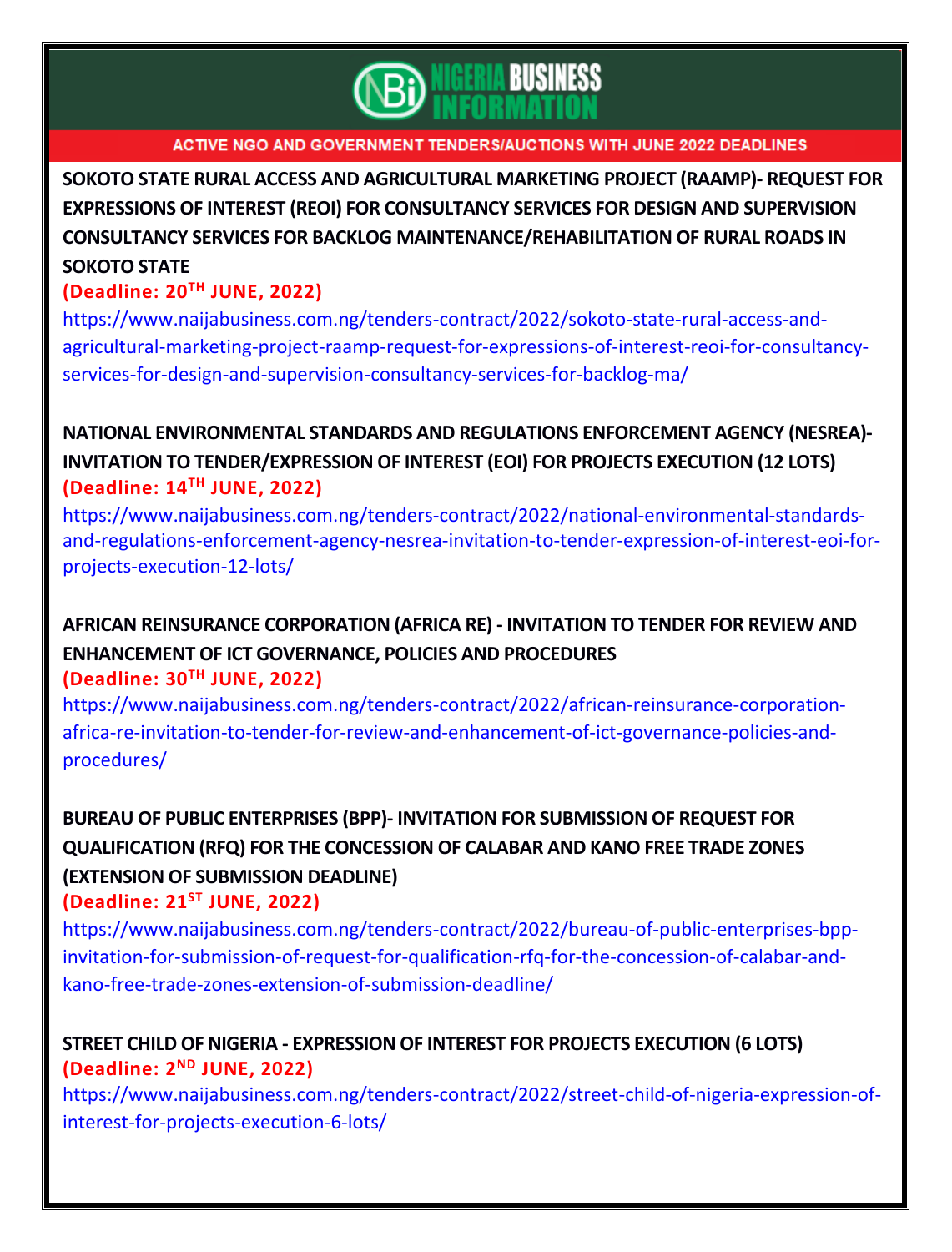

## **EBONYI STATE MINISTRY OF [INFRASTRUCTURE](https://www.naijabusiness.com.ng/tenders-contract/2022/ebonyi-state-ministry-of-infrastructure-invitation-to-bid-for-project-execution-5-lots/) - INVITATION TO BID FOR PROJECT EXECUTION (5 [LOTS\)](https://www.naijabusiness.com.ng/tenders-contract/2022/ebonyi-state-ministry-of-infrastructure-invitation-to-bid-for-project-execution-5-lots/) - (Deadline: 23RD JUNE, 2022)**

[https://www.naijabusiness.com.ng/tenders-contract/2022/ebonyi-state-ministry-of](https://www.naijabusiness.com.ng/tenders-contract/2022/ebonyi-state-ministry-of-infrastructure-invitation-to-bid-for-project-execution-5-lots/)[infrastructure-invitation-to-bid-for-project-execution-5-lots/](https://www.naijabusiness.com.ng/tenders-contract/2022/ebonyi-state-ministry-of-infrastructure-invitation-to-bid-for-project-execution-5-lots/)

## **FEDERAL MINISTRY OF [INFORMATION](https://www.naijabusiness.com.ng/tenders-contract/2022/federal-ministry-of-information-and-culture-invitation-to-tender-and-submission-of-expression-of-interest-eoi-for-projects-execution-6-lots/) AND CULTURE (FMIC) - INVITATION TO TENDER AND [SUBMISSION](https://www.naijabusiness.com.ng/tenders-contract/2022/federal-ministry-of-information-and-culture-invitation-to-tender-and-submission-of-expression-of-interest-eoi-for-projects-execution-6-lots/) OF EXPRESSION OF INTEREST (EOI) FOR PROJECTS EXECUTION (6 LOTS) (Deadline: 14TH JUNE, 2022)**

[https://www.naijabusiness.com.ng/tenders-contract/2022/federal-ministry-of-information-and](https://www.naijabusiness.com.ng/tenders-contract/2022/federal-ministry-of-information-and-culture-invitation-to-tender-and-submission-of-expression-of-interest-eoi-for-projects-execution-6-lots/)[culture-invitation-to-tender-and-submission-of-expression-of-interest-eoi-for-projects](https://www.naijabusiness.com.ng/tenders-contract/2022/federal-ministry-of-information-and-culture-invitation-to-tender-and-submission-of-expression-of-interest-eoi-for-projects-execution-6-lots/)[execution-6-lots/](https://www.naijabusiness.com.ng/tenders-contract/2022/federal-ministry-of-information-and-culture-invitation-to-tender-and-submission-of-expression-of-interest-eoi-for-projects-execution-6-lots/)

## **CREATIVE ASSOCIATES [INTERNATIONAL](https://www.naijabusiness.com.ng/tenders-contract/2022/creative-associates-international-request-for-proposal-for-media-campaign-in-jere-lga-borno-state/) - REQUEST FOR PROPOSAL FOR MEDIA CAMPAIGN IN JERE LGA, [BORNO](https://www.naijabusiness.com.ng/tenders-contract/2022/creative-associates-international-request-for-proposal-for-media-campaign-in-jere-lga-borno-state/) STATE - (Deadline: 9 TH JUNE, 2022)**

[https://www.naijabusiness.com.ng/tenders-contract/2022/creative-associates-international](https://www.naijabusiness.com.ng/tenders-contract/2022/creative-associates-international-request-for-proposal-for-media-campaign-in-jere-lga-borno-state/)[request-for-proposal-for-media-campaign-in-jere-lga-borno-state/](https://www.naijabusiness.com.ng/tenders-contract/2022/creative-associates-international-request-for-proposal-for-media-campaign-in-jere-lga-borno-state/)

**GERMANY [COOPERATION](https://www.naijabusiness.com.ng/tenders-contract/2022/germany-cooperation-invitation-to-tender-to-the-provision-of-event-planning-services-for-the-sea-hub-national-competition-in-abuja/) - INVITATION TO TENDER TO THE PROVISION OF EVENT PLANNING SERVICES FOR THE SEA-HUB NATIONAL [COMPETITION](https://www.naijabusiness.com.ng/tenders-contract/2022/germany-cooperation-invitation-to-tender-to-the-provision-of-event-planning-services-for-the-sea-hub-national-competition-in-abuja/) IN ABUJA - (Deadline: 10 TH JUNE, 2022)** [https://www.naijabusiness.com.ng/tenders-contract/2022/germany-cooperation-invitation-to](https://www.naijabusiness.com.ng/tenders-contract/2022/germany-cooperation-invitation-to-tender-to-the-provision-of-event-planning-services-for-the-sea-hub-national-competition-in-abuja/)[tender-to-the-provision-of-event-planning-services-for-the-sea-hub-national-competition-in](https://www.naijabusiness.com.ng/tenders-contract/2022/germany-cooperation-invitation-to-tender-to-the-provision-of-event-planning-services-for-the-sea-hub-national-competition-in-abuja/)[abuja/](https://www.naijabusiness.com.ng/tenders-contract/2022/germany-cooperation-invitation-to-tender-to-the-provision-of-event-planning-services-for-the-sea-hub-national-competition-in-abuja/)

**NEWCROSS [EXPLORATION](https://www.naijabusiness.com.ng/tenders-contract/2022/newcross-exploration-and-production-limited-invitation-to-tender-for-the-provision-of-drilling-waste-management-services-in-oml-24-swamp-field-drilling-and-completions/) AND PRODUCTION LIMITED- INVITATION TO TENDER FOR THE PROVISION OF DRILLING WASTE [MANAGEMENT](https://www.naijabusiness.com.ng/tenders-contract/2022/newcross-exploration-and-production-limited-invitation-to-tender-for-the-provision-of-drilling-waste-management-services-in-oml-24-swamp-field-drilling-and-completions/) SERVICES IN OML 24 SWAMP FIELD DRILLING AND [COMPLETIONS](https://www.naijabusiness.com.ng/tenders-contract/2022/newcross-exploration-and-production-limited-invitation-to-tender-for-the-provision-of-drilling-waste-management-services-in-oml-24-swamp-field-drilling-and-completions/) - (Deadline: 24 TH JUNE, 2022)**

[https://www.naijabusiness.com.ng/tenders-contract/2022/newcross-exploration-and](https://www.naijabusiness.com.ng/tenders-contract/2022/newcross-exploration-and-production-limited-invitation-to-tender-for-the-provision-of-drilling-waste-management-services-in-oml-24-swamp-field-drilling-and-completions/)[production-limited-invitation-to-tender-for-the-provision-of-drilling-waste-management](https://www.naijabusiness.com.ng/tenders-contract/2022/newcross-exploration-and-production-limited-invitation-to-tender-for-the-provision-of-drilling-waste-management-services-in-oml-24-swamp-field-drilling-and-completions/)[services-in-oml-24-swamp-field-drilling-and-completions/](https://www.naijabusiness.com.ng/tenders-contract/2022/newcross-exploration-and-production-limited-invitation-to-tender-for-the-provision-of-drilling-waste-management-services-in-oml-24-swamp-field-drilling-and-completions/)

# **NEWCROSS [EXPLORATION](https://www.naijabusiness.com.ng/tenders-contract/2022/newcross-exploration-and-production-limited-invitation-to-tender-for-supply-of-personal-protective-equipment-ppe-and-associated-items-for-newcross-staff-at-ekulama-i-ii-and-awoba-in-oml-24/) AND PRODUCTION LIMITED - INVITATION TO TENDER FOR SUPPLY OF PERSONAL PROTECTIVE EQUIPMENT (PPE) AND [ASSOCIATED](https://www.naijabusiness.com.ng/tenders-contract/2022/newcross-exploration-and-production-limited-invitation-to-tender-for-supply-of-personal-protective-equipment-ppe-and-associated-items-for-newcross-staff-at-ekulama-i-ii-and-awoba-in-oml-24/) ITEMS FOR NEWCROSS STAFF AT [EKULAMA](https://www.naijabusiness.com.ng/tenders-contract/2022/newcross-exploration-and-production-limited-invitation-to-tender-for-supply-of-personal-protective-equipment-ppe-and-associated-items-for-newcross-staff-at-ekulama-i-ii-and-awoba-in-oml-24/) I, II AND AWOBA IN OML-24**

## **(Deadline: 24 TH JUNE, 2022)**

[https://www.naijabusiness.com.ng/tenders-contract/2022/newcross-exploration-and](https://www.naijabusiness.com.ng/tenders-contract/2022/newcross-exploration-and-production-limited-invitation-to-tender-for-supply-of-personal-protective-equipment-ppe-and-associated-items-for-newcross-staff-at-ekulama-i-ii-and-awoba-in-oml-24/)[production-limited-invitation-to-tender-for-supply-of-personal-protective-equipment-ppe-and](https://www.naijabusiness.com.ng/tenders-contract/2022/newcross-exploration-and-production-limited-invitation-to-tender-for-supply-of-personal-protective-equipment-ppe-and-associated-items-for-newcross-staff-at-ekulama-i-ii-and-awoba-in-oml-24/)[associated-items-for-newcross-staff-at-ekulama-i-ii-and-awoba-in-oml-24/](https://www.naijabusiness.com.ng/tenders-contract/2022/newcross-exploration-and-production-limited-invitation-to-tender-for-supply-of-personal-protective-equipment-ppe-and-associated-items-for-newcross-staff-at-ekulama-i-ii-and-awoba-in-oml-24/)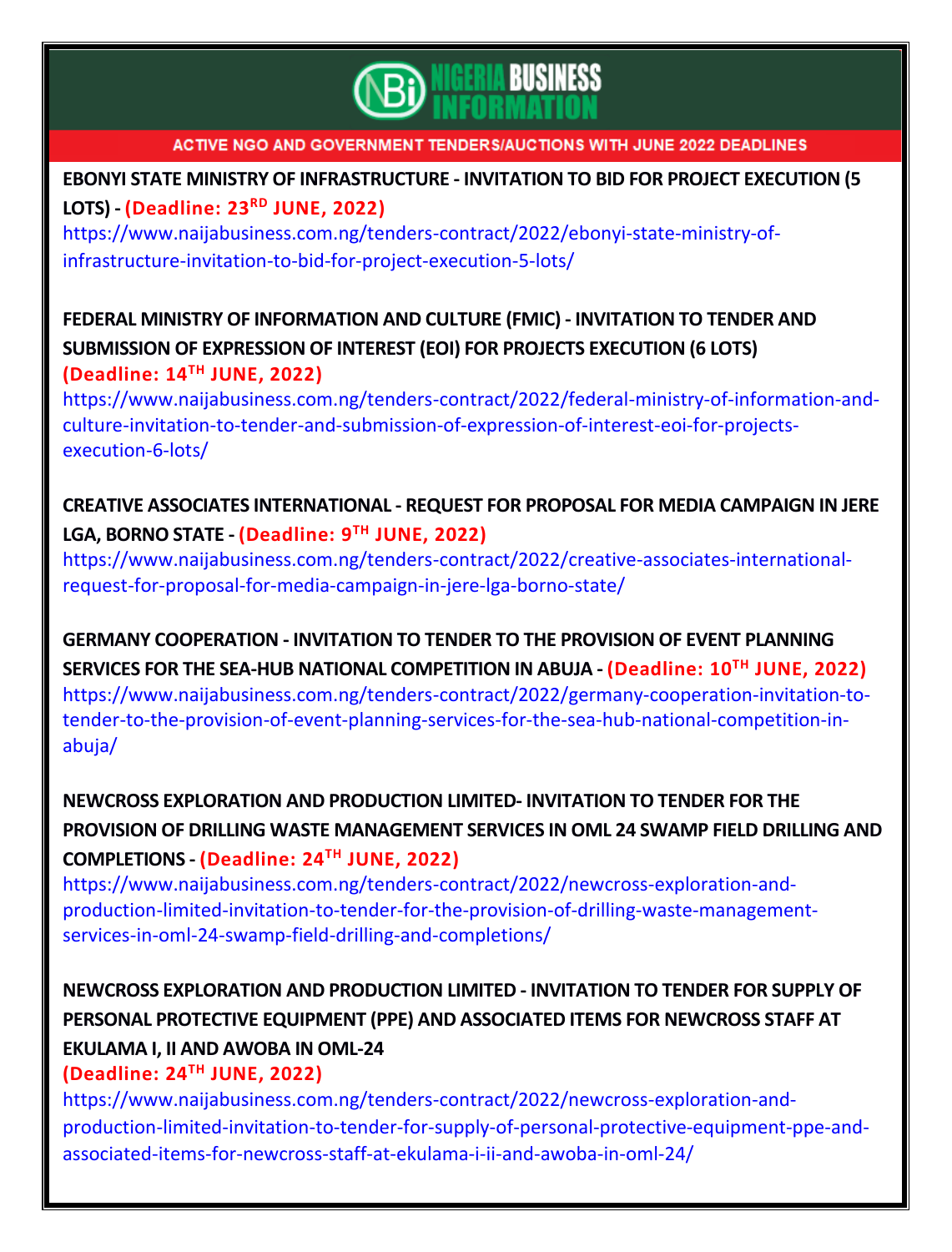

**NEWCROSS [EXPLORATION](https://www.naijabusiness.com.ng/tenders-contract/2022/newcross-exploration-production-limited-invitation-to-tender-provision-for-engineering-procurement-installation-commissioning-of-manifolds-pig-receivers-launchers-in-oml-24-fields/) & PRODUCTION LIMITED - INVITATION TO TENDER PROVISION FOR ENGINEERING, PROCUREMENT, INSTALLATION, [COMMISSIONING](https://www.naijabusiness.com.ng/tenders-contract/2022/newcross-exploration-production-limited-invitation-to-tender-provision-for-engineering-procurement-installation-commissioning-of-manifolds-pig-receivers-launchers-in-oml-24-fields/) OF MANIFOLDS, PIG [RECEIVERS/LAUNCHERS](https://www.naijabusiness.com.ng/tenders-contract/2022/newcross-exploration-production-limited-invitation-to-tender-provision-for-engineering-procurement-installation-commissioning-of-manifolds-pig-receivers-launchers-in-oml-24-fields/) IN OML 24 FIELDS**

### **(Deadline: 24TH JUNE, 2022)**

[https://www.naijabusiness.com.ng/tenders-contract/2022/newcross-exploration-production](https://www.naijabusiness.com.ng/tenders-contract/2022/newcross-exploration-production-limited-invitation-to-tender-provision-for-engineering-procurement-installation-commissioning-of-manifolds-pig-receivers-launchers-in-oml-24-fields/)[limited-invitation-to-tender-provision-for-engineering-procurement-installation-commissioning](https://www.naijabusiness.com.ng/tenders-contract/2022/newcross-exploration-production-limited-invitation-to-tender-provision-for-engineering-procurement-installation-commissioning-of-manifolds-pig-receivers-launchers-in-oml-24-fields/)[of-manifolds-pig-receivers-launchers-in-oml-24-fields/](https://www.naijabusiness.com.ng/tenders-contract/2022/newcross-exploration-production-limited-invitation-to-tender-provision-for-engineering-procurement-installation-commissioning-of-manifolds-pig-receivers-launchers-in-oml-24-fields/)

## **UNITED STATES [EMBASSY,](https://www.naijabusiness.com.ng/tenders-contract/2022/united-states-embassy-abuja-request-for-quote-for-the-supply-of-white-satin-paints-70-drums/) ABUJA - REQUEST FOR QUOTE FOR THE SUPPLY OF WHITE SATIN PAINTS (70 [DRUMS\)](https://www.naijabusiness.com.ng/tenders-contract/2022/united-states-embassy-abuja-request-for-quote-for-the-supply-of-white-satin-paints-70-drums/)**

**(Deadline: 7 TH JUNE, 2022)**

[https://www.naijabusiness.com.ng/tenders-contract/2022/united-states-embassy-abuja](https://www.naijabusiness.com.ng/tenders-contract/2022/united-states-embassy-abuja-request-for-quote-for-the-supply-of-white-satin-paints-70-drums/)[request-for-quote-for-the-supply-of-white-satin-paints-70-drums/](https://www.naijabusiness.com.ng/tenders-contract/2022/united-states-embassy-abuja-request-for-quote-for-the-supply-of-white-satin-paints-70-drums/)

## **UNITED STATES EMBASSY, ABUJA - REQUEST FOR QUOTE FOR THE SUPPLY OF [EMULSION](https://www.naijabusiness.com.ng/tenders-contract/2022/united-states-embassy-abuja-request-for-quote-for-the-supply-of-emulsion-paints-100-drums/) PAINTS (100 [DRUMS\)](https://www.naijabusiness.com.ng/tenders-contract/2022/united-states-embassy-abuja-request-for-quote-for-the-supply-of-emulsion-paints-100-drums/)**

### **(Deadline: 5 TH JUNE, 2022)**

[https://www.naijabusiness.com.ng/tenders-contract/2022/united-states-embassy-abuja](https://www.naijabusiness.com.ng/tenders-contract/2022/united-states-embassy-abuja-request-for-quote-for-the-supply-of-emulsion-paints-100-drums/)[request-for-quote-for-the-supply-of-emulsion-paints-100-drums/](https://www.naijabusiness.com.ng/tenders-contract/2022/united-states-embassy-abuja-request-for-quote-for-the-supply-of-emulsion-paints-100-drums/)

## **PLAN [INTERNATIONAL](https://www.naijabusiness.com.ng/tenders-contract/2022/plan-international-nigeria-request-for-proposal-rfp-for-the-provision-of-teaching-learning-materials/) NIGERIA- REQUEST FOR PROPOSAL (RFP) FOR THE PROVISION OF TEACHING & LEARNING [MATERIALS](https://www.naijabusiness.com.ng/tenders-contract/2022/plan-international-nigeria-request-for-proposal-rfp-for-the-provision-of-teaching-learning-materials/)**

## **(Deadline: 17TH JUNE, 2022)**

[https://www.naijabusiness.com.ng/tenders-contract/2022/plan-international-nigeria-request](https://www.naijabusiness.com.ng/tenders-contract/2022/plan-international-nigeria-request-for-proposal-rfp-for-the-provision-of-teaching-learning-materials/)[for-proposal-rfp-for-the-provision-of-teaching-learning-materials/](https://www.naijabusiness.com.ng/tenders-contract/2022/plan-international-nigeria-request-for-proposal-rfp-for-the-provision-of-teaching-learning-materials/)

# **IKOYI CLUB 1938 - INVITATION TO BID FOR THE [REHABILITATION](https://www.naijabusiness.com.ng/tenders-contract/2022/ikoyi-club-1938-invitation-to-bid-for-the-rehabilitation-of-the-lawn-tennis-sections-drainage-to-the-alfred-rewane-road-channel/) OF THE LAWN TENNIS SECTIONS [DRAINAGE](https://www.naijabusiness.com.ng/tenders-contract/2022/ikoyi-club-1938-invitation-to-bid-for-the-rehabilitation-of-the-lawn-tennis-sections-drainage-to-the-alfred-rewane-road-channel/) TO THE ALFRED REWANE ROAD CHANNEL**

### **(Deadline: 6 TH JUNE, 2022)**

[https://www.naijabusiness.com.ng/tenders-contract/2022/ikoyi-club-1938-invitation-to-bid-for](https://www.naijabusiness.com.ng/tenders-contract/2022/ikoyi-club-1938-invitation-to-bid-for-the-rehabilitation-of-the-lawn-tennis-sections-drainage-to-the-alfred-rewane-road-channel/)[the-rehabilitation-of-the-lawn-tennis-sections-drainage-to-the-alfred-rewane-road-channel/](https://www.naijabusiness.com.ng/tenders-contract/2022/ikoyi-club-1938-invitation-to-bid-for-the-rehabilitation-of-the-lawn-tennis-sections-drainage-to-the-alfred-rewane-road-channel/)

## **UNITED STATES EMBASSY, ABUJA - REQUEST FOR QUOTES FOR [REPLACEMENT](https://www.naijabusiness.com.ng/tenders-contract/2022/united-states-embassy-abuja-request-for-quotes-for-the-replacement-prefilters-for-annex-and-chancery/) PREFILTERS FOR ANNEX AND [CHANCERY](https://www.naijabusiness.com.ng/tenders-contract/2022/united-states-embassy-abuja-request-for-quotes-for-the-replacement-prefilters-for-annex-and-chancery/)**

### **(Deadline: 10TH JUNE, 2022)**

[https://www.naijabusiness.com.ng/tenders-contract/2022/united-states-embassy-abuja](https://www.naijabusiness.com.ng/tenders-contract/2022/united-states-embassy-abuja-request-for-quotes-for-the-replacement-prefilters-for-annex-and-chancery/)[request-for-quotes-for-the-replacement-prefilters-for-annex-and-chancery/](https://www.naijabusiness.com.ng/tenders-contract/2022/united-states-embassy-abuja-request-for-quotes-for-the-replacement-prefilters-for-annex-and-chancery/)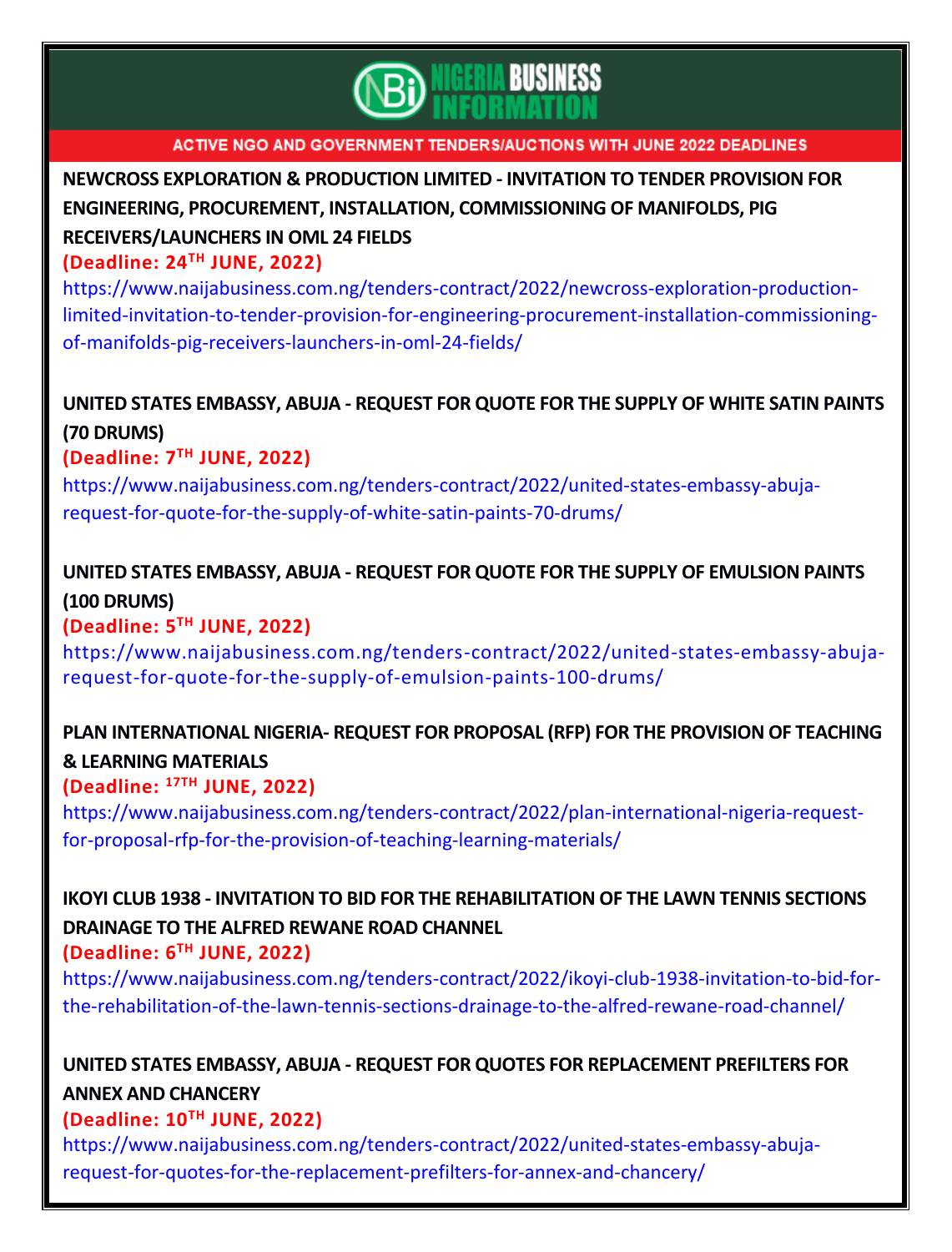

**ENUGU ELECTRICITY DISTRIBUTION PLC (EEDC) - INVITATION FOR [PRE-QUALIFICATION](https://www.naijabusiness.com.ng/tenders-contract/2022/enugu-electricity-distribution-plc-eedc-invitation-for-pre-qualification-of-contractors-for-the-execution-of-turnkey-projects-supply-of-materials-equipment-and-deployment-of-software-for-capital/) OF CONTRACTORS FOR THE EXECUTION OF TURNKEY PROJECTS, SUPPLY OF [MATERIALS/EQUIPMENT,](https://www.naijabusiness.com.ng/tenders-contract/2022/enugu-electricity-distribution-plc-eedc-invitation-for-pre-qualification-of-contractors-for-the-execution-of-turnkey-projects-supply-of-materials-equipment-and-deployment-of-software-for-capital/) AND [DEPLOYMENT](https://www.naijabusiness.com.ng/tenders-contract/2022/enugu-electricity-distribution-plc-eedc-invitation-for-pre-qualification-of-contractors-for-the-execution-of-turnkey-projects-supply-of-materials-equipment-and-deployment-of-software-for-capital/) OF SOFTWARE FOR CAPITAL PROJECTS (17 LOTS) (Deadline: 8 TH JUNE, 2022)**

[https://www.naijabusiness.com.ng/tenders-contract/2022/enugu-electricity-distribution-plc](https://www.naijabusiness.com.ng/tenders-contract/2022/enugu-electricity-distribution-plc-eedc-invitation-for-pre-qualification-of-contractors-for-the-execution-of-turnkey-projects-supply-of-materials-equipment-and-deployment-of-software-for-capital/)[eedc-invitation-for-pre-qualification-of-contractors-for-the-execution-of-turnkey-projects](https://www.naijabusiness.com.ng/tenders-contract/2022/enugu-electricity-distribution-plc-eedc-invitation-for-pre-qualification-of-contractors-for-the-execution-of-turnkey-projects-supply-of-materials-equipment-and-deployment-of-software-for-capital/)[supply-of-materials-equipment-and-deployment-of-software-for-capital/](https://www.naijabusiness.com.ng/tenders-contract/2022/enugu-electricity-distribution-plc-eedc-invitation-for-pre-qualification-of-contractors-for-the-execution-of-turnkey-projects-supply-of-materials-equipment-and-deployment-of-software-for-capital/)

**PALLADIUM - REQUEST FOR PROPOSAL FOR THE [ENGAGEMENT](https://www.naijabusiness.com.ng/tenders-contract/2022/palladium-request-for-proposal-for-the-engagement-of-expert-consultant-for-the-provision-of-technical-assistance-to-the-kebbi-state-ministry-of-health-and-kebbi-state-primary-healthcare-development-a/) OF EXPERT CONSULTANT FOR THE PROVISION OF TECHNICAL [ASSISTANCE](https://www.naijabusiness.com.ng/tenders-contract/2022/palladium-request-for-proposal-for-the-engagement-of-expert-consultant-for-the-provision-of-technical-assistance-to-the-kebbi-state-ministry-of-health-and-kebbi-state-primary-healthcare-development-a/) TO THE KEBBI STATE MINISTRY OF HEALTH AND KEBBI STATE PRIMARY HEALTHCARE DEVELOPMENT AGENCY TO DEVELOP A WASTE [MANAGEMENT](https://www.naijabusiness.com.ng/tenders-contract/2022/palladium-request-for-proposal-for-the-engagement-of-expert-consultant-for-the-provision-of-technical-assistance-to-the-kebbi-state-ministry-of-health-and-kebbi-state-primary-healthcare-development-a/) PLAN FOR EFFECTIVE INFECTION [PREVENTION](https://www.naijabusiness.com.ng/tenders-contract/2022/palladium-request-for-proposal-for-the-engagement-of-expert-consultant-for-the-provision-of-technical-assistance-to-the-kebbi-state-ministry-of-health-and-kebbi-state-primary-healthcare-development-a/) AND PROPER DISPOSAL OF MEDICAL WASTE AS PER NATIONAL [GUIDELINES](https://www.naijabusiness.com.ng/tenders-contract/2022/palladium-request-for-proposal-for-the-engagement-of-expert-consultant-for-the-provision-of-technical-assistance-to-the-kebbi-state-ministry-of-health-and-kebbi-state-primary-healthcare-development-a/)**

### **(Deadline: 15TH JUNE, 2022)**

[https://www.naijabusiness.com.ng/tenders-contract/2022/palladium-request-for-proposal-for](https://www.naijabusiness.com.ng/tenders-contract/2022/palladium-request-for-proposal-for-the-engagement-of-expert-consultant-for-the-provision-of-technical-assistance-to-the-kebbi-state-ministry-of-health-and-kebbi-state-primary-healthcare-development-a/)[the-engagement-of-expert-consultant-for-the-provision-of-technical-assistance-to-the-kebbi](https://www.naijabusiness.com.ng/tenders-contract/2022/palladium-request-for-proposal-for-the-engagement-of-expert-consultant-for-the-provision-of-technical-assistance-to-the-kebbi-state-ministry-of-health-and-kebbi-state-primary-healthcare-development-a/)[state-ministry-of-health-and-kebbi-state-primary-healthcare-development-a/](https://www.naijabusiness.com.ng/tenders-contract/2022/palladium-request-for-proposal-for-the-engagement-of-expert-consultant-for-the-provision-of-technical-assistance-to-the-kebbi-state-ministry-of-health-and-kebbi-state-primary-healthcare-development-a/)

## **JHPIEGO - REQUEST FOR QUOTATION FOR ENGAGEMENT OF [CONSULTANCY](https://www.naijabusiness.com.ng/tenders-contract/2022/jhpiego-request-for-quotation-for-engagement-of-consultancy-firm-to-handle-hr-analytics-training/) FIRM TO HANDLE HR [ANALYTICS](https://www.naijabusiness.com.ng/tenders-contract/2022/jhpiego-request-for-quotation-for-engagement-of-consultancy-firm-to-handle-hr-analytics-training/) TRAINING**

### **(Deadline: 7 TH JUNE, 2022)**

[https://www.naijabusiness.com.ng/tenders-contract/2022/jhpiego-request-for-quotation-for](https://www.naijabusiness.com.ng/tenders-contract/2022/jhpiego-request-for-quotation-for-engagement-of-consultancy-firm-to-handle-hr-analytics-training/)[engagement-of-consultancy-firm-to-handle-hr-analytics-training/](https://www.naijabusiness.com.ng/tenders-contract/2022/jhpiego-request-for-quotation-for-engagement-of-consultancy-firm-to-handle-hr-analytics-training/)

# **LAGOS STATE MINISTRY OF HOUSING- INVITATION FOR [PRE-QUALIFICATION/REQUEST](https://www.naijabusiness.com.ng/tenders-contract/2022/lagos-state-ministry-of-housing-invitation-for-pre-qualification-request-for-expression-of-interest-for-projects-execution-21-lots/) FOR [EXPRESSION](https://www.naijabusiness.com.ng/tenders-contract/2022/lagos-state-ministry-of-housing-invitation-for-pre-qualification-request-for-expression-of-interest-for-projects-execution-21-lots/) OF INTEREST FOR PROJECTS EXECUTION (21 LOTS)**

**(Deadline: 7 TH JUNE, 2022)**

[https://www.naijabusiness.com.ng/tenders-contract/2022/lagos-state-ministry-of-housing](https://www.naijabusiness.com.ng/tenders-contract/2022/lagos-state-ministry-of-housing-invitation-for-pre-qualification-request-for-expression-of-interest-for-projects-execution-21-lots/)[invitation-for-pre-qualification-request-for-expression-of-interest-for-projects-execution-21-lots/](https://www.naijabusiness.com.ng/tenders-contract/2022/lagos-state-ministry-of-housing-invitation-for-pre-qualification-request-for-expression-of-interest-for-projects-execution-21-lots/)

**EDO STATE [GOVERNMENT-](https://www.naijabusiness.com.ng/tenders-contract/2022/edo-state-government-invitation-for-expression-of-interest-eoi-and-pre-qualification-for-engineering-procurement-and-construction-epc-of-traffic-system-management-tsm-measures-in-the-state/) INVITATION FOR EXPRESSION OF INTEREST (EOI) AND PRE-QUALIFICATION FOR ENGINEERING, PROCUREMENT AND [CONSTRUCTION](https://www.naijabusiness.com.ng/tenders-contract/2022/edo-state-government-invitation-for-expression-of-interest-eoi-and-pre-qualification-for-engineering-procurement-and-construction-epc-of-traffic-system-management-tsm-measures-in-the-state/) (EPC) OF TRAFFIC SYSTEM [MANAGEMENT](https://www.naijabusiness.com.ng/tenders-contract/2022/edo-state-government-invitation-for-expression-of-interest-eoi-and-pre-qualification-for-engineering-procurement-and-construction-epc-of-traffic-system-management-tsm-measures-in-the-state/) (TSM) MEASURES IN THE STATE - (Deadline: 6TH JUNE, 2022)**

[https://www.naijabusiness.com.ng/tenders-contract/2022/edo-state-government-invitation-for](https://www.naijabusiness.com.ng/tenders-contract/2022/edo-state-government-invitation-for-expression-of-interest-eoi-and-pre-qualification-for-engineering-procurement-and-construction-epc-of-traffic-system-management-tsm-measures-in-the-state/)[expression-of-interest-eoi-and-pre-qualification-for-engineering-procurement-and-construction](https://www.naijabusiness.com.ng/tenders-contract/2022/edo-state-government-invitation-for-expression-of-interest-eoi-and-pre-qualification-for-engineering-procurement-and-construction-epc-of-traffic-system-management-tsm-measures-in-the-state/)[epc-of-traffic-system-management-tsm-measures-in-the-state/](https://www.naijabusiness.com.ng/tenders-contract/2022/edo-state-government-invitation-for-expression-of-interest-eoi-and-pre-qualification-for-engineering-procurement-and-construction-epc-of-traffic-system-management-tsm-measures-in-the-state/)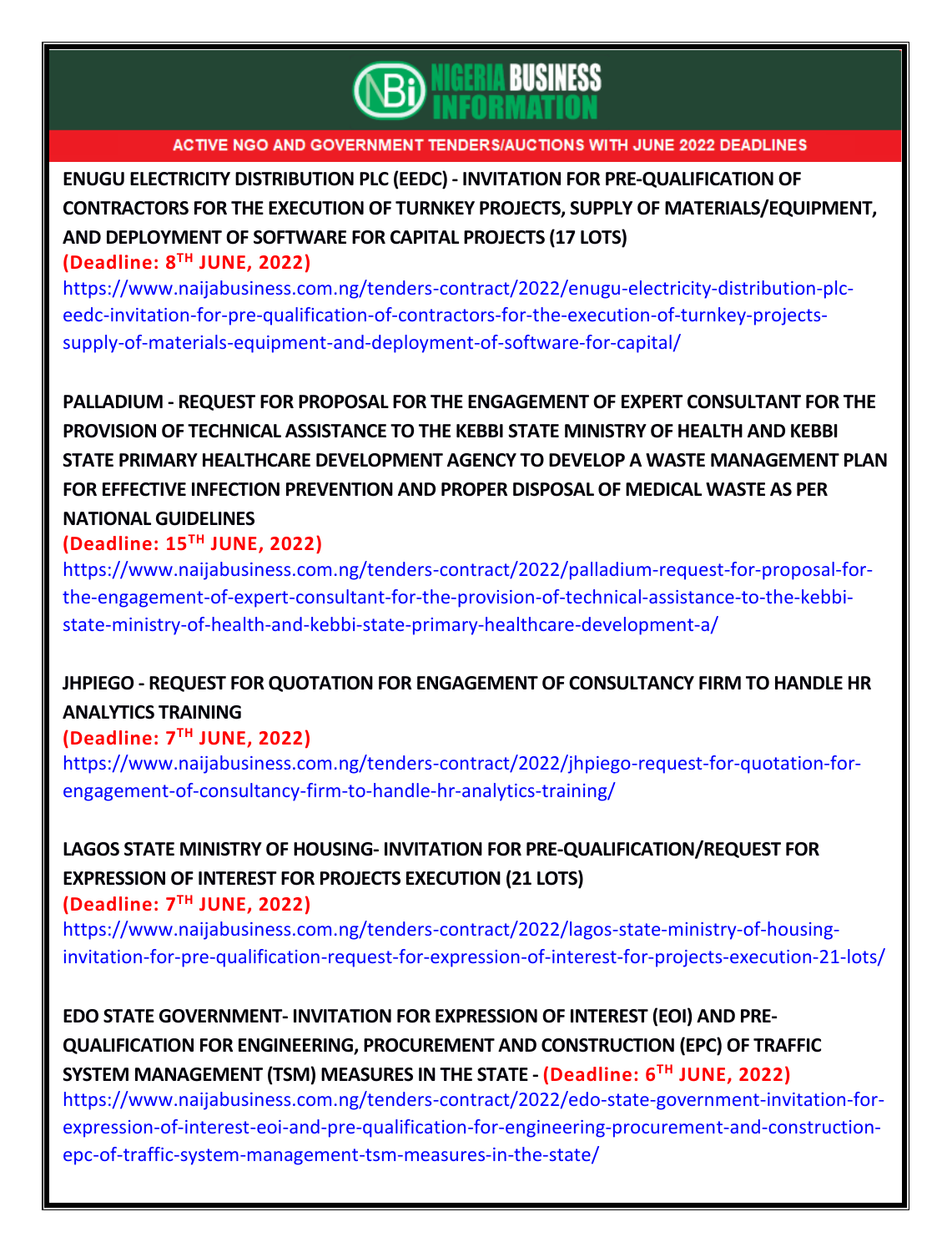

**KOGI STATE RURAL ACCESS AND [AGRICULTURAL](https://www.naijabusiness.com.ng/tenders-contract/2022/kogi-state-rural-access-and-agricultural-marketing-project-raamp-request-for-expressions-of-interest-reoi-for-consultancy-services-for-design-and-supervision-consultancy-services-for-spot-improve/) MARKETING PROJECT (RAAMP) - REQUEST FOR EXPRESSIONS OF INTEREST (REOI) FOR [CONSULTANCY](https://www.naijabusiness.com.ng/tenders-contract/2022/kogi-state-rural-access-and-agricultural-marketing-project-raamp-request-for-expressions-of-interest-reoi-for-consultancy-services-for-design-and-supervision-consultancy-services-for-spot-improve/) SERVICES FOR DESIGN AND SUPERVISION CONSULTANCY SERVICES FOR SPOT IMPROVEMENT AND [CROSS-DRAINAGE](https://www.naijabusiness.com.ng/tenders-contract/2022/kogi-state-rural-access-and-agricultural-marketing-project-raamp-request-for-expressions-of-interest-reoi-for-consultancy-services-for-design-and-supervision-consultancy-services-for-spot-improve/) STRUCTURES**

## **[\(BRIDGES/CULVERTS\)](https://www.naijabusiness.com.ng/tenders-contract/2022/kogi-state-rural-access-and-agricultural-marketing-project-raamp-request-for-expressions-of-interest-reoi-for-consultancy-services-for-design-and-supervision-consultancy-services-for-spot-improve/) IN KOGI STATE**

## **(Deadline: 13TH JUNE, 2022)**

[https://www.naijabusiness.com.ng/tenders-contract/2022/kogi-state-rural-access-and](https://www.naijabusiness.com.ng/tenders-contract/2022/kogi-state-rural-access-and-agricultural-marketing-project-raamp-request-for-expressions-of-interest-reoi-for-consultancy-services-for-design-and-supervision-consultancy-services-for-spot-improve/)[agricultural-marketing-project-raamp-request-for-expressions-of-interest-reoi-for-consultancy](https://www.naijabusiness.com.ng/tenders-contract/2022/kogi-state-rural-access-and-agricultural-marketing-project-raamp-request-for-expressions-of-interest-reoi-for-consultancy-services-for-design-and-supervision-consultancy-services-for-spot-improve/)[services-for-design-and-supervision-consultancy-services-for-spot-improve/](https://www.naijabusiness.com.ng/tenders-contract/2022/kogi-state-rural-access-and-agricultural-marketing-project-raamp-request-for-expressions-of-interest-reoi-for-consultancy-services-for-design-and-supervision-consultancy-services-for-spot-improve/)

## **NIGERIA POLICE FORCE (NPF); BAYELSA STATE POLICE [COMMAND,](https://www.naijabusiness.com.ng/opportunities/auction/2022/nigeria-police-force-npf-bayelsa-state-police-command-ogbia-divisional-headquarters-auction-sales-of-vandalized-and-recovered-properties-7-lots/) OGBIA DIVISIONAL [HEADQUARTERS](https://www.naijabusiness.com.ng/opportunities/auction/2022/nigeria-police-force-npf-bayelsa-state-police-command-ogbia-divisional-headquarters-auction-sales-of-vandalized-and-recovered-properties-7-lots/) - AUCTION SALES OF VANDALIZED AND RECOVERED PROPERTIES (7 LOTS) (Deadline: 13TH JUNE, 2022)**

[https://www.naijabusiness.com.ng/opportunities/auction/2022/nigeria-police-force-npf](https://www.naijabusiness.com.ng/opportunities/auction/2022/nigeria-police-force-npf-bayelsa-state-police-command-ogbia-divisional-headquarters-auction-sales-of-vandalized-and-recovered-properties-7-lots/)[bayelsa-state-police-command-ogbia-divisional-headquarters-auction-sales-of-vandalized-and](https://www.naijabusiness.com.ng/opportunities/auction/2022/nigeria-police-force-npf-bayelsa-state-police-command-ogbia-divisional-headquarters-auction-sales-of-vandalized-and-recovered-properties-7-lots/)[recovered-properties-7-lots/](https://www.naijabusiness.com.ng/opportunities/auction/2022/nigeria-police-force-npf-bayelsa-state-police-command-ogbia-divisional-headquarters-auction-sales-of-vandalized-and-recovered-properties-7-lots/)

**SOKOTO STATE RURAL ACCESS AND [AGRICULTURAL](https://www.naijabusiness.com.ng/tenders-contract/2022/sokoto-state-rural-access-and-agricultural-marketing-project-raamp-request-for-expressions-of-interest-reoi-for-consultancy-services-for-design-and-supervision-consultancy-services-for-spot-impro/) MARKETING PROJECT (RAAMP)- REQUEST FOR EXPRESSIONS OF INTEREST (REOI) FOR [CONSULTANCY](https://www.naijabusiness.com.ng/tenders-contract/2022/sokoto-state-rural-access-and-agricultural-marketing-project-raamp-request-for-expressions-of-interest-reoi-for-consultancy-services-for-design-and-supervision-consultancy-services-for-spot-impro/) SERVICES FOR DESIGN AND SUPERVISION CONSULTANCY SERVICES FOR SPOT IMPROVEMENT AND [CROSS-DRAINAGE](https://www.naijabusiness.com.ng/tenders-contract/2022/sokoto-state-rural-access-and-agricultural-marketing-project-raamp-request-for-expressions-of-interest-reoi-for-consultancy-services-for-design-and-supervision-consultancy-services-for-spot-impro/) STRUCTURES [\(BRIDGES/CULVERTS\)](https://www.naijabusiness.com.ng/tenders-contract/2022/sokoto-state-rural-access-and-agricultural-marketing-project-raamp-request-for-expressions-of-interest-reoi-for-consultancy-services-for-design-and-supervision-consultancy-services-for-spot-impro/) IN THE STATE - (Deadline: 13TH JUNE, 2022)**

[https://www.naijabusiness.com.ng/tenders-contract/2022/sokoto-state-rural-access-and](https://www.naijabusiness.com.ng/tenders-contract/2022/sokoto-state-rural-access-and-agricultural-marketing-project-raamp-request-for-expressions-of-interest-reoi-for-consultancy-services-for-design-and-supervision-consultancy-services-for-spot-impro/)[agricultural-marketing-project-raamp-request-for-expressions-of-interest-reoi-for-consultancy](https://www.naijabusiness.com.ng/tenders-contract/2022/sokoto-state-rural-access-and-agricultural-marketing-project-raamp-request-for-expressions-of-interest-reoi-for-consultancy-services-for-design-and-supervision-consultancy-services-for-spot-impro/)[services-for-design-and-supervision-consultancy-services-for-spot-impro/](https://www.naijabusiness.com.ng/tenders-contract/2022/sokoto-state-rural-access-and-agricultural-marketing-project-raamp-request-for-expressions-of-interest-reoi-for-consultancy-services-for-design-and-supervision-consultancy-services-for-spot-impro/)

## **WORLD FOOD [PROGRAMME](https://www.naijabusiness.com.ng/tenders-contract/2022/world-food-programme-wfp-expression-of-interest-for-lease-of-office-space/) (WFP) - EXPRESSION OF INTEREST FOR LEASE OF OFFICE SPACE (Deadline: 17TH JUNE, 2022)**

[https://www.naijabusiness.com.ng/tenders-contract/2022/world-food-programme-wfp](https://www.naijabusiness.com.ng/tenders-contract/2022/world-food-programme-wfp-expression-of-interest-for-lease-of-office-space/)[expression-of-interest-for-lease-of-office-space/](https://www.naijabusiness.com.ng/tenders-contract/2022/world-food-programme-wfp-expression-of-interest-for-lease-of-office-space/)

# **[INTERNATIONAL](https://www.naijabusiness.com.ng/tenders-contract/2022/international-organization-for-migration-iom-request-for-quotation-for-the-proposed-renovation-of-mhac-lagos-building-at-joel-ogunnaike-street-ikeja-gra-lagos/) ORGANIZATION FOR MIGRATION (IOM) - REQUEST FOR QUOTATION FOR THE PROPOSED [RENOVATION](https://www.naijabusiness.com.ng/tenders-contract/2022/international-organization-for-migration-iom-request-for-quotation-for-the-proposed-renovation-of-mhac-lagos-building-at-joel-ogunnaike-street-ikeja-gra-lagos/) OF MHAC LAGOS BUILDING AT JOEL OGUNNAIKE STREET, IKEJA GRA, [LAGOS](https://www.naijabusiness.com.ng/tenders-contract/2022/international-organization-for-migration-iom-request-for-quotation-for-the-proposed-renovation-of-mhac-lagos-building-at-joel-ogunnaike-street-ikeja-gra-lagos/)**

### **(Deadline: 6 TH JUNE, 2022)**

[https://www.naijabusiness.com.ng/tenders-contract/2022/international-organization-for](https://www.naijabusiness.com.ng/tenders-contract/2022/international-organization-for-migration-iom-request-for-quotation-for-the-proposed-renovation-of-mhac-lagos-building-at-joel-ogunnaike-street-ikeja-gra-lagos/)[migration-iom-request-for-quotation-for-the-proposed-renovation-of-mhac-lagos-building-at](https://www.naijabusiness.com.ng/tenders-contract/2022/international-organization-for-migration-iom-request-for-quotation-for-the-proposed-renovation-of-mhac-lagos-building-at-joel-ogunnaike-street-ikeja-gra-lagos/)[joel-ogunnaike-street-ikeja-gra-lagos/](https://www.naijabusiness.com.ng/tenders-contract/2022/international-organization-for-migration-iom-request-for-quotation-for-the-proposed-renovation-of-mhac-lagos-building-at-joel-ogunnaike-street-ikeja-gra-lagos/)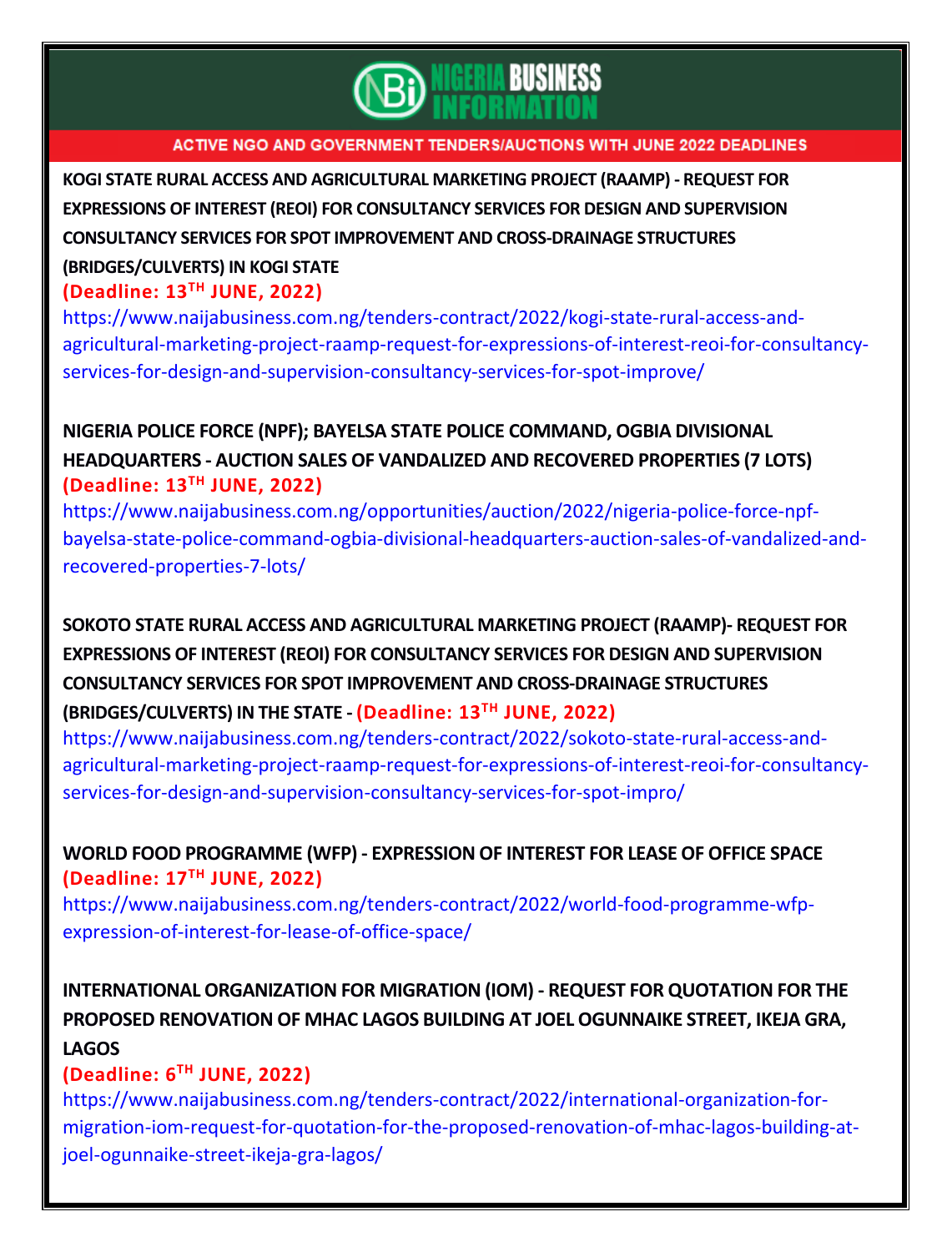

**[MANAGEMENT](https://www.naijabusiness.com.ng/tenders-contract/2022/management-sciences-for-health-msh-request-for-expression-of-interest-reoi-for-defensive-drivers-training-and-heat-training/) SCIENCES FOR HEALTH (MSH)- REQUEST FOR EXPRESSION OF INTEREST (REOI) FOR [DEFENSIVE](https://www.naijabusiness.com.ng/tenders-contract/2022/management-sciences-for-health-msh-request-for-expression-of-interest-reoi-for-defensive-drivers-training-and-heat-training/) DRIVERS TRAINING AND HEAT TRAINING**

**(Deadline: 7 TH JUNE, 2022)**

[https://www.naijabusiness.com.ng/tenders-contract/2022/management-sciences-for-health](https://www.naijabusiness.com.ng/tenders-contract/2022/management-sciences-for-health-msh-request-for-expression-of-interest-reoi-for-defensive-drivers-training-and-heat-training/)[msh-request-for-expression-of-interest-reoi-for-defensive-drivers-training-and-heat-training/](https://www.naijabusiness.com.ng/tenders-contract/2022/management-sciences-for-health-msh-request-for-expression-of-interest-reoi-for-defensive-drivers-training-and-heat-training/)

## **IKEJA LOCAL GOVERNMENT, LAGOS STATE - INVITATION TO BID FOR [CONSTRUCTION](https://www.naijabusiness.com.ng/tenders-contract/2022/ikeja-local-government-lagos-state-invitation-to-bid-for-construction-works-2-lots/) WORKS (2 [LOTS\)](https://www.naijabusiness.com.ng/tenders-contract/2022/ikeja-local-government-lagos-state-invitation-to-bid-for-construction-works-2-lots/)**

## **(Deadline: 3RD JUNE, 2022)**

[https://www.naijabusiness.com.ng/tenders-contract/2022/ikeja-local-government-lagos-state](https://www.naijabusiness.com.ng/tenders-contract/2022/ikeja-local-government-lagos-state-invitation-to-bid-for-construction-works-2-lots/)[invitation-to-bid-for-construction-works-2-lots/](https://www.naijabusiness.com.ng/tenders-contract/2022/ikeja-local-government-lagos-state-invitation-to-bid-for-construction-works-2-lots/)

# **KWARA STATE RURAL ACCESS AND [AGRICULTURAL](https://www.naijabusiness.com.ng/tenders-contract/2022/kwara-state-rural-access-and-agricultural-marketing-project-raamp-request-for-expressions-of-interest-reoi-for-consultancy-services-for-design-and-supervision-consultancy-services-for-backlog-mai/) MARKETING PROJECT (RAAMP)- REQUEST FOR EXPRESSIONS OF INTEREST (REOI) FOR [CONSULTANCY](https://www.naijabusiness.com.ng/tenders-contract/2022/kwara-state-rural-access-and-agricultural-marketing-project-raamp-request-for-expressions-of-interest-reoi-for-consultancy-services-for-design-and-supervision-consultancy-services-for-backlog-mai/) SERVICES FOR DESIGN AND SUPERVISION CONSULTANCY SERVICES FOR BACKLOG MAINTENANCE/ [REHABILITATION](https://www.naijabusiness.com.ng/tenders-contract/2022/kwara-state-rural-access-and-agricultural-marketing-project-raamp-request-for-expressions-of-interest-reoi-for-consultancy-services-for-design-and-supervision-consultancy-services-for-backlog-mai/) OF RURAL ROADS IN [KWARA](https://www.naijabusiness.com.ng/tenders-contract/2022/kwara-state-rural-access-and-agricultural-marketing-project-raamp-request-for-expressions-of-interest-reoi-for-consultancy-services-for-design-and-supervision-consultancy-services-for-backlog-mai/) STATE**

## **(Deadline: 13 TH JUNE, 2022)**

[https://www.naijabusiness.com.ng/tenders-contract/2022/kwara-state-rural-access-and](https://www.naijabusiness.com.ng/tenders-contract/2022/kwara-state-rural-access-and-agricultural-marketing-project-raamp-request-for-expressions-of-interest-reoi-for-consultancy-services-for-design-and-supervision-consultancy-services-for-backlog-mai/)[agricultural-marketing-project-raamp-request-for-expressions-of-interest-reoi-for-consultancy](https://www.naijabusiness.com.ng/tenders-contract/2022/kwara-state-rural-access-and-agricultural-marketing-project-raamp-request-for-expressions-of-interest-reoi-for-consultancy-services-for-design-and-supervision-consultancy-services-for-backlog-mai/)[services-for-design-and-supervision-consultancy-services-for-backlog-mai/](https://www.naijabusiness.com.ng/tenders-contract/2022/kwara-state-rural-access-and-agricultural-marketing-project-raamp-request-for-expressions-of-interest-reoi-for-consultancy-services-for-design-and-supervision-consultancy-services-for-backlog-mai/)

## **GLOBAL ALLIANCE FOR IMPROVED NUTRITION (GAIN) - REQUEST FOR [EXPRESSIONS](https://www.naijabusiness.com.ng/tenders-contract/2022/global-alliance-for-improved-nutrition-gain-request-for-expressions-of-interest-for-developing-a-business-case-for-investing-in-workforce-nutrition-programmes/) OF INTEREST FOR DEVELOPING A BUSINESS CASE FOR INVESTING IN WORKFORCE NUTRITION [PROGRAMMES](https://www.naijabusiness.com.ng/tenders-contract/2022/global-alliance-for-improved-nutrition-gain-request-for-expressions-of-interest-for-developing-a-business-case-for-investing-in-workforce-nutrition-programmes/) (Deadline: 7 TH JUNE, 2022)**

[https://www.naijabusiness.com.ng/tenders-contract/2022/global-alliance-for-improved](https://www.naijabusiness.com.ng/tenders-contract/2022/global-alliance-for-improved-nutrition-gain-request-for-expressions-of-interest-for-developing-a-business-case-for-investing-in-workforce-nutrition-programmes/)[nutrition-gain-request-for-expressions-of-interest-for-developing-a-business-case-for-investing](https://www.naijabusiness.com.ng/tenders-contract/2022/global-alliance-for-improved-nutrition-gain-request-for-expressions-of-interest-for-developing-a-business-case-for-investing-in-workforce-nutrition-programmes/)[in-workforce-nutrition-programmes/](https://www.naijabusiness.com.ng/tenders-contract/2022/global-alliance-for-improved-nutrition-gain-request-for-expressions-of-interest-for-developing-a-business-case-for-investing-in-workforce-nutrition-programmes/)

# **OYO STATE INVESTMENT AND PUBLIC PRIVATE [PARTNERSHIP](https://www.naijabusiness.com.ng/tenders-contract/2022/oyo-state-investment-and-public-private-partnership-agency-oysipa-expression-of-interest-eoi-request-for-technical-proposals-for-harmonised-fibre-infrastructure-in-oyo-state-on-a-build-operate-a/) AGENCY (OYSIPA)- EXPRESSION OF INTEREST (EOI) /REQUEST FOR TECHNICAL PROPOSALS FOR HARMONISED FIBRE [INFRASTRUCTURE](https://www.naijabusiness.com.ng/tenders-contract/2022/oyo-state-investment-and-public-private-partnership-agency-oysipa-expression-of-interest-eoi-request-for-technical-proposals-for-harmonised-fibre-infrastructure-in-oyo-state-on-a-build-operate-a/) IN OYO STATE ON A BUILD OPERATE AND [TRANSFER](https://www.naijabusiness.com.ng/tenders-contract/2022/oyo-state-investment-and-public-private-partnership-agency-oysipa-expression-of-interest-eoi-request-for-technical-proposals-for-harmonised-fibre-infrastructure-in-oyo-state-on-a-build-operate-a/) (BOT) BASIS**

## **(Deadline: 2 ND JUNE, 2022)** [https://www.naijabusiness.com.ng/tenders-contract/2022/oyo-state-investment-and-public](https://www.naijabusiness.com.ng/tenders-contract/2022/oyo-state-investment-and-public-private-partnership-agency-oysipa-expression-of-interest-eoi-request-for-technical-proposals-for-harmonised-fibre-infrastructure-in-oyo-state-on-a-build-operate-a/)[private-partnership-agency-oysipa-expression-of-interest-eoi-request-for-technical-proposals](https://www.naijabusiness.com.ng/tenders-contract/2022/oyo-state-investment-and-public-private-partnership-agency-oysipa-expression-of-interest-eoi-request-for-technical-proposals-for-harmonised-fibre-infrastructure-in-oyo-state-on-a-build-operate-a/)[for-harmonised-fibre-infrastructure-in-oyo-state-on-a-build-operate-a/](https://www.naijabusiness.com.ng/tenders-contract/2022/oyo-state-investment-and-public-private-partnership-agency-oysipa-expression-of-interest-eoi-request-for-technical-proposals-for-harmonised-fibre-infrastructure-in-oyo-state-on-a-build-operate-a/)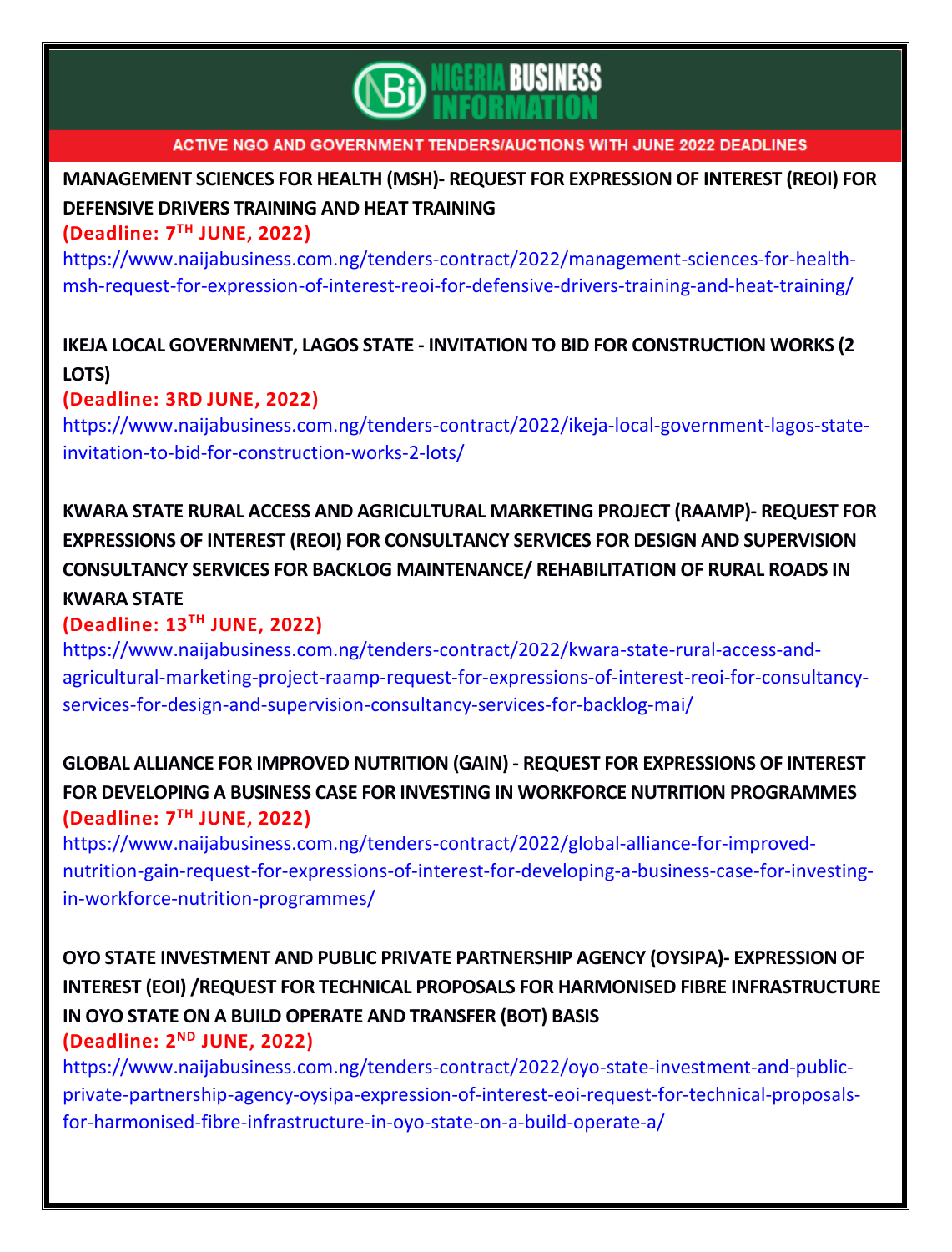

**ONDO STATE RURAL ACCESS AND [AGRICULTURAL](https://www.naijabusiness.com.ng/tenders-contract/2022/ondo-state-rural-access-and-agricultural-marketing-project-raamp-request-for-expressions-of-interest-reoi-for-consultancy-services-for-design-and-supervision-consultancy-services-for-spot-im/) MARKETING PROJECT (RAAMP)- REQUEST FOR EXPRESSIONS OF INTEREST (REOI) FOR [CONSULTANCY](https://www.naijabusiness.com.ng/tenders-contract/2022/ondo-state-rural-access-and-agricultural-marketing-project-raamp-request-for-expressions-of-interest-reoi-for-consultancy-services-for-design-and-supervision-consultancy-services-for-spot-im/) SERVICES FOR DESIGN AND SUPERVISION CONSULTANCY SERVICES FOR SPOT [IMPROVEMENT](https://www.naijabusiness.com.ng/tenders-contract/2022/ondo-state-rural-access-and-agricultural-marketing-project-raamp-request-for-expressions-of-interest-reoi-for-consultancy-services-for-design-and-supervision-consultancy-services-for-spot-im/) AND CROSS- DRAINAGE STRUCTURES [\(BRIDGES/CULVERTS\)](https://www.naijabusiness.com.ng/tenders-contract/2022/ondo-state-rural-access-and-agricultural-marketing-project-raamp-request-for-expressions-of-interest-reoi-for-consultancy-services-for-design-and-supervision-consultancy-services-for-spot-im/) IN THE STATE**

### **(Deadline: 10TH JUNE, 2022)**

[https://www.naijabusiness.com.ng/tenders-contract/2022/ondo-state-rural-access-and](https://www.naijabusiness.com.ng/tenders-contract/2022/ondo-state-rural-access-and-agricultural-marketing-project-raamp-request-for-expressions-of-interest-reoi-for-consultancy-services-for-design-and-supervision-consultancy-services-for-spot-im/)[agricultural-marketing-project-raamp-request-for-expressions-of-interest-reoi-for-consultancy](https://www.naijabusiness.com.ng/tenders-contract/2022/ondo-state-rural-access-and-agricultural-marketing-project-raamp-request-for-expressions-of-interest-reoi-for-consultancy-services-for-design-and-supervision-consultancy-services-for-spot-im/)[services-for-design-and-supervision-consultancy-services-for-spot-im/](https://www.naijabusiness.com.ng/tenders-contract/2022/ondo-state-rural-access-and-agricultural-marketing-project-raamp-request-for-expressions-of-interest-reoi-for-consultancy-services-for-design-and-supervision-consultancy-services-for-spot-im/)

# **KEBBI STATE RURAL ACCESS AND [AGRICULTURAL](https://www.naijabusiness.com.ng/tenders-contract/2022/kebbi-state-rural-access-and-agricultural-marketing-project-raamp-request-for-expressions-of-interest-reoi-for-consultancy-services-for-design-and-supervision-consultancy-services-for-spot-improv/) MARKETING PROJECT (RAAMP)- REQUEST FOR EXPRESSIONS OF INTEREST (REOI) FOR [CONSULTANCY](https://www.naijabusiness.com.ng/tenders-contract/2022/kebbi-state-rural-access-and-agricultural-marketing-project-raamp-request-for-expressions-of-interest-reoi-for-consultancy-services-for-design-and-supervision-consultancy-services-for-spot-improv/) SERVICES FOR DESIGN AND SUPERVISION CONSULTANCY SERVICES FOR SPOT IMPROVEMENT AND [CROSS-DRAINAGE](https://www.naijabusiness.com.ng/tenders-contract/2022/kebbi-state-rural-access-and-agricultural-marketing-project-raamp-request-for-expressions-of-interest-reoi-for-consultancy-services-for-design-and-supervision-consultancy-services-for-spot-improv/) STRUCTURES [\(BRIDGES/CULVERTS\)](https://www.naijabusiness.com.ng/tenders-contract/2022/kebbi-state-rural-access-and-agricultural-marketing-project-raamp-request-for-expressions-of-interest-reoi-for-consultancy-services-for-design-and-supervision-consultancy-services-for-spot-improv/) IN THE STATE**

### **(Deadline: 7 TH JUNE, 2022)**

[https://www.naijabusiness.com.ng/tenders-contract/2022/kebbi-state-rural-access-and](https://www.naijabusiness.com.ng/tenders-contract/2022/kebbi-state-rural-access-and-agricultural-marketing-project-raamp-request-for-expressions-of-interest-reoi-for-consultancy-services-for-design-and-supervision-consultancy-services-for-spot-improv/)[agricultural-marketing-project-raamp-request-for-expressions-of-interest-reoi-for-consultancy](https://www.naijabusiness.com.ng/tenders-contract/2022/kebbi-state-rural-access-and-agricultural-marketing-project-raamp-request-for-expressions-of-interest-reoi-for-consultancy-services-for-design-and-supervision-consultancy-services-for-spot-improv/)[services-for-design-and-supervision-consultancy-services-for-spot-improv/](https://www.naijabusiness.com.ng/tenders-contract/2022/kebbi-state-rural-access-and-agricultural-marketing-project-raamp-request-for-expressions-of-interest-reoi-for-consultancy-services-for-design-and-supervision-consultancy-services-for-spot-improv/)

# **NIGERIA POLICE FORCE (NPF); DIVISIONAL POLICE [HEADQUARTERS](https://www.naijabusiness.com.ng/tenders-contract/2022/nigeria-police-force-npf-divisional-police-headquarters-keffi-nasarawa-state-auction-sales-of-vehicles/) KEFFI, NASARAWA STATE-[AUCTION](https://www.naijabusiness.com.ng/tenders-contract/2022/nigeria-police-force-npf-divisional-police-headquarters-keffi-nasarawa-state-auction-sales-of-vehicles/) SALES OF VEHICLES**

## **(Deadline: 3 RD JUNE, 2022)**

[https://www.naijabusiness.com.ng/tenders-contract/2022/nigeria-police-force-npf-divisional](https://www.naijabusiness.com.ng/tenders-contract/2022/nigeria-police-force-npf-divisional-police-headquarters-keffi-nasarawa-state-auction-sales-of-vehicles/)[police-headquarters-keffi-nasarawa-state-auction-sales-of-vehicles/](https://www.naijabusiness.com.ng/tenders-contract/2022/nigeria-police-force-npf-divisional-police-headquarters-keffi-nasarawa-state-auction-sales-of-vehicles/)

**FEDERAL UNIVERSITY LOKOJA - [INVITATION](https://www.naijabusiness.com.ng/tenders-contract/2022/federal-university-lokoja-invitation-to-tender-for-the-years-2019-2020-merged-tetfund-intervention-for-ict-support-3-lots/) TO TENDER FOR THE YEARS 2019/2020 (MERGED) TETFUND [INTERVENTION](https://www.naijabusiness.com.ng/tenders-contract/2022/federal-university-lokoja-invitation-to-tender-for-the-years-2019-2020-merged-tetfund-intervention-for-ict-support-3-lots/) FOR ICT SUPPORT (3 LOTS) (Deadline: 30TH JUNE, 2022)**

[https://www.naijabusiness.com.ng/tenders-contract/2022/federal-university-lokoja-invitation](https://www.naijabusiness.com.ng/tenders-contract/2022/federal-university-lokoja-invitation-to-tender-for-the-years-2019-2020-merged-tetfund-intervention-for-ict-support-3-lots/)[to-tender-for-the-years-2019-2020-merged-tetfund-intervention-for-ict-support-3-lots/](https://www.naijabusiness.com.ng/tenders-contract/2022/federal-university-lokoja-invitation-to-tender-for-the-years-2019-2020-merged-tetfund-intervention-for-ict-support-3-lots/)

**DIVISION OF [AGRICULTURAL](https://www.naijabusiness.com.ng/tenders-contract/2022/division-of-agricultural-colleges-dac-invitation-to-tender-and-expression-of-interest-for-projects-by-suitably-qualified-contractors-consultants-and-suppliers-for-2019-capital-projects-2-lots/) COLLEGES (DAC) - INVITATION TO TENDER AND EXPRESSION OF INTEREST FOR PROJECTS BY SUITABLY QUALIFIED [CONTRACTORS,](https://www.naijabusiness.com.ng/tenders-contract/2022/division-of-agricultural-colleges-dac-invitation-to-tender-and-expression-of-interest-for-projects-by-suitably-qualified-contractors-consultants-and-suppliers-for-2019-capital-projects-2-lots/) CONSULTANTS AND SUPPLIERS FOR 2019 CAPITAL [PROJECTS](https://www.naijabusiness.com.ng/tenders-contract/2022/division-of-agricultural-colleges-dac-invitation-to-tender-and-expression-of-interest-for-projects-by-suitably-qualified-contractors-consultants-and-suppliers-for-2019-capital-projects-2-lots/) (2 LOTS)**

### **(Deadline: 22ND JUNE, 2022)**

[https://www.naijabusiness.com.ng/tenders-contract/2022/division-of-agricultural-colleges-dac](https://www.naijabusiness.com.ng/tenders-contract/2022/division-of-agricultural-colleges-dac-invitation-to-tender-and-expression-of-interest-for-projects-by-suitably-qualified-contractors-consultants-and-suppliers-for-2019-capital-projects-2-lots/)[invitation-to-tender-and-expression-of-interest-for-projects-by-suitably-qualified-contractors](https://www.naijabusiness.com.ng/tenders-contract/2022/division-of-agricultural-colleges-dac-invitation-to-tender-and-expression-of-interest-for-projects-by-suitably-qualified-contractors-consultants-and-suppliers-for-2019-capital-projects-2-lots/)[consultants-and-suppliers-for-2019-capital-projects-2-lots/](https://www.naijabusiness.com.ng/tenders-contract/2022/division-of-agricultural-colleges-dac-invitation-to-tender-and-expression-of-interest-for-projects-by-suitably-qualified-contractors-consultants-and-suppliers-for-2019-capital-projects-2-lots/)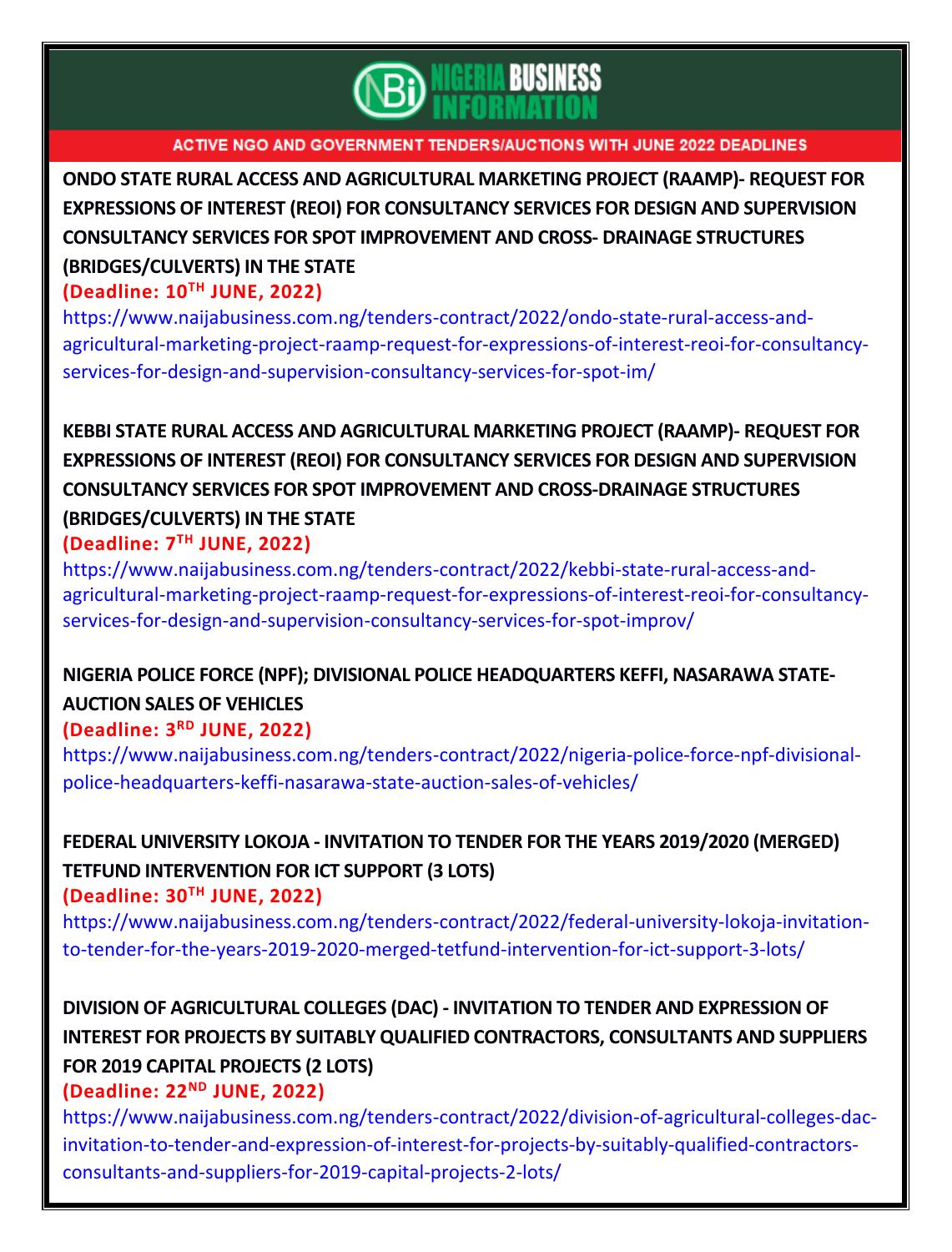

**AKWA IBOM STATE RURAL ACCESS AND [AGRICULTURAL](https://www.naijabusiness.com.ng/tenders-contract/2022/akwa-ibom-state-rural-access-and-agricultural-marketing-project-raamp-request-for-expression-of-interest-reoi-for-consultancy-services-for-design-review-and-supervision-of-11km-priority-pilot-rur/) MARKETING PROJECT (RAAMP)- REQUEST FOR EXPRESSION OF INTEREST (REOI) FOR [CONSULTANCY](https://www.naijabusiness.com.ng/tenders-contract/2022/akwa-ibom-state-rural-access-and-agricultural-marketing-project-raamp-request-for-expression-of-interest-reoi-for-consultancy-services-for-design-review-and-supervision-of-11km-priority-pilot-rur/) SERVICES FOR DESIGN REVIEW AND SUPERVISION OF 11KM PRIORITY PILOT RURAL ROAD [UPGRADING/CONSTRUCTION](https://www.naijabusiness.com.ng/tenders-contract/2022/akwa-ibom-state-rural-access-and-agricultural-marketing-project-raamp-request-for-expression-of-interest-reoi-for-consultancy-services-for-design-review-and-supervision-of-11km-priority-pilot-rur/) (Deadline: 7 TH JUNE, 2022)**

[https://www.naijabusiness.com.ng/tenders-contract/2022/akwa-ibom-state-rural-access-and](https://www.naijabusiness.com.ng/tenders-contract/2022/akwa-ibom-state-rural-access-and-agricultural-marketing-project-raamp-request-for-expression-of-interest-reoi-for-consultancy-services-for-design-review-and-supervision-of-11km-priority-pilot-rur/)[agricultural-marketing-project-raamp-request-for-expression-of-interest-reoi-for-consultancy](https://www.naijabusiness.com.ng/tenders-contract/2022/akwa-ibom-state-rural-access-and-agricultural-marketing-project-raamp-request-for-expression-of-interest-reoi-for-consultancy-services-for-design-review-and-supervision-of-11km-priority-pilot-rur/)[services-for-design-review-and-supervision-of-11km-priority-pilot-rur/](https://www.naijabusiness.com.ng/tenders-contract/2022/akwa-ibom-state-rural-access-and-agricultural-marketing-project-raamp-request-for-expression-of-interest-reoi-for-consultancy-services-for-design-review-and-supervision-of-11km-priority-pilot-rur/)

# **LOWER NIGER RIVER BASIN [DEVELOPMENT](https://www.naijabusiness.com.ng/tenders-contract/2022/lower-niger-river-basin-development-authority-lnrbda-invitation-to-tender-and-expression-of-interest-for-projects-execution-95-lots/) AUTHORITY (LNRBDA) - INVITATION TO TENDER AND [EXPRESSION](https://www.naijabusiness.com.ng/tenders-contract/2022/lower-niger-river-basin-development-authority-lnrbda-invitation-to-tender-and-expression-of-interest-for-projects-execution-95-lots/) OF INTEREST FOR PROJECTS EXECUTION (95 LOTS)**

**(Deadline: 28TH JUNE, 2022)**

[https://www.naijabusiness.com.ng/tenders-contract/2022/lower-niger-river-basin-development](https://www.naijabusiness.com.ng/tenders-contract/2022/lower-niger-river-basin-development-authority-lnrbda-invitation-to-tender-and-expression-of-interest-for-projects-execution-95-lots/)[authority-lnrbda-invitation-to-tender-and-expression-of-interest-for-projects-execution-95-lots/](https://www.naijabusiness.com.ng/tenders-contract/2022/lower-niger-river-basin-development-authority-lnrbda-invitation-to-tender-and-expression-of-interest-for-projects-execution-95-lots/)

## **AUCHI [POLYTECHNIC](https://www.naijabusiness.com.ng/tenders-contract/2022/auchi-polytechnic-invitation-to-tender-for-projects-execution-4-lots/) - INVITATION TO TENDER FOR PROJECTS EXECUTION (4 LOTS) (Deadline: 27TH JUNE, 2022)**

[https://www.naijabusiness.com.ng/tenders-contract/2022/auchi-polytechnic-invitation-to](https://www.naijabusiness.com.ng/tenders-contract/2022/auchi-polytechnic-invitation-to-tender-for-projects-execution-4-lots/)[tender-for-projects-execution-4-lots/](https://www.naijabusiness.com.ng/tenders-contract/2022/auchi-polytechnic-invitation-to-tender-for-projects-execution-4-lots/)

**ENUGU STATE AGRO PROCESSING, PRODUCTIVITY [ENHANCEMENT](https://www.naijabusiness.com.ng/tenders-contract/2022/enugu-state-agro-processing-productivity-enhancement-and-livelihood-improvement-support-appeals-project-request-to-bid-for-the-construction-of-13-3-farm-access-roads-in-enugu-state-9-lots/) AND LIVELIHOOD IMPROVEMENT SUPPORT (APPEALS) PROJECT - REQUEST TO BID FOR THE [CONSTRUCTION](https://www.naijabusiness.com.ng/tenders-contract/2022/enugu-state-agro-processing-productivity-enhancement-and-livelihood-improvement-support-appeals-project-request-to-bid-for-the-construction-of-13-3-farm-access-roads-in-enugu-state-9-lots/) OF 13.3 FARM ACCESS ROADS IN [ENUGU](https://www.naijabusiness.com.ng/tenders-contract/2022/enugu-state-agro-processing-productivity-enhancement-and-livelihood-improvement-support-appeals-project-request-to-bid-for-the-construction-of-13-3-farm-access-roads-in-enugu-state-9-lots/) STATE (9 LOTS) - (Deadline: 14TH JUNE, 2022)**

[https://www.naijabusiness.com.ng/tenders-contract/2022/enugu-state-agro-processing](https://www.naijabusiness.com.ng/tenders-contract/2022/enugu-state-agro-processing-productivity-enhancement-and-livelihood-improvement-support-appeals-project-request-to-bid-for-the-construction-of-13-3-farm-access-roads-in-enugu-state-9-lots/)[productivity-enhancement-and-livelihood-improvement-support-appeals-project-request-to-bid](https://www.naijabusiness.com.ng/tenders-contract/2022/enugu-state-agro-processing-productivity-enhancement-and-livelihood-improvement-support-appeals-project-request-to-bid-for-the-construction-of-13-3-farm-access-roads-in-enugu-state-9-lots/)[for-the-construction-of-13-3-farm-access-roads-in-enugu-state-9-lots/](https://www.naijabusiness.com.ng/tenders-contract/2022/enugu-state-agro-processing-productivity-enhancement-and-livelihood-improvement-support-appeals-project-request-to-bid-for-the-construction-of-13-3-farm-access-roads-in-enugu-state-9-lots/)

**FEDERAL COLLEGE OF [AGRICULTURAL](https://www.naijabusiness.com.ng/tenders-contract/2022/federal-college-of-agricultural-produce-technology-invitation-for-submission-of-an-expression-of-interest-eoi-and-pre-qualification-and-tender-document-29-lots/) PRODUCE TECHNOLOGY - INVITATION FOR SUBMISSION OF AN EXPRESSION OF INTEREST (EOI) AND [PRE-QUALIFICATION](https://www.naijabusiness.com.ng/tenders-contract/2022/federal-college-of-agricultural-produce-technology-invitation-for-submission-of-an-expression-of-interest-eoi-and-pre-qualification-and-tender-document-29-lots/) AND TENDER DOCUMENT (29 LOTS) (Deadline: 14TH JUNE, 2022)**

[https://www.naijabusiness.com.ng/tenders-contract/2022/federal-college-of-agricultural](https://www.naijabusiness.com.ng/tenders-contract/2022/federal-college-of-agricultural-produce-technology-invitation-for-submission-of-an-expression-of-interest-eoi-and-pre-qualification-and-tender-document-29-lots/)[produce-technology-invitation-for-submission-of-an-expression-of-interest-eoi-and-pre](https://www.naijabusiness.com.ng/tenders-contract/2022/federal-college-of-agricultural-produce-technology-invitation-for-submission-of-an-expression-of-interest-eoi-and-pre-qualification-and-tender-document-29-lots/)[qualification-and-tender-document-29-lots/](https://www.naijabusiness.com.ng/tenders-contract/2022/federal-college-of-agricultural-produce-technology-invitation-for-submission-of-an-expression-of-interest-eoi-and-pre-qualification-and-tender-document-29-lots/)

**COURT OF APPEAL, ABUJA- INVITATION FOR [PRE-QUALIFICATION](https://www.naijabusiness.com.ng/tenders-contract/2022/court-of-appeal-abuja-invitation-for-pre-qualification-of-projects-execution-10-lots/) OF PROJECTS EXECUTION (10 [LOTS\)](https://www.naijabusiness.com.ng/tenders-contract/2022/court-of-appeal-abuja-invitation-for-pre-qualification-of-projects-execution-10-lots/) - (Deadline: 6 TH JUNE, 2022)**

[https://www.naijabusiness.com.ng/tenders-contract/2022/court-of-appeal-abuja-invitation-for](https://www.naijabusiness.com.ng/tenders-contract/2022/court-of-appeal-abuja-invitation-for-pre-qualification-of-projects-execution-10-lots/)[pre-qualification-of-projects-execution-10-lots/](https://www.naijabusiness.com.ng/tenders-contract/2022/court-of-appeal-abuja-invitation-for-pre-qualification-of-projects-execution-10-lots/)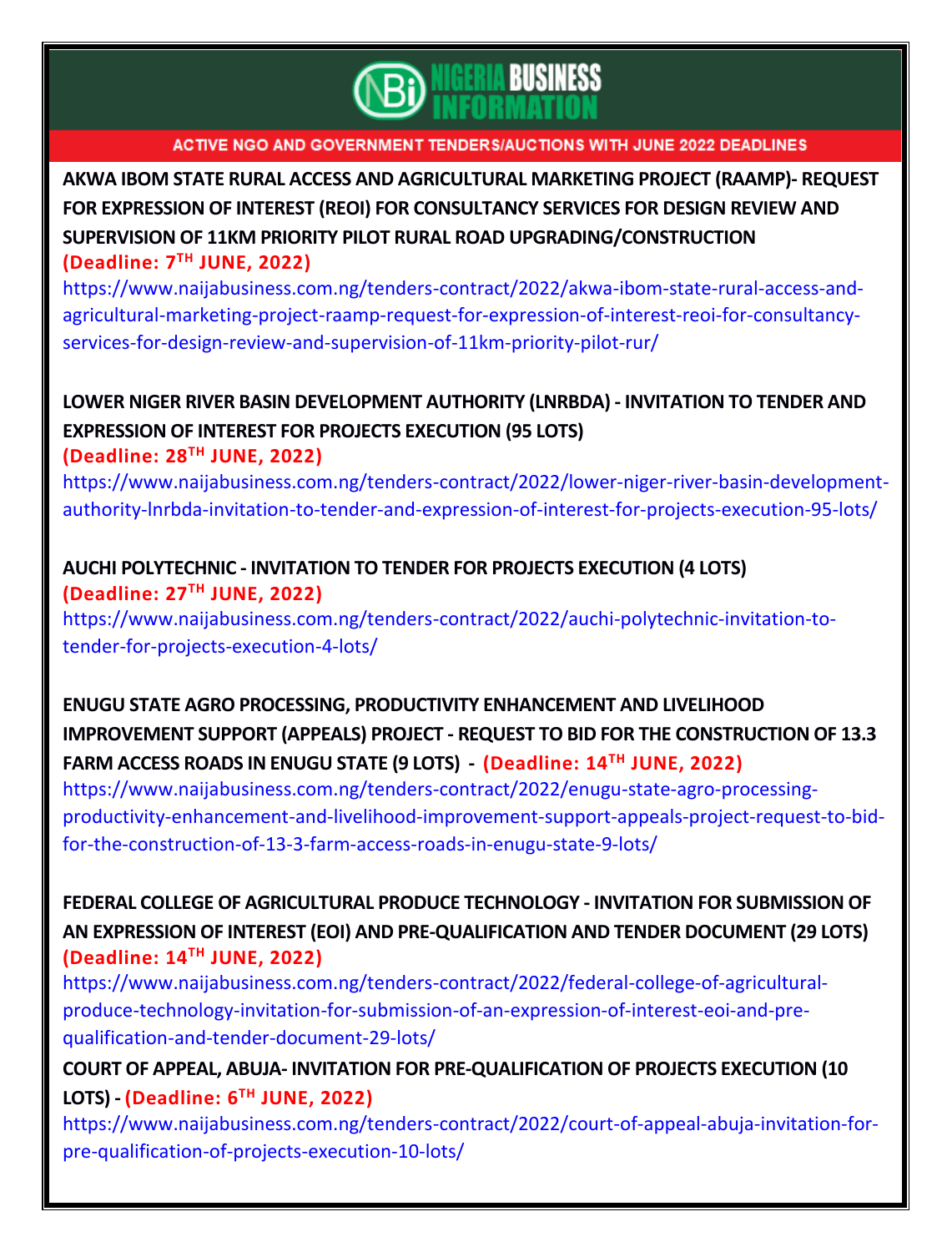

**KANO STATE RURAL ACCESS AND [AGRICULTURAL](https://www.naijabusiness.com.ng/tenders-contract/2022/kano-state-rural-access-and-agricultural-marketing-project-raamp-request-for-expressions-of-interest-reoi-for-consultancy-services-for-design-and-supervision-of-backlog-maintenance-rehabilitation/) MARKETING PROJECT (RAAMP) - REQUEST FOR EXPRESSIONS OF INTEREST (REOI) FOR [CONSULTANCY](https://www.naijabusiness.com.ng/tenders-contract/2022/kano-state-rural-access-and-agricultural-marketing-project-raamp-request-for-expressions-of-interest-reoi-for-consultancy-services-for-design-and-supervision-of-backlog-maintenance-rehabilitation/) SERVICES FOR DESIGN AND SUPERVISION OF BACKLOG [MAINTENANCE/REHABILITATION](https://www.naijabusiness.com.ng/tenders-contract/2022/kano-state-rural-access-and-agricultural-marketing-project-raamp-request-for-expressions-of-interest-reoi-for-consultancy-services-for-design-and-supervision-of-backlog-maintenance-rehabilitation/) OF RURAL ROADS IN KANO STATE (Deadline: 2 ND JUNE, 2022)**

[https://www.naijabusiness.com.ng/tenders-contract/2022/kano-state-rural-access-and](https://www.naijabusiness.com.ng/tenders-contract/2022/kano-state-rural-access-and-agricultural-marketing-project-raamp-request-for-expressions-of-interest-reoi-for-consultancy-services-for-design-and-supervision-of-backlog-maintenance-rehabilitation/)[agricultural-marketing-project-raamp-request-for-expressions-of-interest-reoi-for-consultancy](https://www.naijabusiness.com.ng/tenders-contract/2022/kano-state-rural-access-and-agricultural-marketing-project-raamp-request-for-expressions-of-interest-reoi-for-consultancy-services-for-design-and-supervision-of-backlog-maintenance-rehabilitation/)[services-for-design-and-supervision-of-backlog-maintenance-rehabilitation/](https://www.naijabusiness.com.ng/tenders-contract/2022/kano-state-rural-access-and-agricultural-marketing-project-raamp-request-for-expressions-of-interest-reoi-for-consultancy-services-for-design-and-supervision-of-backlog-maintenance-rehabilitation/)

## **UNITED STATES EMBASSY, ABUJA - REQUEST FOR QUOTES FOR [CONTAINER](https://www.naijabusiness.com.ng/tenders-contract/2022/united-states-embassy-abuja-request-for-quotes-for-container-clearing-and-hauling-services/) CLEARING AND [HAULING](https://www.naijabusiness.com.ng/tenders-contract/2022/united-states-embassy-abuja-request-for-quotes-for-container-clearing-and-hauling-services/) SERVICES**

## **(Deadline: 3 RD JUNE, 2022)**

[https://www.naijabusiness.com.ng/tenders-contract/2022/united-states-embassy-abuja](https://www.naijabusiness.com.ng/tenders-contract/2022/united-states-embassy-abuja-request-for-quotes-for-container-clearing-and-hauling-services/)[request-for-quotes-for-container-clearing-and-hauling-services/](https://www.naijabusiness.com.ng/tenders-contract/2022/united-states-embassy-abuja-request-for-quotes-for-container-clearing-and-hauling-services/)

# **CENTRE FOR BLACK AND AFRICAN ARTS AND [CIVILIZATION](https://www.naijabusiness.com.ng/tenders-contract/2022/centre-for-black-and-african-cbaac-invitation-to-tender-expression-of-interest-for-projects-execution-12-lots/) (CBAAC) - INVITATION TO [TENDER/EXPRESSION](https://www.naijabusiness.com.ng/tenders-contract/2022/centre-for-black-and-african-cbaac-invitation-to-tender-expression-of-interest-for-projects-execution-12-lots/) OF INTEREST FOR PROJECTS EXECUTION (12 LOTS)**

**(Deadline: 7 TH JUNE, 2022)**

[https://www.naijabusiness.com.ng/tenders-contract/2022/centre-for-black-and-african-cbaac](https://www.naijabusiness.com.ng/tenders-contract/2022/centre-for-black-and-african-cbaac-invitation-to-tender-expression-of-interest-for-projects-execution-12-lots/)[invitation-to-tender-expression-of-interest-for-projects-execution-12-lots/](https://www.naijabusiness.com.ng/tenders-contract/2022/centre-for-black-and-african-cbaac-invitation-to-tender-expression-of-interest-for-projects-execution-12-lots/)

# **NATIONAL [ORTHOPAEDIC](https://www.naijabusiness.com.ng/tenders-contract/2022/national-orthopaedic-hospital-enugu-invitation-to-tender-for-projects-execution-8-lots/) HOSPITAL ENUGU - INVITATION TO TENDER FOR PROJECTS EXECUTION (8 [LOTS\)](https://www.naijabusiness.com.ng/tenders-contract/2022/national-orthopaedic-hospital-enugu-invitation-to-tender-for-projects-execution-8-lots/)**

**(Deadline: 15TH JUNE, 2022)**

[https://www.naijabusiness.com.ng/tenders-contract/2022/national-orthopaedic-hospital-enugu](https://www.naijabusiness.com.ng/tenders-contract/2022/national-orthopaedic-hospital-enugu-invitation-to-tender-for-projects-execution-8-lots/)[invitation-to-tender-for-projects-execution-8-lots/](https://www.naijabusiness.com.ng/tenders-contract/2022/national-orthopaedic-hospital-enugu-invitation-to-tender-for-projects-execution-8-lots/)

## **[TRANSMISSION](https://www.naijabusiness.com.ng/tenders-contract/2022/transmission-company-of-nigeria-tcn-request-for-expression-of-interest-eoi-for-the-engagement-of-consultants-for-the-environmental-audit-of-transmission-substations-facilities-9-lots/) COMPANY OF NIGERIA (TCN)- REQUEST FOR EXPRESSION OF INTEREST (EOI) FOR THE ENGAGEMENT OF CONSULTANTS FOR THE [ENVIRONMENTAL](https://www.naijabusiness.com.ng/tenders-contract/2022/transmission-company-of-nigeria-tcn-request-for-expression-of-interest-eoi-for-the-engagement-of-consultants-for-the-environmental-audit-of-transmission-substations-facilities-9-lots/) AUDIT OF TRANSMISSION [SUBSTATIONS](https://www.naijabusiness.com.ng/tenders-contract/2022/transmission-company-of-nigeria-tcn-request-for-expression-of-interest-eoi-for-the-engagement-of-consultants-for-the-environmental-audit-of-transmission-substations-facilities-9-lots/) FACILITIES (9 LOTS)**

## **(Deadline: 2 ND JUNE, 2022)**

[https://www.naijabusiness.com.ng/tenders-contract/2022/transmission-company-of-nigeria-tcn](https://www.naijabusiness.com.ng/tenders-contract/2022/transmission-company-of-nigeria-tcn-request-for-expression-of-interest-eoi-for-the-engagement-of-consultants-for-the-environmental-audit-of-transmission-substations-facilities-9-lots/)[request-for-expression-of-interest-eoi-for-the-engagement-of-consultants-for-the](https://www.naijabusiness.com.ng/tenders-contract/2022/transmission-company-of-nigeria-tcn-request-for-expression-of-interest-eoi-for-the-engagement-of-consultants-for-the-environmental-audit-of-transmission-substations-facilities-9-lots/)[environmental-audit-of-transmission-substations-facilities-9-lots/](https://www.naijabusiness.com.ng/tenders-contract/2022/transmission-company-of-nigeria-tcn-request-for-expression-of-interest-eoi-for-the-engagement-of-consultants-for-the-environmental-audit-of-transmission-substations-facilities-9-lots/)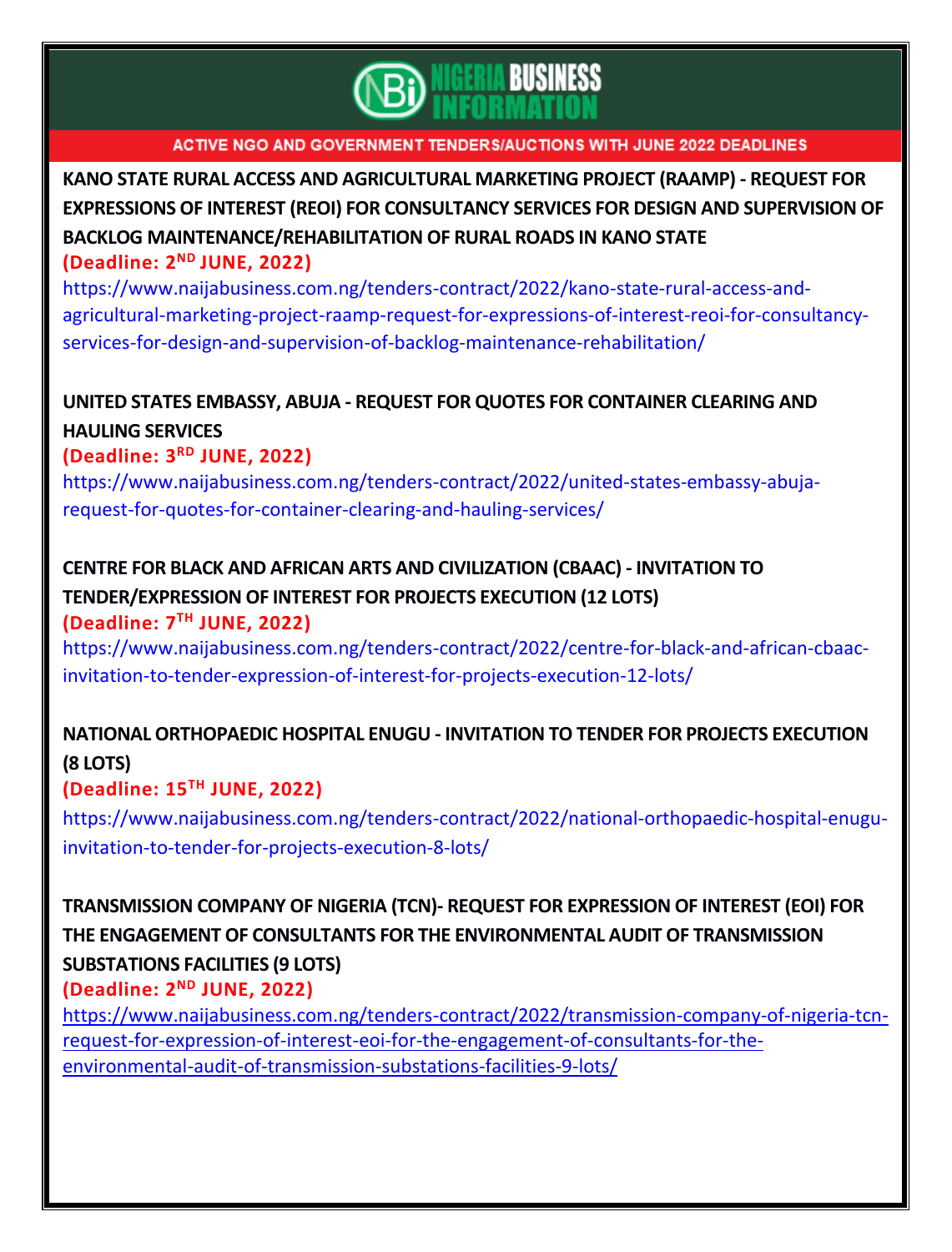

**BUREAU OF PUBLIC [ENTERPRISES](https://www.naijabusiness.com.ng/tenders-contract/2022/bureau-of-public-enterprises-bpe-invitation-for-expression-of-interest-eoi-for-the-provision-of-facility-management-services-and-provision-of-corporate-security-services-2-lots/) (BPE) - INVITATION FOR EXPRESSION OF INTEREST (EOI) FOR THE PROVISION OF FACILITY [MANAGEMENT](https://www.naijabusiness.com.ng/tenders-contract/2022/bureau-of-public-enterprises-bpe-invitation-for-expression-of-interest-eoi-for-the-provision-of-facility-management-services-and-provision-of-corporate-security-services-2-lots/) SERVICES AND PROVISION OF CORPORATE SECURITY [SERVICES](https://www.naijabusiness.com.ng/tenders-contract/2022/bureau-of-public-enterprises-bpe-invitation-for-expression-of-interest-eoi-for-the-provision-of-facility-management-services-and-provision-of-corporate-security-services-2-lots/) (2 LOTS)**

**(Deadline: 14TH JUNE, 2022)**

[https://www.naijabusiness.com.ng/tenders-contract/2022/bureau-of-public-enterprises-bpe](https://www.naijabusiness.com.ng/tenders-contract/2022/bureau-of-public-enterprises-bpe-invitation-for-expression-of-interest-eoi-for-the-provision-of-facility-management-services-and-provision-of-corporate-security-services-2-lots/)[invitation-for-expression-of-interest-eoi-for-the-provision-of-facility-management-services-and](https://www.naijabusiness.com.ng/tenders-contract/2022/bureau-of-public-enterprises-bpe-invitation-for-expression-of-interest-eoi-for-the-provision-of-facility-management-services-and-provision-of-corporate-security-services-2-lots/)[provision-of-corporate-security-services-2-lots/](https://www.naijabusiness.com.ng/tenders-contract/2022/bureau-of-public-enterprises-bpe-invitation-for-expression-of-interest-eoi-for-the-provision-of-facility-management-services-and-provision-of-corporate-security-services-2-lots/)

**BENUE STATE UNIVERSITY- INVITATION FOR THE [PRE-QUALIFICATION/TENDER](https://www.naijabusiness.com.ng/tenders-contract/2022/benue-state-university-invitation-for-the-pre-qualification-tender-of-contractors-for-presidential-fund-for-the-revitalization-of-public-universities-project/) OF CONTRACTORS FOR PRESIDENTIAL FUND FOR THE [REVITALIZATION](https://www.naijabusiness.com.ng/tenders-contract/2022/benue-state-university-invitation-for-the-pre-qualification-tender-of-contractors-for-presidential-fund-for-the-revitalization-of-public-universities-project/) OF PUBLIC UNIVERSITIES PROJECT (Deadline: 28TH JUNE, 2022)**

[https://www.naijabusiness.com.ng/tenders-contract/2022/benue-state-university-invitation-for](https://www.naijabusiness.com.ng/tenders-contract/2022/benue-state-university-invitation-for-the-pre-qualification-tender-of-contractors-for-presidential-fund-for-the-revitalization-of-public-universities-project/)[the-pre-qualification-tender-of-contractors-for-presidential-fund-for-the-revitalization-of-public](https://www.naijabusiness.com.ng/tenders-contract/2022/benue-state-university-invitation-for-the-pre-qualification-tender-of-contractors-for-presidential-fund-for-the-revitalization-of-public-universities-project/)[universities-project/](https://www.naijabusiness.com.ng/tenders-contract/2022/benue-state-university-invitation-for-the-pre-qualification-tender-of-contractors-for-presidential-fund-for-the-revitalization-of-public-universities-project/)

**FEDERAL ROADS [MAINTENANCE](https://www.naijabusiness.com.ng/tenders-contract/2022/federal-roads-maintenance-agency-ferma-re-invitation-for-tender-for-general-maintenance-repairs-of-some-federal-roads-nationwide-category-a-part-i-ii/) AGENCY (FERMA) - RE-INVITATION FOR TENDER FOR GENERAL [MAINTENANCE](https://www.naijabusiness.com.ng/tenders-contract/2022/federal-roads-maintenance-agency-ferma-re-invitation-for-tender-for-general-maintenance-repairs-of-some-federal-roads-nationwide-category-a-part-i-ii/) REPAIRS OF SOME FEDERAL ROADS NATIONWIDE (CATEGORY A) PART I & II (Deadline: 7 TH JUNE, 2022)**

[https://www.naijabusiness.com.ng/tenders-contract/2022/federal-roads-maintenance-agency](https://www.naijabusiness.com.ng/tenders-contract/2022/federal-roads-maintenance-agency-ferma-re-invitation-for-tender-for-general-maintenance-repairs-of-some-federal-roads-nationwide-category-a-part-i-ii/)[ferma-re-invitation-for-tender-for-general-maintenance-repairs-of-some-federal-roads](https://www.naijabusiness.com.ng/tenders-contract/2022/federal-roads-maintenance-agency-ferma-re-invitation-for-tender-for-general-maintenance-repairs-of-some-federal-roads-nationwide-category-a-part-i-ii/)[nationwide-category-a-part-i-ii/](https://www.naijabusiness.com.ng/tenders-contract/2022/federal-roads-maintenance-agency-ferma-re-invitation-for-tender-for-general-maintenance-repairs-of-some-federal-roads-nationwide-category-a-part-i-ii/)

**KATSINA STATE RURAL ACCESS AND [AGRICULTURAL](https://www.naijabusiness.com.ng/tenders-contract/2022/katsina-state-rural-access-and-agricultural-marketing-project-raamp-request-for-expressions-of-interest-reoi-for-consultancy-services-for-design-and-supervision-consultancy-services-for-backlog-m/) MARKETING PROJECT (RAAMP)- REQUEST FOR EXPRESSIONS OF INTEREST (REOI) FOR [CONSULTANCY](https://www.naijabusiness.com.ng/tenders-contract/2022/katsina-state-rural-access-and-agricultural-marketing-project-raamp-request-for-expressions-of-interest-reoi-for-consultancy-services-for-design-and-supervision-consultancy-services-for-backlog-m/) SERVICES FOR DESIGN AND SUPERVISION CONSULTANCY SERVICES FOR BACKLOG [MAINTENANCE/REHABILITATION](https://www.naijabusiness.com.ng/tenders-contract/2022/katsina-state-rural-access-and-agricultural-marketing-project-raamp-request-for-expressions-of-interest-reoi-for-consultancy-services-for-design-and-supervision-consultancy-services-for-backlog-m/) OF RURAL ROADS IN [KATSINA](https://www.naijabusiness.com.ng/tenders-contract/2022/katsina-state-rural-access-and-agricultural-marketing-project-raamp-request-for-expressions-of-interest-reoi-for-consultancy-services-for-design-and-supervision-consultancy-services-for-backlog-m/) STATE**

### **(Deadline: 3 RD JUNE, 2022)**

[https://www.naijabusiness.com.ng/tenders-contract/2022/katsina-state-rural-access-and](https://www.naijabusiness.com.ng/tenders-contract/2022/katsina-state-rural-access-and-agricultural-marketing-project-raamp-request-for-expressions-of-interest-reoi-for-consultancy-services-for-design-and-supervision-consultancy-services-for-backlog-m/)[agricultural-marketing-project-raamp-request-for-expressions-of-interest-reoi-for-consultancy](https://www.naijabusiness.com.ng/tenders-contract/2022/katsina-state-rural-access-and-agricultural-marketing-project-raamp-request-for-expressions-of-interest-reoi-for-consultancy-services-for-design-and-supervision-consultancy-services-for-backlog-m/)[services-for-design-and-supervision-consultancy-services-for-backlog-m/](https://www.naijabusiness.com.ng/tenders-contract/2022/katsina-state-rural-access-and-agricultural-marketing-project-raamp-request-for-expressions-of-interest-reoi-for-consultancy-services-for-design-and-supervision-consultancy-services-for-backlog-m/)

**NATIONAL AGENCY FOR CONTROL OF AIDS (NACA) - [INVITATION](https://www.naijabusiness.com.ng/tenders-contract/2022/national-agency-for-control-of-aids-naca-invitation-to-tender-for-the-engagement-of-project-management-firm-for-supervision-of-renovation-and-upgrade/) TO TENDER FOR THE ENGAGEMENT OF PROJECT [MANAGEMENT](https://www.naijabusiness.com.ng/tenders-contract/2022/national-agency-for-control-of-aids-naca-invitation-to-tender-for-the-engagement-of-project-management-firm-for-supervision-of-renovation-and-upgrade/) FIRM FOR SUPERVISION OF RENOVATION AND [UPGRADE](https://www.naijabusiness.com.ng/tenders-contract/2022/national-agency-for-control-of-aids-naca-invitation-to-tender-for-the-engagement-of-project-management-firm-for-supervision-of-renovation-and-upgrade/) (Deadline: 3 RD JUNE, 2022)**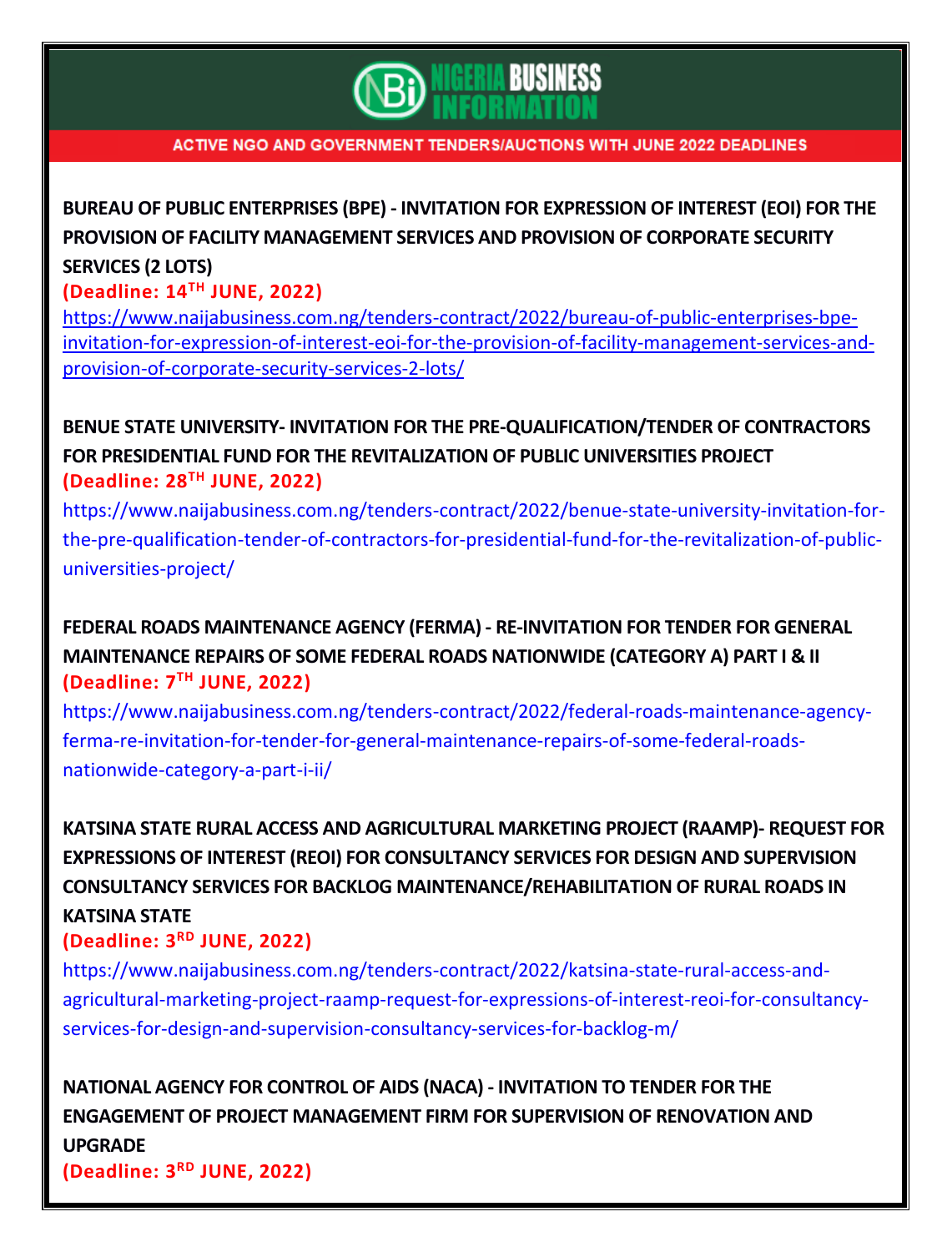

[https://www.naijabusiness.com.ng/tenders-contract/2022/national-agency-for-control-of-aids](https://www.naijabusiness.com.ng/tenders-contract/2022/national-agency-for-control-of-aids-naca-invitation-to-tender-for-the-engagement-of-project-management-firm-for-supervision-of-renovation-and-upgrade/)[naca-invitation-to-tender-for-the-engagement-of-project-management-firm-for-supervision-of](https://www.naijabusiness.com.ng/tenders-contract/2022/national-agency-for-control-of-aids-naca-invitation-to-tender-for-the-engagement-of-project-management-firm-for-supervision-of-renovation-and-upgrade/)[renovation-and-upgrade/](https://www.naijabusiness.com.ng/tenders-contract/2022/national-agency-for-control-of-aids-naca-invitation-to-tender-for-the-engagement-of-project-management-firm-for-supervision-of-renovation-and-upgrade/)

**OGUN STATE RURAL ACCESS AND [AGRICULTURAL](https://www.naijabusiness.com.ng/tenders-contract/2022/ogun-state-rural-access-and-agricultural-marketing-project-raamp-request-for-expressions-of-interest-reoi-for-consultancy-services-for-design-review-and-supervision-of-13-10-km-demonstration-pilo/) MARKETING PROJECT (RAAMP)- REQUEST FOR EXPRESSIONS OF INTEREST (REOI) FOR [CONSULTANCY](https://www.naijabusiness.com.ng/tenders-contract/2022/ogun-state-rural-access-and-agricultural-marketing-project-raamp-request-for-expressions-of-interest-reoi-for-consultancy-services-for-design-review-and-supervision-of-13-10-km-demonstration-pilo/) SERVICES FOR DESIGN REVIEW AND SUPERVISION OF 13.10 KM DEMONSTRATION PILOT RURAL ROAD [UPGRADING/CONSTRUCTION](https://www.naijabusiness.com.ng/tenders-contract/2022/ogun-state-rural-access-and-agricultural-marketing-project-raamp-request-for-expressions-of-interest-reoi-for-consultancy-services-for-design-review-and-supervision-of-13-10-km-demonstration-pilo/) (Deadline: 7 TH JUNE, 2022)**

[https://www.naijabusiness.com.ng/tenders-contract/2022/ogun-state-rural-access-and](https://www.naijabusiness.com.ng/tenders-contract/2022/ogun-state-rural-access-and-agricultural-marketing-project-raamp-request-for-expressions-of-interest-reoi-for-consultancy-services-for-design-review-and-supervision-of-13-10-km-demonstration-pilo/)[agricultural-marketing-project-raamp-request-for-expressions-of-interest-reoi-for-consultancy](https://www.naijabusiness.com.ng/tenders-contract/2022/ogun-state-rural-access-and-agricultural-marketing-project-raamp-request-for-expressions-of-interest-reoi-for-consultancy-services-for-design-review-and-supervision-of-13-10-km-demonstration-pilo/)[services-for-design-review-and-supervision-of-13-10-km-demonstration-pilo/](https://www.naijabusiness.com.ng/tenders-contract/2022/ogun-state-rural-access-and-agricultural-marketing-project-raamp-request-for-expressions-of-interest-reoi-for-consultancy-services-for-design-review-and-supervision-of-13-10-km-demonstration-pilo/)

# **INSTITUTE OF HUMAN VIROLOGY, NIGERIA (IHVN)- [INVITATION](https://www.naijabusiness.com.ng/tenders-contract/2022/institute-of-human-virology-nigeria-ihvn-invitation-to-bid-for-supply-of-samsung-galaxy-tablets-under-usaid-tb-lon-grant/) TO BID FOR SUPPLY OF SAMSUNG GALAXY [TABLETS](https://www.naijabusiness.com.ng/tenders-contract/2022/institute-of-human-virology-nigeria-ihvn-invitation-to-bid-for-supply-of-samsung-galaxy-tablets-under-usaid-tb-lon-grant/) UNDER USAID TB LON GRANT**

**(Deadline: 2 ND JUNE, 2022)**

[https://www.naijabusiness.com.ng/tenders-contract/2022/institute-of-human-virology-nigeria](https://www.naijabusiness.com.ng/tenders-contract/2022/institute-of-human-virology-nigeria-ihvn-invitation-to-bid-for-supply-of-samsung-galaxy-tablets-under-usaid-tb-lon-grant/)[ihvn-invitation-to-bid-for-supply-of-samsung-galaxy-tablets-under-usaid-tb-lon-grant/](https://www.naijabusiness.com.ng/tenders-contract/2022/institute-of-human-virology-nigeria-ihvn-invitation-to-bid-for-supply-of-samsung-galaxy-tablets-under-usaid-tb-lon-grant/)

# **AMBROSE ALLI [UNIVERSITY,](https://www.naijabusiness.com.ng/tenders-contract/2022/ambrose-alli-university-ekpoma-invitation-to-tender-for-year-2021-tetfund-annual-intervention-2-lots/) EKPOMA- INVITATION TO TENDER FOR YEAR 2021 TETFUND ANNUAL [INTERVENTION](https://www.naijabusiness.com.ng/tenders-contract/2022/ambrose-alli-university-ekpoma-invitation-to-tender-for-year-2021-tetfund-annual-intervention-2-lots/) (2 LOTS)**

## **(Deadline: 13TH JUNE, 2022)**

[https://www.naijabusiness.com.ng/tenders-contract/2022/ambrose-alli-university-ekpoma](https://www.naijabusiness.com.ng/tenders-contract/2022/ambrose-alli-university-ekpoma-invitation-to-tender-for-year-2021-tetfund-annual-intervention-2-lots/)[invitation-to-tender-for-year-2021-tetfund-annual-intervention-2-lots/](https://www.naijabusiness.com.ng/tenders-contract/2022/ambrose-alli-university-ekpoma-invitation-to-tender-for-year-2021-tetfund-annual-intervention-2-lots/)

## **NATIONAL EAR CARE CENTRE KADUNA - [INVITATION](https://www.naijabusiness.com.ng/tenders-contract/2022/national-ear-care-centre-kaduna-invitation-to-tender-for-projects-execution-8-lots/) TO TENDER FOR PROJECTS EXECUTION (8 [LOTS\)](https://www.naijabusiness.com.ng/tenders-contract/2022/national-ear-care-centre-kaduna-invitation-to-tender-for-projects-execution-8-lots/) - (Deadline: 13TH JUNE, 2022)**

[https://www.naijabusiness.com.ng/tenders-contract/2022/national-ear-care-centre-kaduna](https://www.naijabusiness.com.ng/tenders-contract/2022/national-ear-care-centre-kaduna-invitation-to-tender-for-projects-execution-8-lots/)[invitation-to-tender-for-projects-execution-8-lots/](https://www.naijabusiness.com.ng/tenders-contract/2022/national-ear-care-centre-kaduna-invitation-to-tender-for-projects-execution-8-lots/)

## **NIGERIAN [COMMUNICATIONS](https://www.naijabusiness.com.ng/tenders-contract/2022/nigerian-communications-commission-ncc-request-for-qualification-rfq-from-prospective-operators-for-the-deployment-of-a-device-management-system-dms-in-nigeria/) COMMISSION (NCC) - REQUEST FOR QUALIFICATION (RFQ) FROM PROSPECTIVE OPERATORS FOR THE DEPLOYMENT OF A DEVICE [MANAGEMENT](https://www.naijabusiness.com.ng/tenders-contract/2022/nigerian-communications-commission-ncc-request-for-qualification-rfq-from-prospective-operators-for-the-deployment-of-a-device-management-system-dms-in-nigeria/) SYSTEM (DMS) IN [NIGERIA](https://www.naijabusiness.com.ng/tenders-contract/2022/nigerian-communications-commission-ncc-request-for-qualification-rfq-from-prospective-operators-for-the-deployment-of-a-device-management-system-dms-in-nigeria/) (Deadline: 3 RD JUNE, 2022)**

[https://www.naijabusiness.com.ng/tenders-contract/2022/nigerian-communications](https://www.naijabusiness.com.ng/tenders-contract/2022/nigerian-communications-commission-ncc-request-for-qualification-rfq-from-prospective-operators-for-the-deployment-of-a-device-management-system-dms-in-nigeria/)[commission-ncc-request-for-qualification-rfq-from-prospective-operators-for-the-deployment](https://www.naijabusiness.com.ng/tenders-contract/2022/nigerian-communications-commission-ncc-request-for-qualification-rfq-from-prospective-operators-for-the-deployment-of-a-device-management-system-dms-in-nigeria/)[of-a-device-management-system-dms-in-nigeria/](https://www.naijabusiness.com.ng/tenders-contract/2022/nigerian-communications-commission-ncc-request-for-qualification-rfq-from-prospective-operators-for-the-deployment-of-a-device-management-system-dms-in-nigeria/)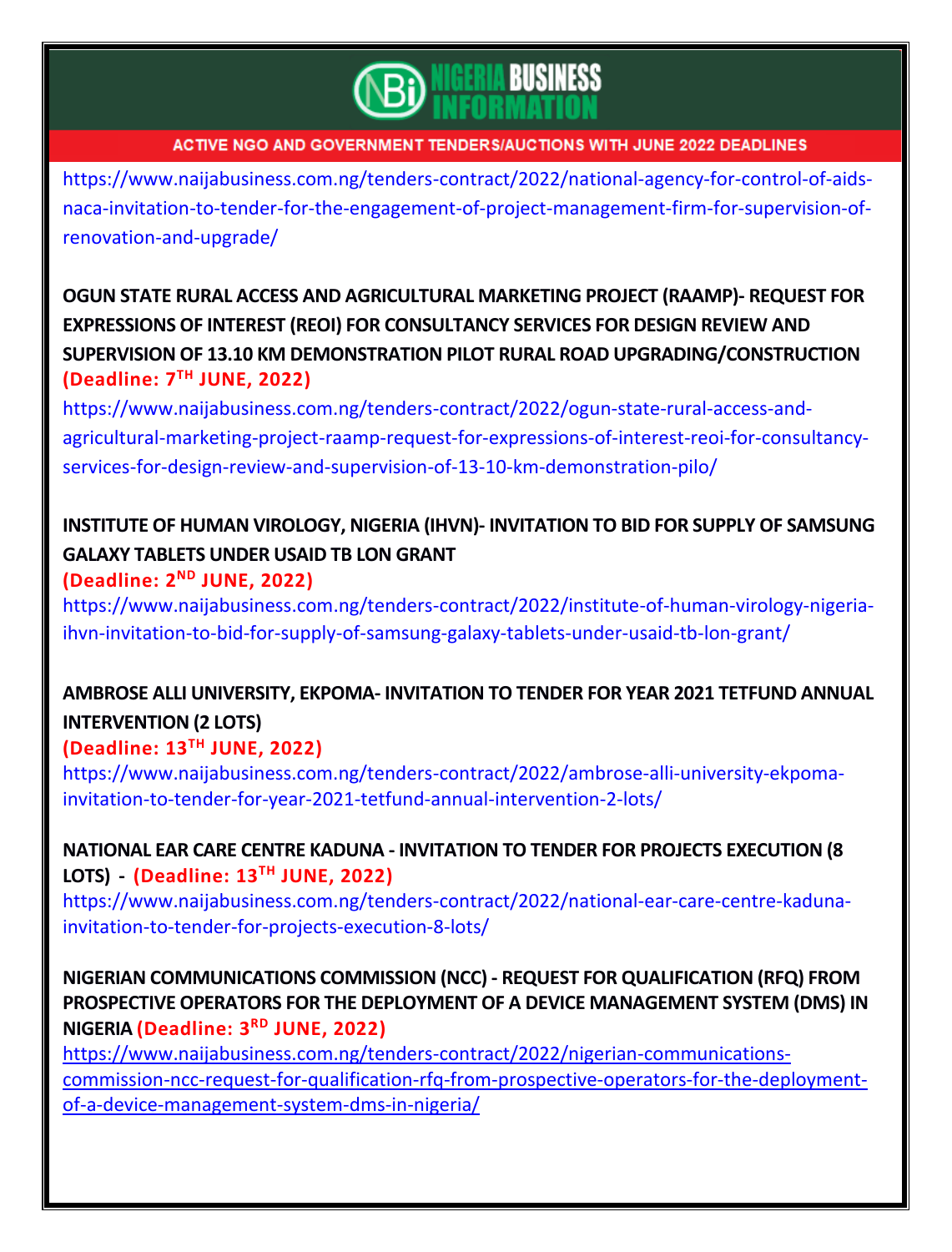

**FEDERAL COLLEGE OF [EDUCATION](https://www.naijabusiness.com.ng/tenders-contract/2022/federal-college-of-education-special-oyo-invitation-to-tender-for-project-under-year-2021-tertiary-education-trust-fund-tetfund-annual-and-zonal-interventions-3-lots/) (SPECIAL), OYO - INVITATION TO TENDER FOR PROJECT UNDER YEAR 2021 TERTIARY EDUCATION TRUST FUND (TETFUND) ANNUAL AND ZONAL [INTERVENTIONS](https://www.naijabusiness.com.ng/tenders-contract/2022/federal-college-of-education-special-oyo-invitation-to-tender-for-project-under-year-2021-tertiary-education-trust-fund-tetfund-annual-and-zonal-interventions-3-lots/) (3 [LOTS\)](https://www.naijabusiness.com.ng/tenders-contract/2022/federal-college-of-education-special-oyo-invitation-to-tender-for-project-under-year-2021-tertiary-education-trust-fund-tetfund-annual-and-zonal-interventions-3-lots/)**

### **(Deadline: 13TH JUNE, 2022)**

[https://www.naijabusiness.com.ng/tenders-contract/2022/federal-college-of-education-special](https://www.naijabusiness.com.ng/tenders-contract/2022/federal-college-of-education-special-oyo-invitation-to-tender-for-project-under-year-2021-tertiary-education-trust-fund-tetfund-annual-and-zonal-interventions-3-lots/)[oyo-invitation-to-tender-for-project-under-year-2021-tertiary-education-trust-fund-tetfund](https://www.naijabusiness.com.ng/tenders-contract/2022/federal-college-of-education-special-oyo-invitation-to-tender-for-project-under-year-2021-tertiary-education-trust-fund-tetfund-annual-and-zonal-interventions-3-lots/)[annual-and-zonal-interventions-3-lots/](https://www.naijabusiness.com.ng/tenders-contract/2022/federal-college-of-education-special-oyo-invitation-to-tender-for-project-under-year-2021-tertiary-education-trust-fund-tetfund-annual-and-zonal-interventions-3-lots/)

## **UNIVERSAL SERVICE PROVISION FUND (USPF) - RE: [INVITATION](https://www.naijabusiness.com.ng/tenders-contract/2022/universal-service-provision-fund-uspf-re-invitation-for-pre-qualification-expression-of-interest-and-invitation-to-tender-corrigendum/) FOR PRE-**

**[QUALIFICATION/EXPRESSION](https://www.naijabusiness.com.ng/tenders-contract/2022/universal-service-provision-fund-uspf-re-invitation-for-pre-qualification-expression-of-interest-and-invitation-to-tender-corrigendum/) OF INTEREST AND INVITATION TO TENDER (CORRIGENDUM) (Deadline: 6 TH JUNE, 2022)**

[https://www.naijabusiness.com.ng/tenders-contract/2022/universal-service-provision-fund](https://www.naijabusiness.com.ng/tenders-contract/2022/universal-service-provision-fund-uspf-re-invitation-for-pre-qualification-expression-of-interest-and-invitation-to-tender-corrigendum/)[uspf-re-invitation-for-pre-qualification-expression-of-interest-and-invitation-to-tender](https://www.naijabusiness.com.ng/tenders-contract/2022/universal-service-provision-fund-uspf-re-invitation-for-pre-qualification-expression-of-interest-and-invitation-to-tender-corrigendum/)[corrigendum/](https://www.naijabusiness.com.ng/tenders-contract/2022/universal-service-provision-fund-uspf-re-invitation-for-pre-qualification-expression-of-interest-and-invitation-to-tender-corrigendum/)

# **DELTA STATE UNIVERSAL BASIC [EDUCATION](https://www.naijabusiness.com.ng/tenders-contract/2022/delta-state-universal-basic-education-board-invitation-to-tender-for-projects-execution-90-lots/) BOARD - INVITATION TO TENDER FOR PROJECTS [EXECUTION](https://www.naijabusiness.com.ng/tenders-contract/2022/delta-state-universal-basic-education-board-invitation-to-tender-for-projects-execution-90-lots/) (90 LOTS)**

### **(Deadline: 2 ND JUNE, 2022)**

[https://www.naijabusiness.com.ng/tenders-contract/2022/delta-state-universal-basic](https://www.naijabusiness.com.ng/tenders-contract/2022/delta-state-universal-basic-education-board-invitation-to-tender-for-projects-execution-90-lots/)[education-board-invitation-to-tender-for-projects-execution-90-lots/](https://www.naijabusiness.com.ng/tenders-contract/2022/delta-state-universal-basic-education-board-invitation-to-tender-for-projects-execution-90-lots/)

## **PROJECTS [DEVELOPMENT](https://www.naijabusiness.com.ng/tenders-contract/2022/projects-development-institute-proda-enugu-invitation-for-tenders-and-expression-of-interest-for-projects-116-lots/) INSTITUTE (PRODA), ENUGU - INVITATION FOR TENDERS AND [EXPRESSION](https://www.naijabusiness.com.ng/tenders-contract/2022/projects-development-institute-proda-enugu-invitation-for-tenders-and-expression-of-interest-for-projects-116-lots/) OF INTEREST FOR PROJECTS (116 LOTS) (Deadline: 3 RD JUNE, 2022)**

[https://www.naijabusiness.com.ng/tenders-contract/2022/projects-development-institute](https://www.naijabusiness.com.ng/tenders-contract/2022/projects-development-institute-proda-enugu-invitation-for-tenders-and-expression-of-interest-for-projects-116-lots/)[proda-enugu-invitation-for-tenders-and-expression-of-interest-for-projects-116-lots/](https://www.naijabusiness.com.ng/tenders-contract/2022/projects-development-institute-proda-enugu-invitation-for-tenders-and-expression-of-interest-for-projects-116-lots/)

## **FEDERAL COOPERATIVE COLLEGE OJI RIVER, ENUGU STATE - EXPRESSION OF [INTEREST/INVITATION](https://www.naijabusiness.com.ng/tenders-contract/2022/federal-cooperative-college-oji-river-enugu-state-expression-of-interest-invitation-for-pre-qualification-for-the-implementation-of-the-colleges-2022-capital-projects-15-lots/) FOR [PRE-QUALIFICATION](https://www.naijabusiness.com.ng/tenders-contract/2022/federal-cooperative-college-oji-river-enugu-state-expression-of-interest-invitation-for-pre-qualification-for-the-implementation-of-the-colleges-2022-capital-projects-15-lots/) FOR THE IMPLEMENTATION OF THE COLLEGE'S 2022 CAPITAL PROJECTS (15 [LOTS\)](https://www.naijabusiness.com.ng/tenders-contract/2022/federal-cooperative-college-oji-river-enugu-state-expression-of-interest-invitation-for-pre-qualification-for-the-implementation-of-the-colleges-2022-capital-projects-15-lots/)**

## **(Deadline: 16TH JUNE, 2022)**

[https://www.naijabusiness.com.ng/tenders-contract/2022/federal-cooperative-college-oji-river](https://www.naijabusiness.com.ng/tenders-contract/2022/federal-cooperative-college-oji-river-enugu-state-expression-of-interest-invitation-for-pre-qualification-for-the-implementation-of-the-colleges-2022-capital-projects-15-lots/)[enugu-state-expression-of-interest-invitation-for-pre-qualification-for-the-implementation-of](https://www.naijabusiness.com.ng/tenders-contract/2022/federal-cooperative-college-oji-river-enugu-state-expression-of-interest-invitation-for-pre-qualification-for-the-implementation-of-the-colleges-2022-capital-projects-15-lots/)[the-colleges-2022-capital-projects-15-lots/](https://www.naijabusiness.com.ng/tenders-contract/2022/federal-cooperative-college-oji-river-enugu-state-expression-of-interest-invitation-for-pre-qualification-for-the-implementation-of-the-colleges-2022-capital-projects-15-lots/)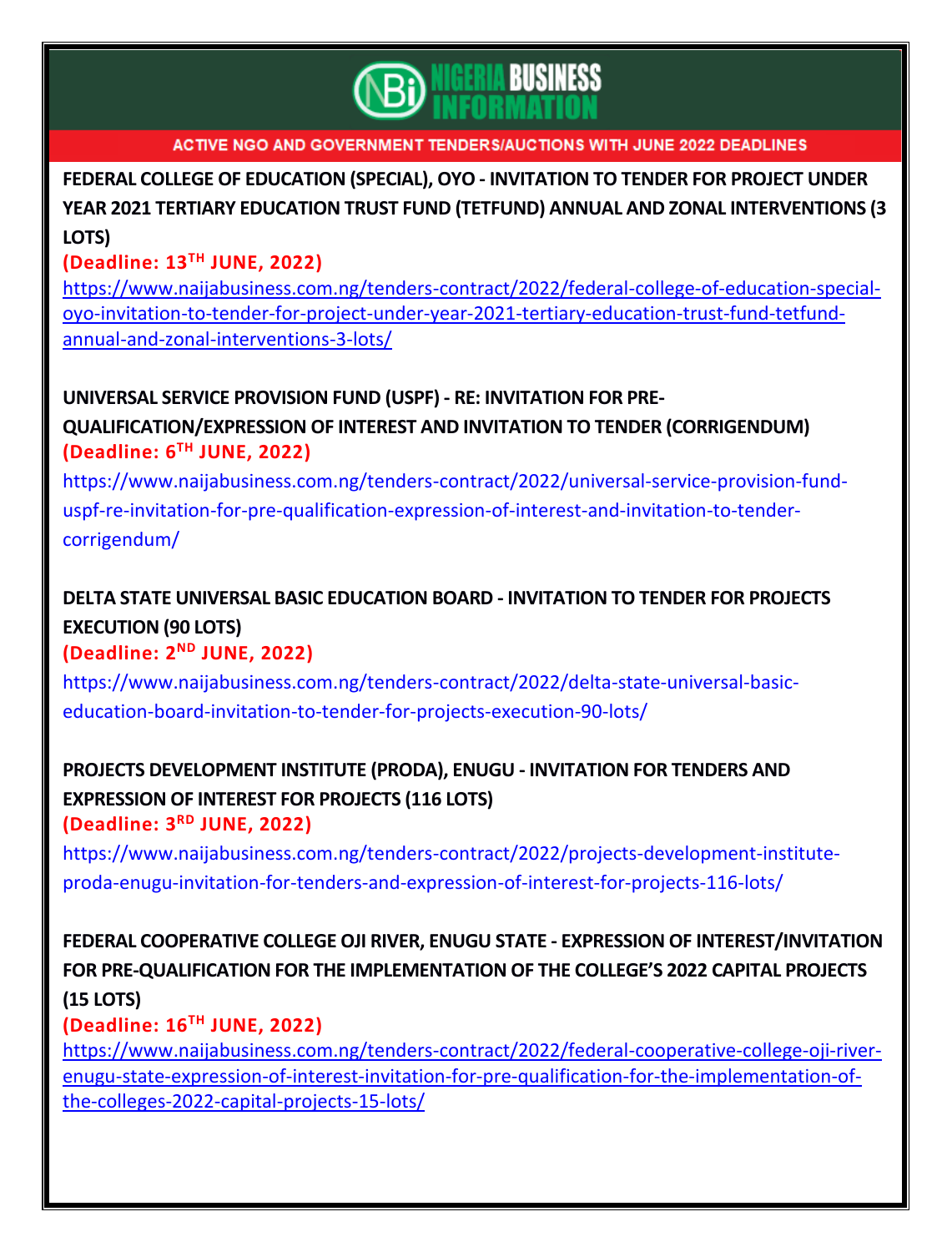

**JUDICIARY COURT OF APPEAL, ABUJA- RE-INVITATION FOR 2022 [PRE-QUALIFICATION](https://www.naijabusiness.com.ng/tenders-contract/2022/judiciary-court-of-appeal-abuja-re-invitation-for-2022-pre-qualification-exercise-for-projects-execution-5-lots/) EXERCISE FOR PROJECTS [EXECUTION](https://www.naijabusiness.com.ng/tenders-contract/2022/judiciary-court-of-appeal-abuja-re-invitation-for-2022-pre-qualification-exercise-for-projects-execution-5-lots/) (5 LOTS)**

**(Deadline: 20TH JUNE, 2022)**

[https://www.naijabusiness.com.ng/tenders-contract/2022/judiciary-court-of-appeal-abuja-re](https://www.naijabusiness.com.ng/tenders-contract/2022/judiciary-court-of-appeal-abuja-re-invitation-for-2022-pre-qualification-exercise-for-projects-execution-5-lots/)[invitation-for-2022-pre-qualification-exercise-for-projects-execution-5-lots/](https://www.naijabusiness.com.ng/tenders-contract/2022/judiciary-court-of-appeal-abuja-re-invitation-for-2022-pre-qualification-exercise-for-projects-execution-5-lots/)

## **NIGERIA POLICE FORCE (NPF); ABIA STATE COMMAND - AUCTION SALES OF [MOTORCYCLES,](https://www.naijabusiness.com.ng/tenders-contract/2022/nigeria-police-force-npf-abia-state-command-auction-sales-of-motorcycles-tricycles-and-assorted-items/) TRICYCLES AND [ASSORTED](https://www.naijabusiness.com.ng/tenders-contract/2022/nigeria-police-force-npf-abia-state-command-auction-sales-of-motorcycles-tricycles-and-assorted-items/) ITEMS**

**(Deadline: 14TH JUNE, 2022)**

[https://www.naijabusiness.com.ng/tenders-contract/2022/nigeria-police-force-npf-abia-state](https://www.naijabusiness.com.ng/tenders-contract/2022/nigeria-police-force-npf-abia-state-command-auction-sales-of-motorcycles-tricycles-and-assorted-items/)[command-auction-sales-of-motorcycles-tricycles-and-assorted-items/](https://www.naijabusiness.com.ng/tenders-contract/2022/nigeria-police-force-npf-abia-state-command-auction-sales-of-motorcycles-tricycles-and-assorted-items/)

# **NIGERIA POLICE FORCE (NPF); DELTA STATE POLICE [COMMAND-](https://www.naijabusiness.com.ng/opportunities/auction/2022/nigeria-police-force-npf-delta-state-police-command-auction-sales-of-lost-found-and-unclaimed-properties-3/) AUCTION SALES OF LOST, FOUND AND [UNCLAIMED](https://www.naijabusiness.com.ng/opportunities/auction/2022/nigeria-police-force-npf-delta-state-police-command-auction-sales-of-lost-found-and-unclaimed-properties-3/) PROPERTIES**

## **(Deadline: 14TH JUNE, 2022)**

[https://www.naijabusiness.com.ng/opportunities/auction/2022/nigeria-police-force-npf-delta](https://www.naijabusiness.com.ng/opportunities/auction/2022/nigeria-police-force-npf-delta-state-police-command-auction-sales-of-lost-found-and-unclaimed-properties-3/)[state-police-command-auction-sales-of-lost-found-and-unclaimed-properties-3/](https://www.naijabusiness.com.ng/opportunities/auction/2022/nigeria-police-force-npf-delta-state-police-command-auction-sales-of-lost-found-and-unclaimed-properties-3/)

# **FEDERAL POLYTECHNIC MUBI, ADAMAWA STATE- GENERAL [PROCUREMENT](https://www.naijabusiness.com.ng/tenders-contract/2022/federal-polytechnic-mubi-adamawa-state-general-procurement-notice-gpn-for-the-year-2021-tetfund-zonal-intervention-projects-2-lots/) NOTICE (GPN) FOR THE YEAR 2021 TETFUND ZONAL [INTERVENTION](https://www.naijabusiness.com.ng/tenders-contract/2022/federal-polytechnic-mubi-adamawa-state-general-procurement-notice-gpn-for-the-year-2021-tetfund-zonal-intervention-projects-2-lots/) PROJECTS (2 LOTS)**

## **(Deadline: 3 RD JUNE, 2022)**

[https://www.naijabusiness.com.ng/tenders-contract/2022/federal-polytechnic-mubi-adamawa](https://www.naijabusiness.com.ng/tenders-contract/2022/federal-polytechnic-mubi-adamawa-state-general-procurement-notice-gpn-for-the-year-2021-tetfund-zonal-intervention-projects-2-lots/)[state-general-procurement-notice-gpn-for-the-year-2021-tetfund-zonal-intervention-projects-2](https://www.naijabusiness.com.ng/tenders-contract/2022/federal-polytechnic-mubi-adamawa-state-general-procurement-notice-gpn-for-the-year-2021-tetfund-zonal-intervention-projects-2-lots/) [lots/](https://www.naijabusiness.com.ng/tenders-contract/2022/federal-polytechnic-mubi-adamawa-state-general-procurement-notice-gpn-for-the-year-2021-tetfund-zonal-intervention-projects-2-lots/)

**Visit<https://www.naijabusiness.com.ng/topic/federal-tenders/> to Access Federal tenders and contracts information**

**TOOLKIT:** ARE YOU NEW TO TENDER/CONTRACT BIDDING **AND NEED ASSISTANCE? Click Here**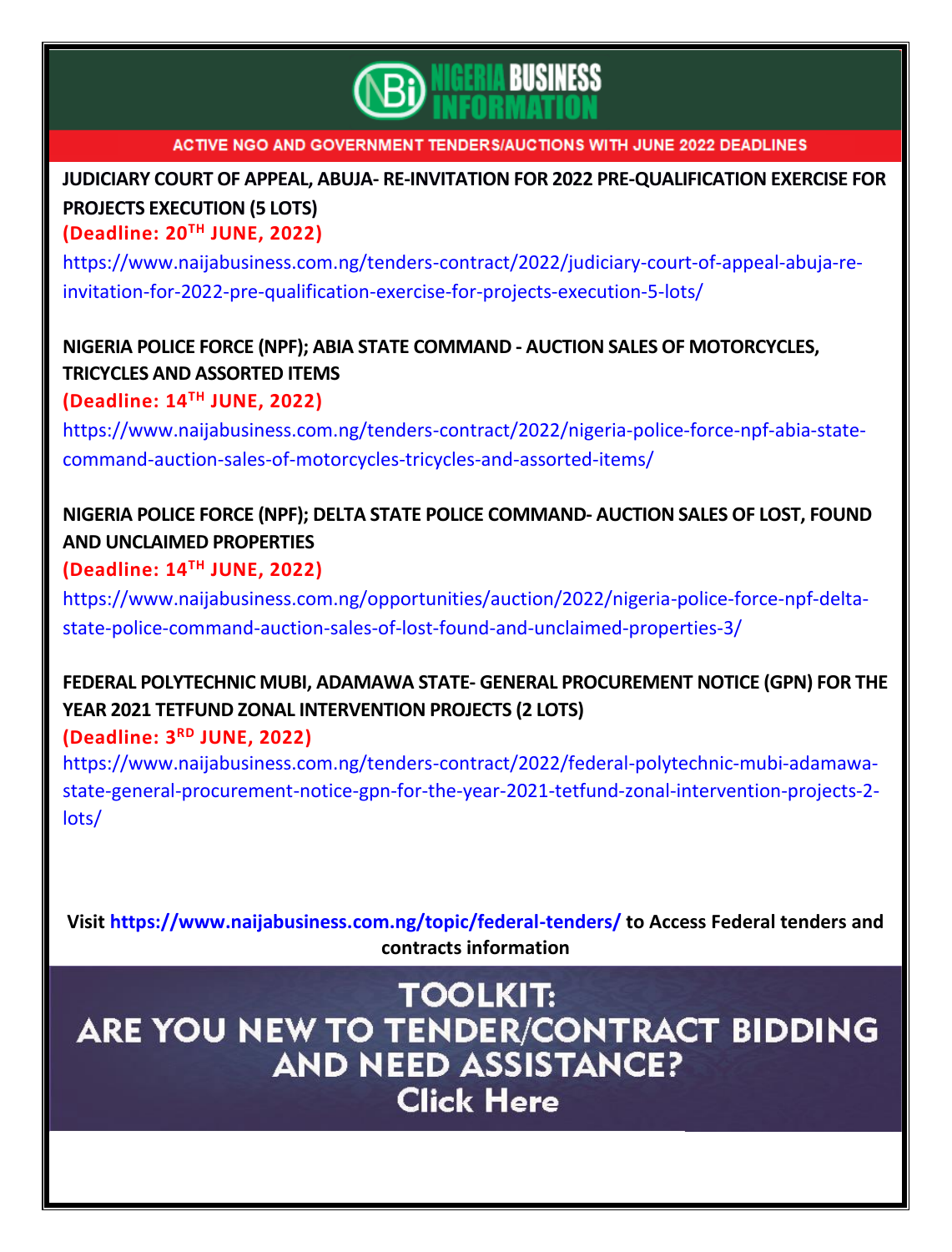

## **FREE GUIDES ON GETTING STARTED WITH TENDERS BIDDING**

**Five (5) Certificate required to bid for Federal Tenders & Contracts in Nigeria and How to obtain them**

[https://www.naijabusiness.com.ng/featured/2020/federal-contractor-five-5-certificate-required](https://www.naijabusiness.com.ng/featured/2020/federal-contractor-five-5-certificate-required-to-bid-for-federal-tenders-contracts-in-nigeria/)[to-bid-for-federal-tenders-contracts-in-nigeria/](https://www.naijabusiness.com.ng/featured/2020/federal-contractor-five-5-certificate-required-to-bid-for-federal-tenders-contracts-in-nigeria/)

**How to Register as Cross River State Government Contractor Online** [https://www.naijabusiness.com.ng/news/2021/how-to-register-as-cross-river-state-government](https://www.naijabusiness.com.ng/news/2021/how-to-register-as-cross-river-state-government-contractor-online/)[contractor-online/](https://www.naijabusiness.com.ng/news/2021/how-to-register-as-cross-river-state-government-contractor-online/)

**How to Register as Rivers State Government Contractor and Service Providers** [https://www.naijabusiness.com.ng/featured/2020/how-to-register-as-rivers-state-government](https://www.naijabusiness.com.ng/featured/2020/how-to-register-as-rivers-state-government-contractor-and-service-providers/)[contractor-and-service-providers/](https://www.naijabusiness.com.ng/featured/2020/how-to-register-as-rivers-state-government-contractor-and-service-providers/)

**Full Guide to Registration as Oyo State Government Contractor, Supplier or Consultant** [https://www.naijabusiness.com.ng/featured/2020/register-lagos-state-government-contractor](https://www.naijabusiness.com.ng/featured/2020/register-lagos-state-government-contractor-bid-contracts/)[bid-contracts/](https://www.naijabusiness.com.ng/featured/2020/register-lagos-state-government-contractor-bid-contracts/)

**Detailed Guide on How to Register as Lagos State Government Contractor, Supplier, or Consultant**

[https://www.naijabusiness.com.ng/featured/2020/register-lagos-state-government-contractor](https://www.naijabusiness.com.ng/featured/2020/register-lagos-state-government-contractor-bid-contracts/)[bid-contracts/](https://www.naijabusiness.com.ng/featured/2020/register-lagos-state-government-contractor-bid-contracts/)

**How to access NGO Tenders, Embassies and Intl. Bodies Contracts in Nigeria** [https://www.naijabusiness.com.ng/news/2021/how-to-access-ngo-tenders-embassies-and-intl](https://www.naijabusiness.com.ng/news/2021/how-to-access-ngo-tenders-embassies-and-intl-bodies-contracts-in-nigeria/)[bodies-contracts-in-nigeria/](https://www.naijabusiness.com.ng/news/2021/how-to-access-ngo-tenders-embassies-and-intl-bodies-contracts-in-nigeria/)

**How to Register a Bidder/Supplier Account with UNIDO (UN Agency)** [https://www.naijabusiness.com.ng/featured/2020/how-to-register-a-bidder-supplier-account](https://www.naijabusiness.com.ng/featured/2020/how-to-register-a-bidder-supplier-account-with-unido-un-agency/)[with-unido-un-agency/](https://www.naijabusiness.com.ng/featured/2020/how-to-register-a-bidder-supplier-account-with-unido-un-agency/)

**How to Register as a United Nations (UN) Vendor (Contractor and Supplier)** [https://www.naijabusiness.com.ng/featured/2019/register-united-nations-un-vendor](https://www.naijabusiness.com.ng/featured/2019/register-united-nations-un-vendor-contractor-supplier/)[contractor-supplier/](https://www.naijabusiness.com.ng/featured/2019/register-united-nations-un-vendor-contractor-supplier/)

**How To Invest in Nigeria Treasury Bills, Even with Low Capital** [https://www.naijabusiness.com.ng/featured/2020/how-to-invest-in-nigeria-treasury-bills-even](https://www.naijabusiness.com.ng/featured/2020/how-to-invest-in-nigeria-treasury-bills-even-with-low-capital/)[with-low-capital/](https://www.naijabusiness.com.ng/featured/2020/how-to-invest-in-nigeria-treasury-bills-even-with-low-capital/)